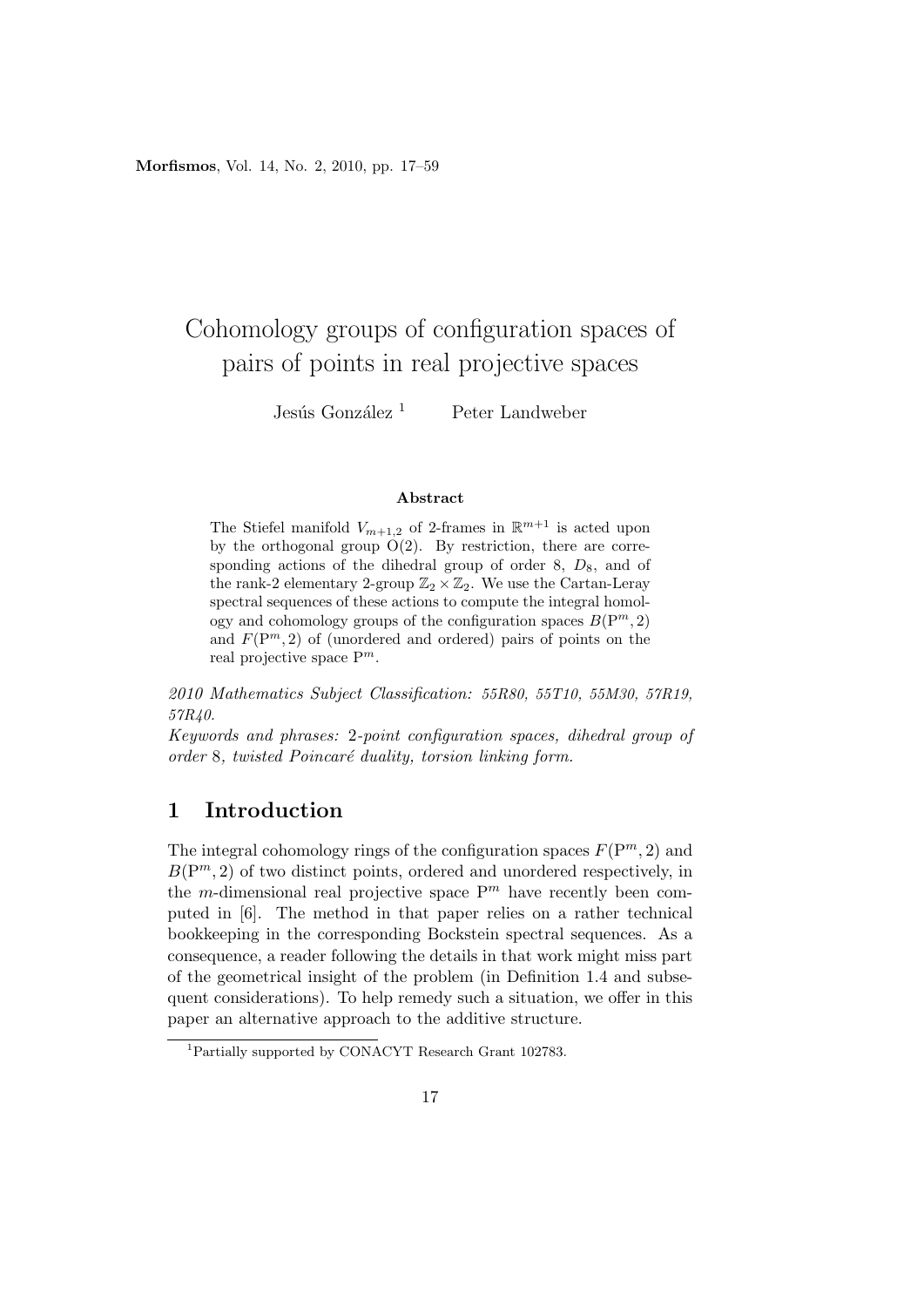The basic results are presented in Theorems 1.1 and 1.2 below, where the notation  $\langle k \rangle$  stands for the elementary abelian 2-group of rank  $k$ ,  $\mathbb{Z}_2 \oplus \cdots \oplus \mathbb{Z}_2$  (*k* times), and where we write  $\{k\}$  as a shorthand for  $\langle k \rangle \oplus \mathbb{Z}_4.$ 

**Theorem 1.1.** *For*  $n > 0$ *,* 

$$
H^{i}(F(\mathbf{P}^{2n},2)) = \begin{cases} \mathbb{Z}, & i = 0 \text{ or } i = 4n-1; \\ \left\langle \frac{i}{2} + 1 \right\rangle, & i \text{ even, } 1 \leq i \leq 2n; \\ \left\langle \frac{i-1}{2} \right\rangle, & i \text{ odd, } 1 \leq i \leq 2n; \\ \left\langle 2n + 1 - \frac{i}{2} \right\rangle, & i \text{ even, } 2n < i < 4n-1; \\ \left\langle 2n - \frac{i+1}{2} \right\rangle, & i \text{ odd, } 2n < i < 4n-1; \\ 0, & otherwise. \end{cases}
$$

*For*  $n \geq 0$ *,* 

$$
H^{i}(F(\mathbf{P}^{2n+1}, 2)) = \begin{cases} \mathbb{Z}, & i = 0; \\ \left\langle \frac{i}{2} + 1 \right\rangle, & i \text{ even}, 1 \leq i \leq 2n; \\ \left\langle \frac{i-1}{2} \right\rangle, & i \text{ odd}, 1 \leq i \leq 2n; \\ \mathbb{Z} \oplus \langle n \rangle, & i = 2n + 1; \\ \langle 2n + 1 - \frac{i}{2} \rangle, & i \text{ even}, 2n + 1 < i \leq 4n + 1; \\ \langle 2n + 1 - \frac{i-1}{2} \rangle, & i \text{ odd}, 2n + 1 < i \leq 4n + 1; \\ 0, & otherwise. \end{cases}
$$

**Theorem 1.2.** *Let*  $0 \le b \le 3$ *. For*  $n > 0$ *,* 

$$
H^{4a+b}(B(P^{2n}, 2)) = \begin{cases} \mathbb{Z}, & 4a+b=0 \text{ or } 4a+b=4n-1; \\ \{2a\}, & b=0 < a, 4a+b \leq 2n; \\ \langle 2a \rangle, & b=1, 4a+b \leq 2n; \\ \langle 2a+2 \rangle, & b=2, 4a+b \leq 2n; \\ \langle 2a+1 \rangle, & b=3, 4a+b \leq 2n; \\ \{2n-2a\}, & b=0, 2n < 4a+b < 4n-1; \\ \langle 2n-2a-1 \rangle, & b=1, 2n < 4a+b < 4n-1; \\ \langle 2n-2a \rangle, & b=2, 2n < 4a+b < 4n-1; \\ \langle 2n-2a-2 \rangle, & b=3, 2n < 4a+b < 4n-1; \\ 0, & otherwise. \end{cases}
$$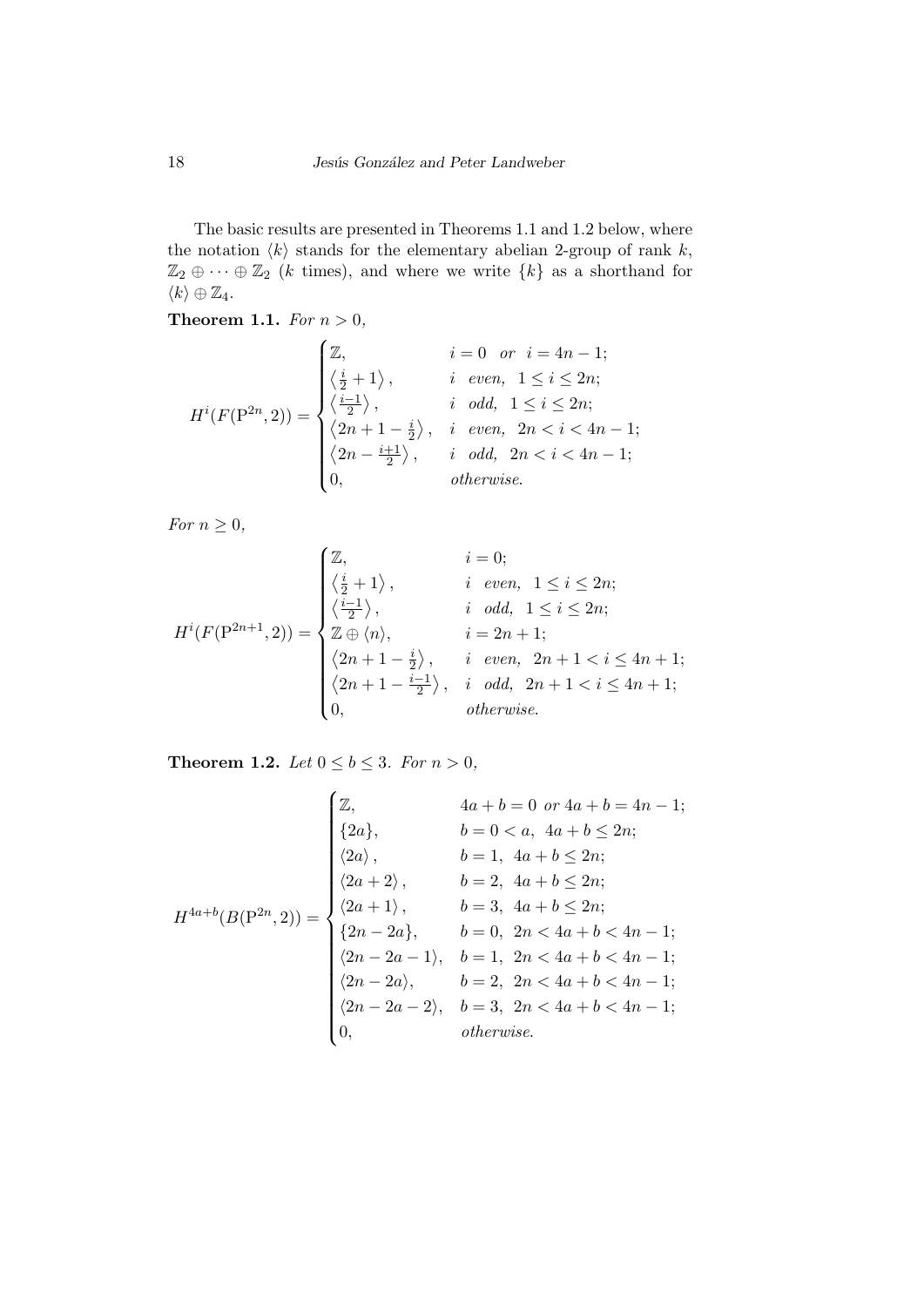*For*  $n \geq 0$ *,* 

$$
H^{4a+b}(B(\mathbf{P}^{2n+1}, 2)) = \begin{cases} \mathbb{Z}, & 4a+b=0; \\ \{2a\}, & b=0 < a, \ 4a+b < 2n+1; \\ \langle 2a \rangle, & b=1, \ 4a+b < 2n+1; \\ \langle 2a+2 \rangle, & b=2, \ 4a+b < 2n+1; \\ \langle 2a+1 \rangle, & b=3, \ 4a+b < 2n+1; \\ \mathbb{Z} \oplus \langle n \rangle, & 4a+b=2n+1; \\ \{2n-2a\}, & b=0, \ 2n+1 < 4a+b \le 4n+1; \\ \langle 2n+1-2a \rangle, & b=1, \ 2n+1 < 4a+b \le 4n+1; \\ \langle 2n-2a \rangle, & b \in \{2,3\}, \ 2n+1 < 4a+b \le 4n+1; \\ 0, & otherwise. \end{cases}
$$

As noted in [6], Theorems 1.1 and 1.2 can be coupled with the Universal Coefficient Theorem (UCT), expressing homology in terms of cohomology (e.g. [22, Theorem 56.1]), in order to give explicit descriptions of the corresponding integral homology groups. Another immediate consequence is that, together with Poincaré duality (in its not necessarily orientable version, cf. [17, Theorem 3H.6] or [24, Theorem 4.51]), Theorems 1.1 and 1.2 give a corresponding explicit description of the *w*<sub>1</sub>-twisted homology and cohomology groups of  $F(\mathbb{P}^m, 2)$  and  $B(\mathbb{P}^m, 2)$ . Details are given in Section 4—a second contribution not discussed in [6].

**Remark 1.3.** Note that, after inverting 2, both  $B(P^m, 2)$  and  $F(P^m, 2)$ are homology spheres. This assertion can be considered as a partial generalization of the fact that both  $F(P^1, 2)$  and  $B(P^1, 2)$  have the homotopy type of a circle; for  $B(P^1, 2)$  this follows from Lemma 1.6 and Example 3.4 below, while the situation for  $F(P^1, 2)$  comes from the fact that  $P^1$  is a Lie group—so that  $F(P^1, 2)$  is in fact diffeomorphic to  $S^1 \times (S^1 - \{1\})$ . In particular, any product of positive dimensional classes in either  $H^*(F(\mathbb{P}^1, 2))$  or  $H^*(B(\mathbb{P}^1, 2))$  is trivial. The trivialproduct property also holds for both  $H^*(F(P^2, 2))$  and  $H^*(B(P^2, 2))$  in view of the P<sup>2</sup>-case in Theorems 1.1 and 1.2. For  $m \geq 3$ , the multiplicative structure of  $H^*(F(\mathbb{P}^m, 2))$  and  $H^*(B(\mathbb{P}^m, 2))$  was first worked out in [5].

**Definition 1.4.** Recall that  $D_8$  can be expressed as the usual wreath product extension

(1) 
$$
1 \to \mathbb{Z}_2 \times \mathbb{Z}_2 \to D_8 \to \mathbb{Z}_2 \to 1.
$$

Let  $\rho_1, \rho_2 \in D_8$  generate the normal subgroup  $\mathbb{Z}_2 \times \mathbb{Z}_2$ , and let (the class of)  $\rho \in D_8$  generate the quotient group  $\mathbb{Z}_2$  so that, via conjugation,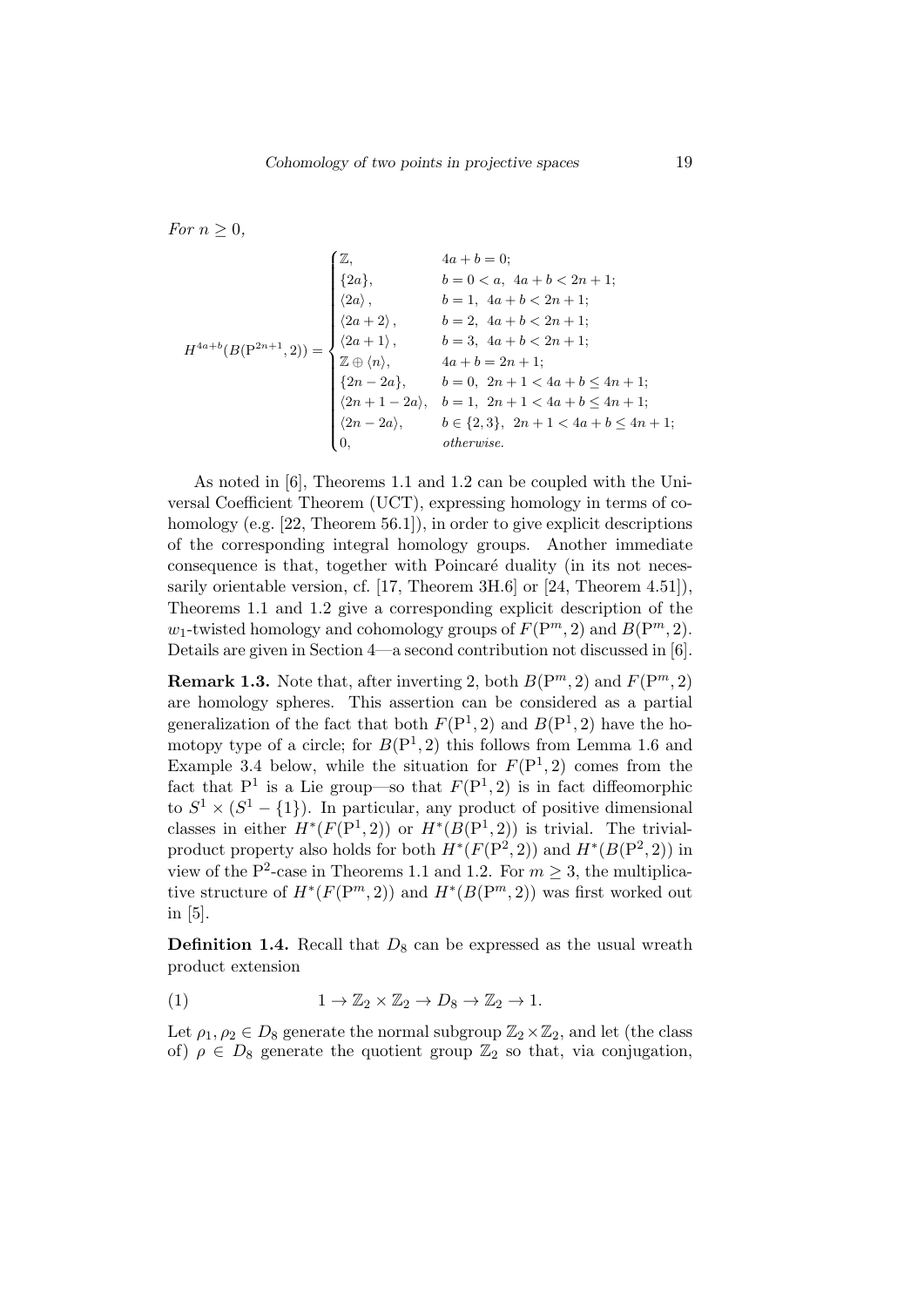*ρ* switches *ρ*<sup>1</sup> and *ρ*2. *D*<sup>8</sup> acts freely on the Stiefel manifold *Vn,*<sup>2</sup> of orthonormal 2-frames in  $\mathbb{R}^n$  by setting

$$
\rho(v_1, v_2) = (v_2, v_1), \quad \rho_1(v_1, v_2) = (-v_1, v_2), \quad \text{and} \quad \rho_2(v_1, v_2) = (v_1, -v_2).
$$

This describes a group inclusion  $D_8 \hookrightarrow O(2)$  where the rotation  $\rho \rho_1$  is a generator for  $\mathbb{Z}_4 = D_8 \cap SO(2)$ .

**Notation 1.5.** Throughout the paper the letter *G* stands for either  $D_8$  or its subgroup  $\mathbb{Z}_2 \times \mathbb{Z}_2$  in (1). Likewise,  $E_m = E_{m,G}$  denotes the orbit space of the *G*-action on  $V_{m+1,2}$  indicated in Definition 1.4, and  $\theta$ :  $V_{m+1,2} \rightarrow E_{m,G}$  represents the canonical projection. Our interest lies in the (kernel of the) morphism induced in cohomology by the map

$$
(2) \t\t\t p = p_{m,G}: E_m \to BG
$$

that classifies the *G*-action on  $V_{m+1,2}$ .

**Lemma 1.6** ([15, Proposition 2.6])**.** *E<sup>m</sup> is a strong deformation retract of*  $B(\mathbb{P}^m, 2)$  *if*  $G = D_8$ *, and of*  $F(\mathbb{P}^m, 2)$  *if*  $G = \mathbb{Z}_2 \times \mathbb{Z}_2$ *.*  $\Box$ 

Thus, the cohomology properties of the configuration spaces we are interested in—and of (2), for that matter—can be approached via the Cartan-Leray spectral sequence (CLSS) of the *G*-action on  $V_{m+1,2}$ . Such an analysis yields:

**Proposition 1.7.** *Let m be even. The map*  $p^*$ :  $H^i(BG) \to H^i(E_m)$  *is:* 

- 1. *an isomorphism for*  $i \leq m$ ;
- 2. *an epimorphism with nonzero kernel for*  $m < i < 2m 1$ ;
- 3. *the zero map for*  $2m 1 \leq i$ .

**Proposition 1.8.** *Let m be odd. The map*  $p^*: H^i(BG) \to H^i(E_m)$  *is:* 

- 1. *an isomorphism for*  $i < m$ ;
- 2. *a monomorphism onto the torsion subgroup of*  $H^i(E_m)$  *for*  $i = m$ ;
- 3. *an epimorphism with nonzero kernel for*  $m < i \leq 2m 1$ .
- 4. *the zero map for*  $2m 1 < i$ .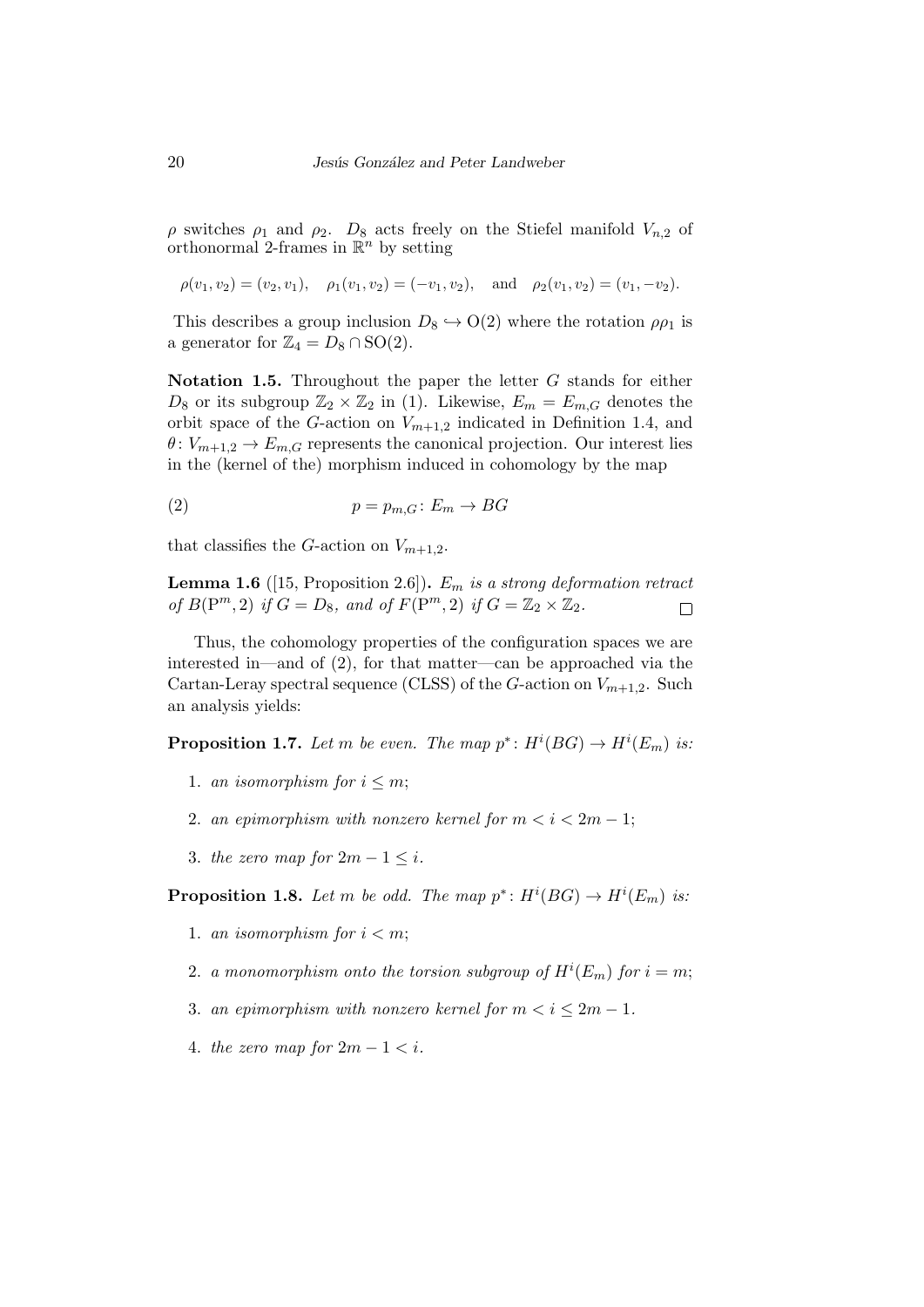Kernels in the above two results are carefully described in [6]. The approach in this paper allows us to prove Propositions 1.7 and 1.8, except for item 3 in Proposition 1.8 if  $G = D_8$  and  $m \equiv 3 \mod 4$ .

Since the ring  $H^*(BG)$  is well known (see Theorem 2.3 and the comments following Lemma 2.8), the multiplicative structure of  $H^*(E_m)$ through dimensions at most *m* follows from the four results stated in this section. Of course, the ring structure in larger dimensions depends on giving explicit generators for the ideal  $\text{Ker}(p^*)$ . In this direction we note that the methods in this paper also yield:

**Proposition 1.9.** *Let*  $G = D_8$ *. Assume*  $m \not\equiv 3 \mod 4$  *and consider the map in* (2)*. In dimensions at most*  $2m - 1$ *, every nonzero element in* Ker( $p^*$ ) *has order* 2*, i.e.* 2 *·* Ker( $p^*$ ) = 0 *in those dimensions.* In *fact, every* 4*`-dimensional integral cohomology class in BD*<sup>8</sup> *generating a* Z4*-group maps under p ∗ into a class which also generates a* Z4*-group provided*  $\ell < m/2$ —otherwise the class maps trivially for dimensional *reasons.*

**Remark 1.10.** By Lemma 2.8 below,  $\text{Ker}(p^*)$  is also killed by multiplication by 2 when  $G = \mathbb{Z}_2 \times \mathbb{Z}_2$  (any  $m$ , any dimension). Our approach allows us to explicitly describe the (dimension-wise) 2-rank of  $Ker(p^*)$ in the cases where we know this is an  $\mathbb{F}_2$ -vector space (i.e. when either  $G = \mathbb{Z}_2 \times \mathbb{Z}_2$  or  $m \neq 3 \mod 4$ , see Examples 5.3 and 5.7). Unfortunately the methods used in the proofs of Propositions 1.7–1.9 break down for  $E_{4n+3,D_8}$ , and Section 7 discusses a few such aspects focusing attention on the case  $n = 0$ .

The spectral sequence methods in this paper are similar in spirit to those in [3] and [9]. In the latter reference, Feichtner and Ziegler describe the integral cohomology rings of *ordered* configuration spaces on spheres by means of a full analysis of the Serre spectral sequence (SSS) associated to the Fadell-Neuwirth fibration  $\pi$ :  $F(S^k, n) \to S^k$ given by  $\pi(x_1, \ldots, x_n) = x_n$  (a similar study is carried out in [10], but in the context of *ordered* orbit configuration spaces). One of the main achievements of the present paper is a successful calculation of cohomology groups of *unordered* configuration spaces (on real projective spaces), where no Fadell-Neuwirth fibrations are available—instead we rely on Lemma 1.6 and the CLSS<sup>2</sup> of the *G*-action on  $V_{m+1,2}$ . Also worth

<sup>2</sup>Our CLSS calculations can also be done in terms of the SSS of the fibration  $V_{m+1,2} \stackrel{\theta}{\rightarrow} E_{m,G} \stackrel{p}{\rightarrow} BG.$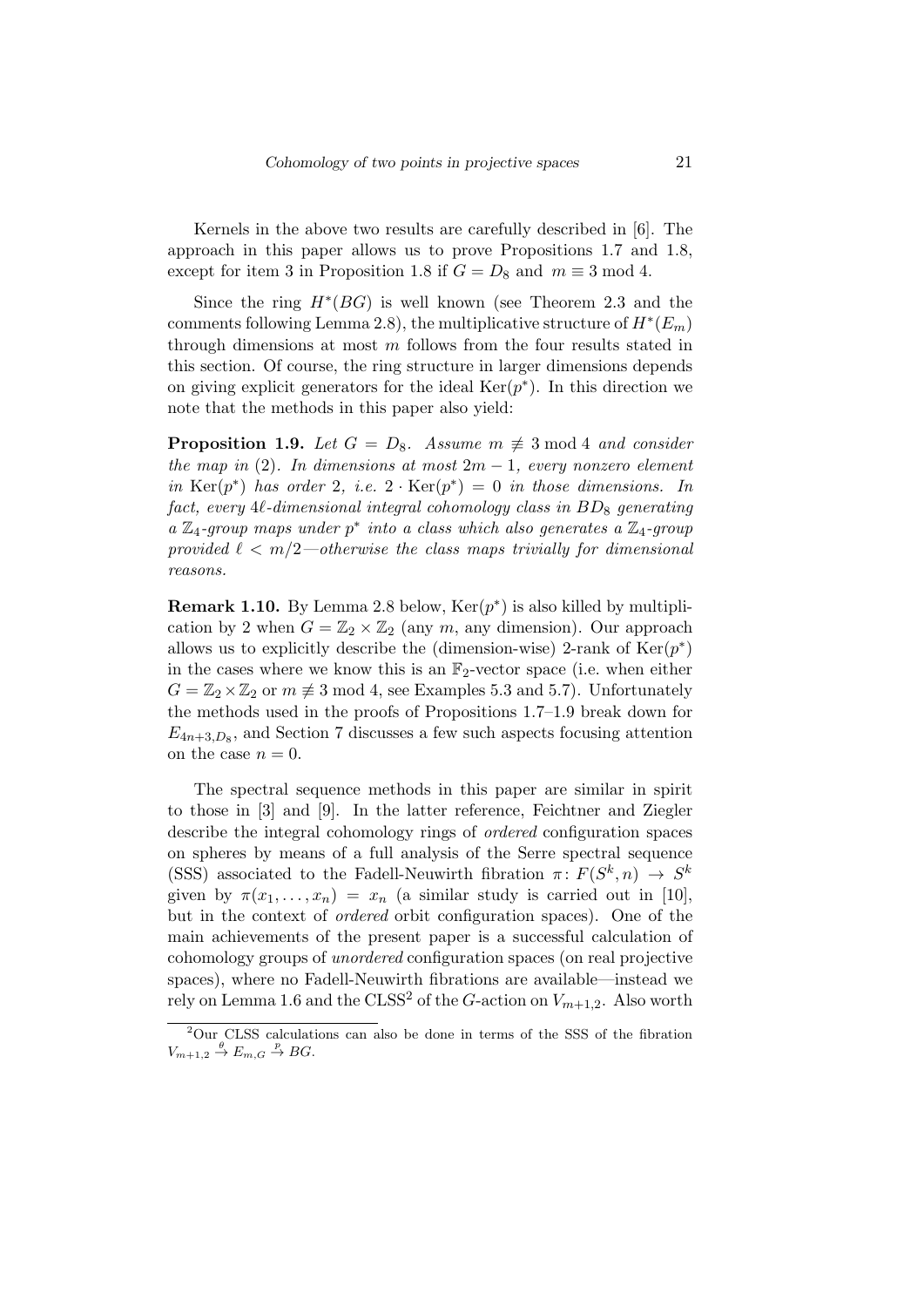stressing is the fact that we succeed in computing cohomology groups with *integer* coefficients, whereas the Leray spectral sequence (and its  $\Sigma_k$ -invariant version) for the inclusion  $F(X, k) \hookrightarrow X^k$  has proved to be effectively computable mainly when *field* coefficients are used ([11, 28]).

A major obstacle we have to confront (not present in [9]) comes from the fact that the spectral sequences we encounter often have non-simple systems of local coefficients. This is also the situation in [3], where the two-hyperplane case of Grünbaum's mass partition problem  $([14])$ is studied from the Fadell-Husseini index theory viewpoint [7]. Indeed, Blagojević and Ziegler deal with twisted coefficients in their main SSS, namely the one associated to the Borel fibration

(3) 
$$
S^m \times S^m \to ED_8 \times_{D_8} (S^m \times S^m) \stackrel{\overline{p}}{\rightarrow} BD_8
$$

where the  $D_8$ -action on  $S^m \times S^m$  is the obvious extension of that in Definition 1.4. Now, the main goal in [3] is to describe the kernel of the map induced by  $\bar{p}$  in integral cohomology—the so-called Fadell-Husseini ( $\mathbb{Z}$ -)index of  $D_8$  acting on  $S^m \times S^m$ , Index<sub> $D_8$ </sub>( $S^m \times S^m$ ). Since  $D_8$  acts freely on  $V_{m+1,2}$ , Index<sub> $D_8(S^m \times S^m)$  is contained in the kernel</sub> of the map induced in integral cohomology by the map  $p: E_m \to BD_8$ in Proposition 1.9 (whether or not  $m \equiv 3 \mod 4$ ). In particular, the work in [3] can be used to identify explicit elements in  $\text{Ker}(p^*)$  and, as observed in Remark 1.10, our approach allows us to assess, for  $m \neq$ 3 mod 4 (in Examples 5.3 and 5.7), how much of the actual kernel is still lacking description: [3] gives just a bit less than half the expected elements in  $\text{Ker}(p^*).$ 

#### **2 Preliminary cohomology facts**

As shown in [1] (see also [15] for a straightforward approach), the mod 2 cohomology of  $D_8$  is a polynomial ring on three generators  $x, x_1, x_2 \in H^*(BD_8; \mathbb{F}_2)$ , the first two of dimension 1, and the last one of dimension 2, subject to the single relation  $x^2 = x \cdot x_1$ . The classes  $x_i$ are the restrictions of the universal Stiefel-Whitney classes  $w_i$  ( $i = 1, 2$ ) under the map corresponding to the group inclusion  $D_8 \subset O(2)$  in Definition 1.4. On the other hand, the class  $x$  is not characterized by the relation  $x^2 = x \cdot x_1$ , but by the requirement that, for all *m*, *x* pulls back, under the map  $p_{m,D_8}$  in (2), to the map  $u: B(P^m, 2) \to P^\infty$  classifying the obvios double cover  $F(\mathbb{P}^m, 2) \to B(\mathbb{P}^m, 2)$ —see [15, Proposition 3.5]. In particular: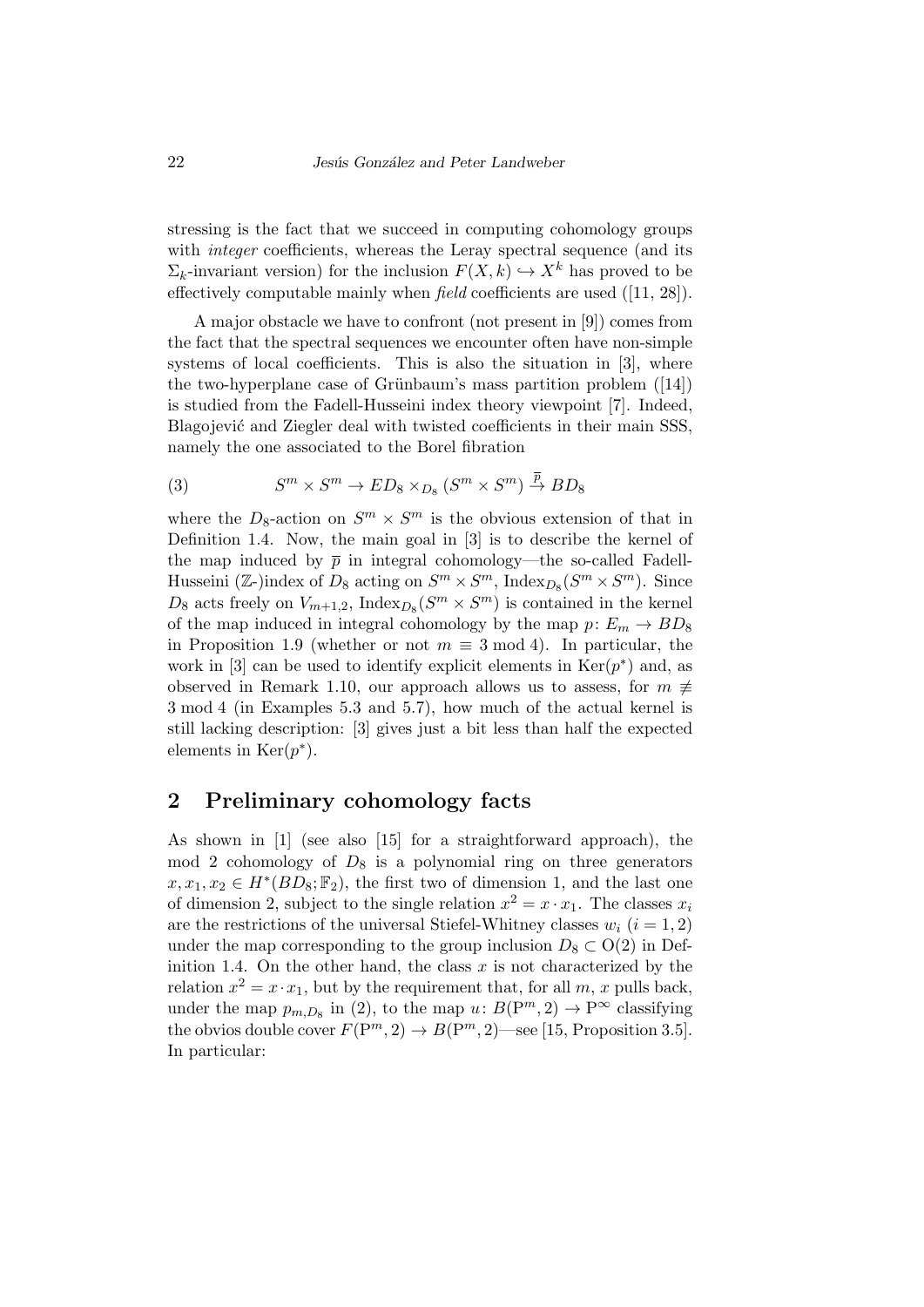**Lemma 2.1.** *For*  $i \geq 0$ ,  $H^{i}(BD_8; \mathbb{F}_2) = \langle i + 1 \rangle$ *.*  $\Box$ **Corollary 2.2.** *For any m,*

$$
H^{i}(B(\mathbf{P}^{m},2);\mathbb{F}_{2}) = \begin{cases} \langle i+1 \rangle, & 0 \leq i \leq m-1; \\ \langle 2m-i \rangle, & m \leq i \leq 2m-1; \\ 0, & otherwise. \end{cases}
$$

*Proof.* The assertion for  $i \geq 2m$  follows from Lemma 1.6 and dimensional considerations. Poincaré duality implies that the assertion for  $m \leq i \leq 2m-1$  follows from that for  $0 \leq i \leq m-1$ . Since  $V_{m+1,2}$  is  $(m-1)$ 2)-connected, the assertion for  $0 \le i \le m-1$  follows from Lemma 2.1, using the fact (a consequence of [15, Proposition 3.6 and (3.8)]) that, in the mod 2 SSS for the fibration  $V_{m+1,2} \stackrel{\theta}{\to} E_{m,D_8} \stackrel{p}{\to} BD_8$ , the two indecomposable elements in  $H^*(V_{m+1,2}; \mathbb{F}_2)$  transgress to nontrivial elements.  $\Box$ 

Let  $\mathbb{Z}_{\alpha}$  denote the  $\mathbb{Z}[D_8]$ -module whose underlying group is free on a generator  $\alpha$  on which each of  $\rho, \rho_1, \rho_2 \in D_8$  acts via multiplication by *−*1 (in particular, elements in *D*<sup>8</sup> *∩* SO(2) act trivially). Corollaries 2.4 and 2.5 below are direct consequences of the following description, proved in [16] (see also [3, Theorem 4.5]), of the ring  $H^*(BD_8)$  and of the  $H^*(BD_8)$ -module  $H^*(BD_8; \mathbb{Z}_\alpha)$ :

**Theorem 2.3** (Handel [16]).  $H^*(BD_8)$  *is generated by classes*  $\mu_2$ ,  $\nu_2$ *, λ*<sub>3</sub>*,* and *κ*<sub>4</sub> *subject to the relations*  $2μ_2 = 2ν_2 = 2λ_3 = 4κ_4 = 0$ ,  $ν_2^2 =$  $\mu_2 \nu_2$ , and  $\lambda_3^2 = \mu_2 \kappa_4$ .  $H^*(BD_8; \mathbb{Z}_\alpha)$  *is the free*  $H^*(BD_8)$ *-module on classes*  $\alpha_1$  *and*  $\alpha_2$  *subject to the relations*  $2\alpha_1 = 4\alpha_2 = 0$ ,  $\lambda_3 \alpha_1 = \mu_2 \alpha_2$ , *and*  $\kappa_4 \alpha_1 = \lambda_3 \alpha_2$ . Subscripts in the notation of these six generators *indicate their cohomology dimensions.*  $\Box$ 

The notation  $a_2$ ,  $b_2$ ,  $c_3$ , and  $d_4$  was used in [16] instead of the current  $\mu_2$ ,  $\nu_2$ ,  $\lambda_3$ , and  $\kappa_4$ . The change is made in order to avoid confusion with the generic notation  $d_i$  for differentials in the several spectral sequences considered in this paper.

**Corollary 2.4.** *For*  $a \geq 0$  *and*  $0 \leq b \leq 3$ *,* 

$$
H^{4a+b}(BD_8) = \begin{cases} \mathbb{Z}, & (a,b) = (0,0); \\ \{2a\}, & b = 0 < a; \\ \langle 2a \rangle, & b = 1; \\ \langle 2a + 2 \rangle, & b = 2; \\ \langle 2a + 1 \rangle, & b = 3. \end{cases}
$$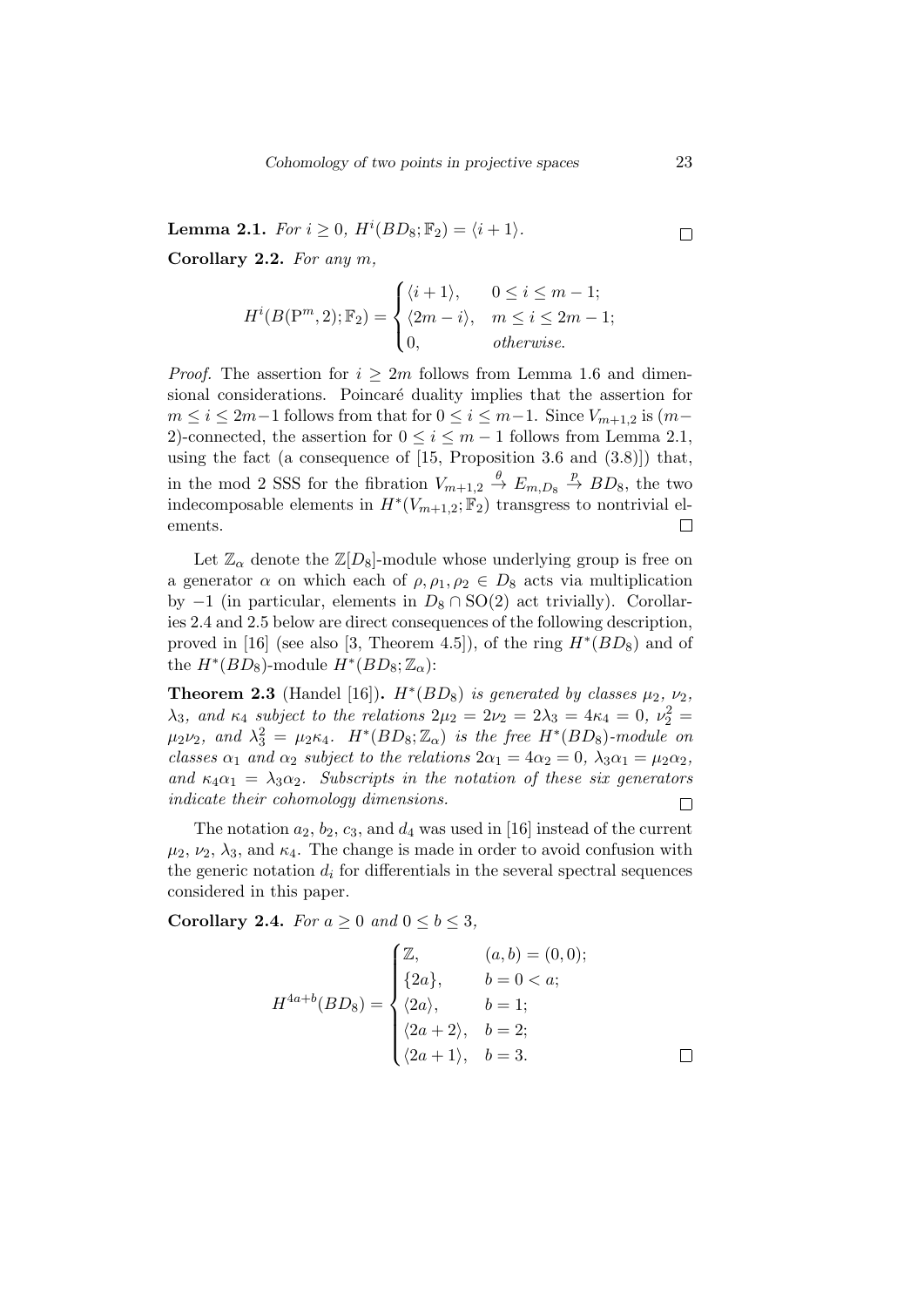**Corollary 2.5.** *For*  $a \geq 0$  *and*  $0 \leq b \leq 3$ *,* 

$$
H^{4a+b}(BD_8; \mathbb{Z}_{\alpha}) = \begin{cases} \langle 2a \rangle, & b = 0; \\ \langle 2a+1 \rangle, & b = 1; \\ \{2a\}, & b = 2; \\ \langle 2a+2 \rangle, & b = 3. \end{cases}
$$

We show that, up to a certain symmetry condition (exemplified in Table 1 at the end of Section 4), the groups explicitly described by Corollaries 2.4 and 2.5 delineate the additive structure of the graded group  $H^*(B(\mathbb{P}^m, 2))$ . The corresponding situation for  $H^*(F(\mathbb{P}^m, 2))$  uses the following well-known analogues of Lemma 2.1 and Corollaries 2.2, 2.4 and 2.5:

**Lemma 2.6.** For 
$$
i \ge 0
$$
,  $H^i(\mathbb{P}^\infty \times \mathbb{P}^\infty; \mathbb{F}_2) = \langle i + 1 \rangle$ .

**Lemma 2.7.** *For any m,*

$$
H^{i}(F(\mathbb{P}^{m},2);\mathbb{F}_{2}) = \begin{cases} \langle i+1 \rangle, & 0 \leq i \leq m-1; \\ \langle 2m-i \rangle, & m \leq i \leq 2m-1; \\ 0, & \text{otherwise.} \end{cases}
$$

**Lemma 2.8.** *For*  $i \geq 0$ *,* 

$$
H^{i}(\mathbf{P}^{\infty} \times \mathbf{P}^{\infty}) = \begin{cases} \mathbb{Z}, & i = 0; \\ \left\langle \frac{i}{2} + 1 \right\rangle, & i \text{ even }, i > 0; \\ \left\langle \frac{i-1}{2} \right\rangle, & otherwise. \end{cases}
$$

$$
H^{i}(\mathbf{P}^{\infty} \times \mathbf{P}^{\infty}; \mathbb{Z}_{\alpha}) = \begin{cases} \left\langle \frac{i}{2} \right\rangle, & i \text{ even}; \\ \left\langle \frac{i+1}{2} \right\rangle, & i \text{ odd}. \end{cases}
$$

*Here*  $\mathbb{Z}_{\alpha}$  *is regarded as a*  $(\mathbb{Z}_{2} \times \mathbb{Z}_{2})$ *-module via the restricted structure coming from the inclusion*  $\mathbb{Z}_2 \times \mathbb{Z}_2 \hookrightarrow D_8$ *.*  $\Box$ 

Here are some brief comments on the proofs of Lemmas 2.6–2.8. Of course, the ring structure  $H^*(P^\infty \times P^\infty; \mathbb{F}_2) = \mathbb{F}_2[x_1, y_1]$  is standard (as in Theorem 2.3, subscripts for the cohomology classes in this paragraph indicate dimension). On the other hand, it is easily shown (see for instance [17, Example 3E.5 on pages 306–307]) that  $H^*(P^\infty \times P^\infty)$  is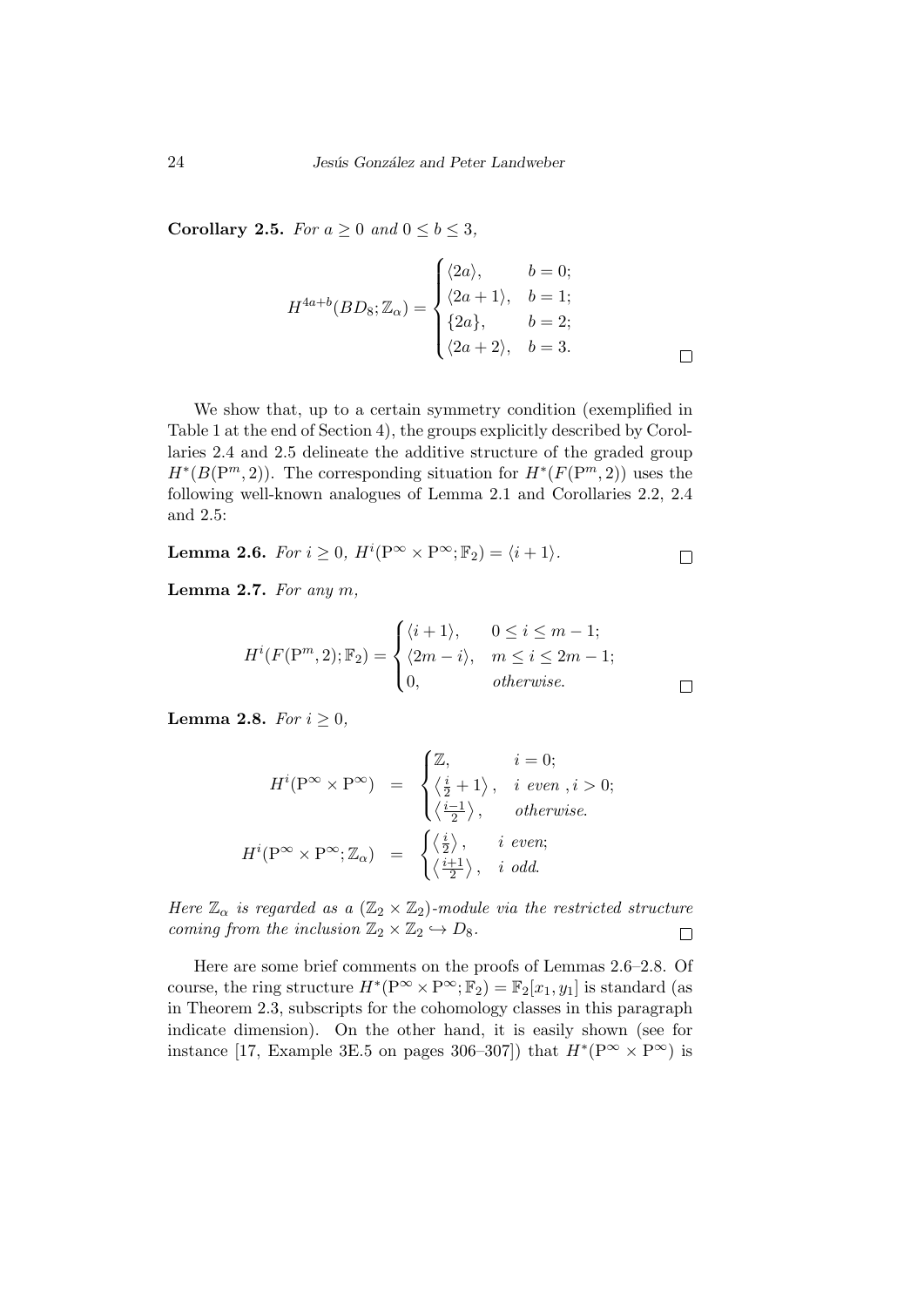the polynomial ring over the integers on three classes  $x_2$ ,  $y_2$ , and  $z_3$ subject to the four relations

(4) 
$$
2x_2 = 0
$$
,  $2y_2 = 0$ ,  $2z_3 = 0$ , and  $z_3^2 = x_2y_2(x_2 + y_2)$ .

These two facts yield Lemma 2.6 and the first equality in Lemma 2.8. Lemma 2.7 can be proved with the argument given for Corollary 2.2 replacing  $D_8$  by its subgroup  $\mathbb{Z}_2 \times \mathbb{Z}_2$  in (1). Finally, both equalities in Lemma 2.8 can be obtained as immediate consequences of the Künneth exact sequence (for the second equality, note that  $\mathbb{Z}_{\alpha}$  arises as the tensor square of the standard twisted coefficients for a single factor  $P^{\infty}$ ).

**Remark 2.9.** For future reference we recall (again from Hatcher's book) that the mod 2 reduction map  $H^*(P^\infty \times P^\infty) \to H^*(P^\infty \times P^\infty; \mathbb{F}_2)$ , a monomorphism in positive dimensions, is characterized by  $x_2 \mapsto x_1^2$ ,  $y_2 \mapsto y_1^2$ , and  $z_3 \mapsto x_1y_1(x_1 + y_1)$ .

## **3 Orientability properties of some quotients of** *Vn,*<sup>2</sup>

Proofs in this section will be postponed until all relevant results have been presented. Recall that all Stiefel manifolds  $V_{n,2}$  are orientable (actually parallelizable, cf. [26]). Even if some of the elements of a given subgroup *H* of  $O(2)$  fail to act on  $V_{n,2}$  in an orientation-preserving way, we could still use the possible orientability of the quotients  $V_{n,2}/H$  as an indication of the extent to which  $H$ , as a whole, is compatible with the orientability of the several  $V_{n,2}$ . For example, while every element of  $SO(2)$  gives an orientation-preserving diffeomorphism on each  $V_{n,2}$ , it is well known that the Grassmannian  $V_{n,2}/O(2)$  of unoriented 2-planes in  $\mathbb{R}^n$  is orientable if and only if *n* is even (see for instance [23, Example 47] on page 162]). We show that a similar—but *shifted*—result holds when  $O(2)$  is replaced by  $D_8$ .

**Notation 3.1.** For a subgroup *H* of  $O(2)$ , we will use the shorthand  $V_{n,H}$  to denote the quotient  $V_{n,2}/H$ . For instance  $V_{m+1,G} = E_{m,G}$ , the space in Notation 1.5.

**Proposition 3.2.** For  $n > 2$ ,  $V_{n,D_8}$  is orientable if and only if n is *odd. Consequently, for m >* 1*, the top dimensional cohomology group of*  $B(P^m, 2)$  *is* 

$$
H^{2m-1}(B(\mathrm{P}^m,2))=\begin{cases}\mathbb{Z},&\text{for even}\;\; m;\\\mathbb{Z}_2,&\text{for odd}\;\; m.\end{cases}
$$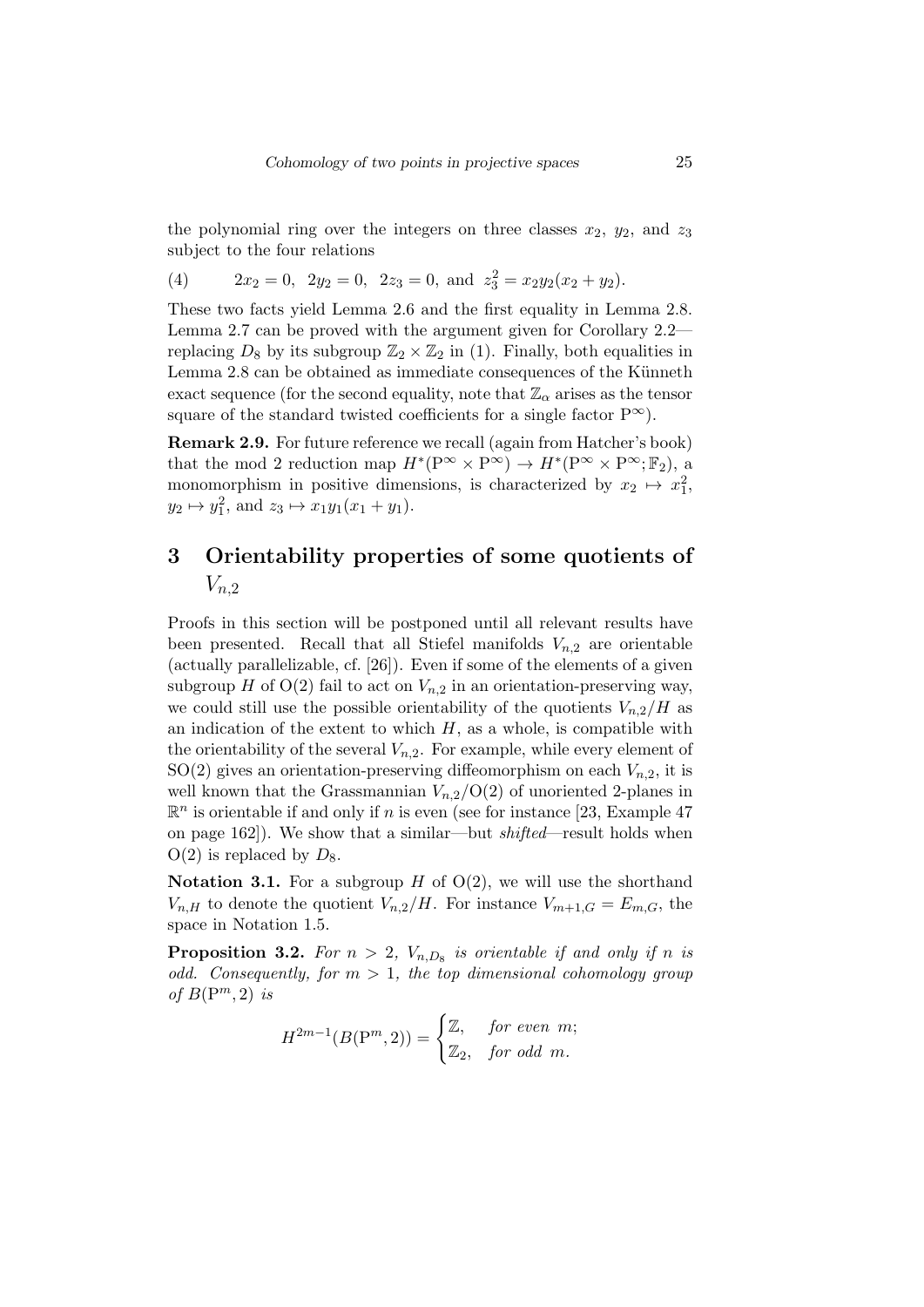**Remark 3.3.** Proposition 3.2 holds (with the same proof) if  $D_8$  is replaced by its subgroup  $\mathbb{Z}_2 \times \mathbb{Z}_2$ , and  $B(\mathbb{P}^m, 2)$  is replaced by  $F(\mathbb{P}^m, 2)$ . It is interesting to compare both versions of Proposition 3.2 with the fact that, for  $m > 1$ ,  $B(P^m, 2)$  is non-orientable, while  $F(P^m, 2)$  is orientable only for odd *m* ([18, Lemma 2.6]).

**Example 3.4.** The cases with  $n = 2$  and  $m = 1$  in Proposition 3.2 are special (compare to [18, Proposition 2.5]): Since the quotient of  $V_{2,2} = S^1 \cup S^1$  by the action of  $D_8 \cap SO(2)$  is diffeomorphic to the disjoint union of two copies of  $S^1/\mathbb{Z}_4$ , we see that  $V_{2,D_8} \cong S^1$ .

If we take the same orientation for both circles in  $V_{2,2} = S^1 \cup S^1$ , it is clear that the automorphism  $H^1(V_{2,2}) \to H^1(V_{2,2})$  induced by an element  $r \in D_8$  is represented by the matrix  $\begin{pmatrix} 0 & 1 \\ 1 & 0 \end{pmatrix}$  if  $r \in SO(2)$ , but by the matrix  $\begin{pmatrix} 0 & -1 \\ -1 & 0 \end{pmatrix}$  if  $r \notin SO(2)$ . For larger values of *n*, the method of proof of Proposition 3.2 allows us to describe the action of  $D_8$  on the integral cohomology ring of  $V_{n,2}$ . The answer is given in terms of the generators  $\rho, \rho_1, \rho_2 \in D_8$  introduced in Definition 1.4.

**Theorem 3.5.** *The three automorphisms*  $\rho^*, \rho_1^*, \rho_2^*: H^q(V_{n,2}) \to H^q(V_{n,2})$ *agree.* For  $n > 2$ , this common morphism is the identity except when n *is even and*  $q \in \{n-2, 2n-3\}$ *, in which case the common morphism is multiplication by −*1*.*

Theorem 3.5 should be read keeping in mind the well-known cohomology ring  $H^*(V_{n,2})$ . We recall its simple description after proving Proposition 3.2. For the time being it suffices to recall, for the purposes of Proposition 3.6 below, that  $H^{n-1}(V_{n,2}) = \mathbb{Z}_2$  for odd  $n, n \geq 3$ .

We use our approach to Theorem 3.5 in order to describe the integral cohomology ring of the oriented Grassmannian  $V_{n,\text{SO(2)}}$  for odd  $n, n \geq 3$ . Although the result might be well known  $(V_{n,SO(2)})$  is a complex quadric of complex dimension  $n-2$ ), we include the details (an easy step from the constructions in this section) since we have not been able to find an explicit reference in the literature.

**Proposition 3.6.** *Assume n is odd,*  $n = 2a + 1$  *with*  $a \ge 1$ *. Let*  $\widetilde{z} \in H^2(V_{n, \text{SO}(2)})$  *stand for the Euler class of the smooth principal*  $S^1$ . *bundle*

$$
(5) \t S1 \to Vn,2 \to Vn,SO(2)
$$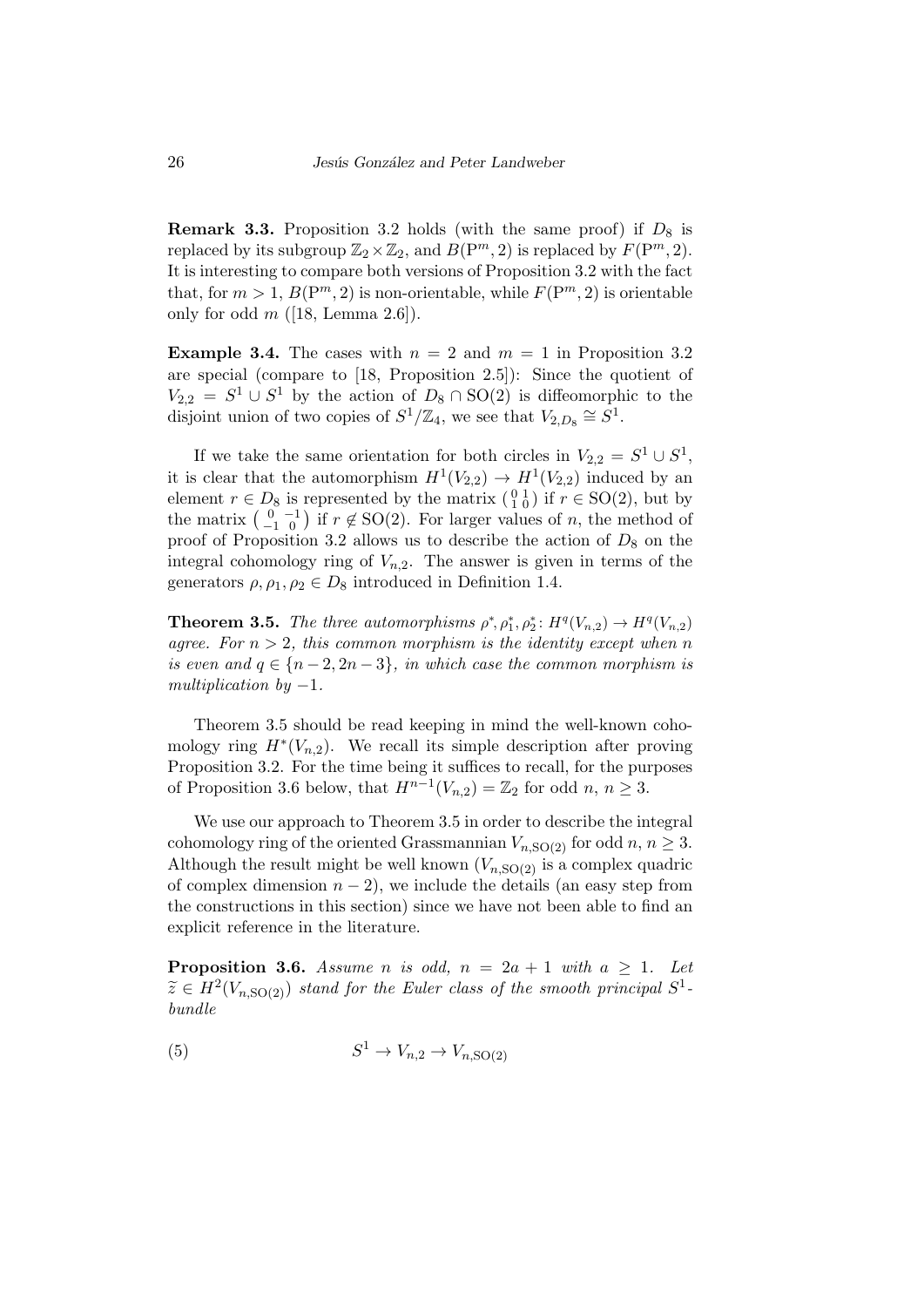*There is a class*  $\widetilde{x} \in H^{n-1}(V_{n, \text{SO}(2)})$  *mapping under the projection in* (5) *to the nontrivial element in*  $H^{n-1}(V_{n,2})$ *. Furthermore, as a ring* 

$$
H^*(V_{n,\mathrm{SO}(2)}) = \mathbb{Z}[\widetilde{x}, \widetilde{z}]/I_n
$$

*where I<sup>n</sup> is the ideal generated by*

(6) 
$$
\widetilde{x}^2
$$
,  $\widetilde{x}\widetilde{z}^a$ , and  $\widetilde{z}^a - 2\widetilde{x}$ .

It should be noted that the second generator of  $I_n$  is superfluous. We include it in the description since it will become clear, from the proof of Proposition 3.6, that the first two terms in (6) correspond to the two families of differentials in the SSS of the fibration classifying (5), while the last term corresponds to the family of nontrivial extensions in the resulting  $E_{\infty}$ -term.

**Remark 3.7.** It is illuminating to compare Proposition 3.6 with H. F. Lai's computation of the cohomology ring  $H^*(V_{n, \text{SO}(2)})$  for even  $n, n \geq 0$ 4. According to [20, Theorem 2],  $H^*(V_{2a,\text{SO}(2)}) = \mathbb{Z}[\kappa,\tilde{z}]/I_{2a}$  where  $I_{2a}$ is the ideal generated by

(7) 
$$
\kappa^2 - \varepsilon \kappa \widetilde{z}^{a-1} \quad \text{and} \quad \widetilde{z}^a - 2\kappa \widetilde{z}.
$$

Here  $\varepsilon = 0$  for *a* even, and  $\varepsilon = 1$  for *a* odd, while the generator  $\kappa \in H^{2a-2}(V_{2a,SO(2)})$  is the Poincaré dual of the homology class represented by the canonical (realification) embedding  $\mathbb{C}P^{a-1} \hookrightarrow V_{2a,SO(2)}$ (Lai also proves that  $(-1)^{a-1}k\tilde{z}^{a-1}$  is the top dimensional cohomology class in  $V_{2a,\text{SO}(2)}$  corresponding to the canonical orientation of this manifold). The first fact to observe in Lai's description of  $H^*(V_{2a,SO(2)})$  is that the two dimensionally forced relations  $\kappa \tilde{z}^a = 0$  and  $\tilde{z}^{2a-1} = 0$  can be algebraically deduced from the relations implied by (7). A similar situation holds for  $H^*(V_{2a+1,SO(2)})$ , where the first two relations in (6), as well as the corresponding algebraically implied relation  $\tilde{z}^{2a} = 0$ , are forced by dimensional considerations. But it is more interesting to compare Lai's result with Proposition 3.6 through the canonical inclusions  $\nu_n: V_{n,\text{SO(2)}} \hookrightarrow V_{n+1,\text{SO(2)}}$  ( $n \geq 3$ ). In fact, the relations given by the last element both in (6) and (7) readily give

(8) 
$$
\iota_{2a}^*(\widetilde{x}) = \kappa \widetilde{z} \text{ and } \iota_{2a+1}^*(\kappa) = \widetilde{x}
$$

for  $a \geq 2$ . Note that the second equality in (8) can be proved, for all  $a \geq 1$ , with the following alternative argument: From [20, Theorem 2],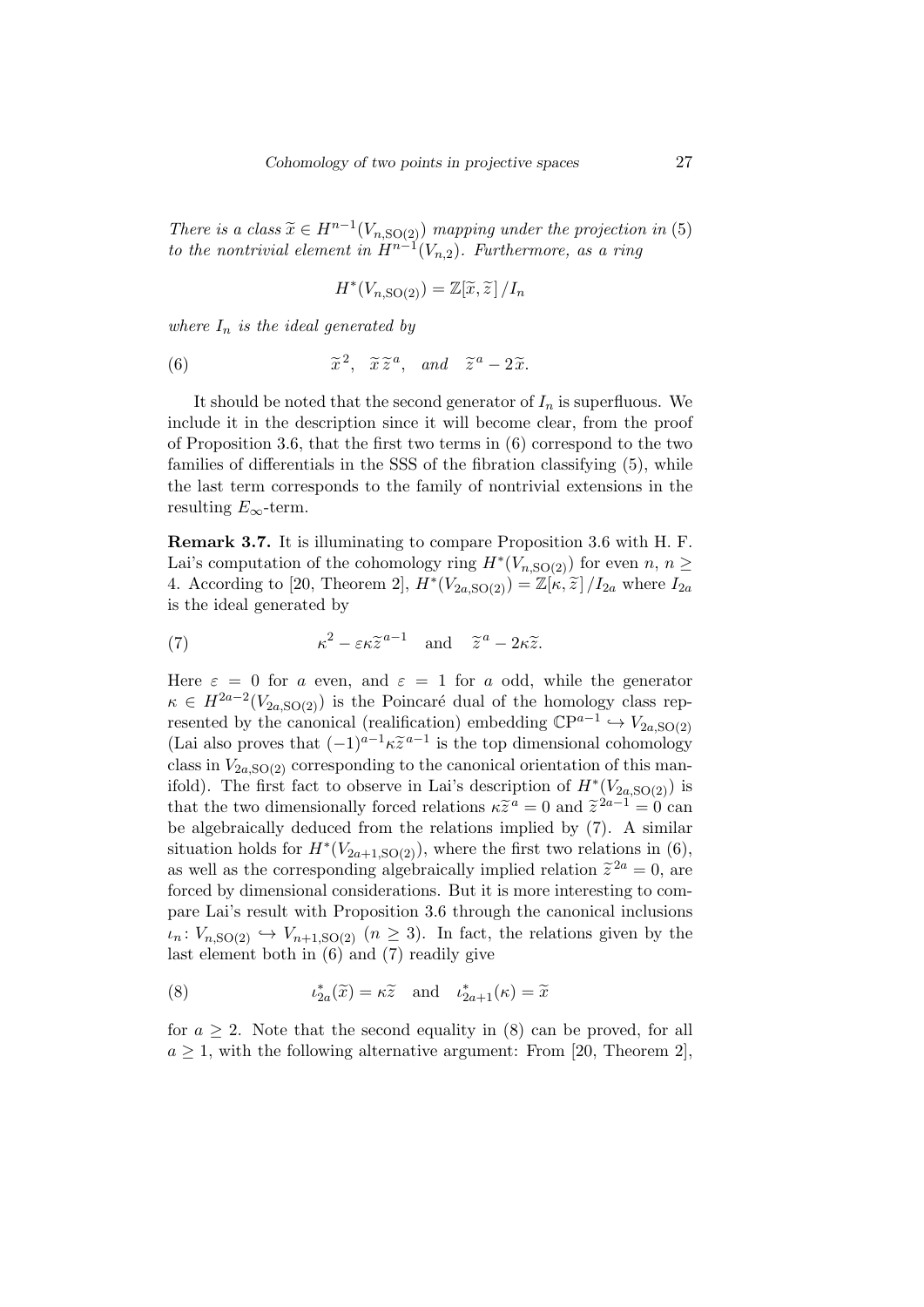$2\kappa - \tilde{z}^a \in V_{2a+2,SO(2)}$  is the Euler class of the canonical *normal* bundle of  $V_{2a+2,SO(2)}$  and, therefore, maps trivially under  $\iota_{2a+1}^*$ . The second equality in (8) then follows from the relation implied by the last element in (6). Needless to say, the usual cohomology ring  $H^*(BSO(2))$  is recovered as the inverse limit of the maps  $\iota_n^*$  (of course  $BSO(2) \simeq \mathbb{C}P^{\infty}$ ).

*Proof of Proposition* 3.2 *from Theorem* 3.5*.* Since the action of every element in  $D_8 \cap SO(2)$  preserves orientation in  $V_{n,2}$ , and since two elements in  $D_8 - SO(2)$  must "differ" by an orientation-preserving element in *D*8, the first assertion in Proposition 3.2 will follow once we argue that (say)  $\rho$  is orientation-preserving precisely when *n* is odd. But such a fact is given by Theorem 3.5 in view of the UCT. The second assertion in Proposition 3.2 then follows from Lemma 1.6, [17, Corollary 3.28], and the UCT (recall dim $(V_{n,2}) = 2n-3$ ).  $\Box$ 

We now start working toward the proof of Theorem 3.5, recalling in particular the cohomology ring  $H^*(V_{n,2})$ . Let  $n > 2$  and think of  $V_{n,2}$  as the sphere bundle of the tangent bundle of  $S^{n-1}$ . The (integral cohomology) SSS for the fibration  $S^{n-2} \stackrel{\iota}{\to} V_{n,2} \stackrel{\pi}{\to} S^{n-1}$  (where  $\pi(v_1, v_2) = v_1$  and  $\iota(w) = (e_1, (0, w))$  with  $e_1 = (1, 0, \ldots, 0)$  starts as

$$
(9) \quad E_2^{p,q} = \begin{cases} \mathbb{Z}, & (p,q) \in \{ (0,0), (n-1,0), (0,n-2), (n-1,n-2) \}; \\ 0, & \text{otherwise}; \end{cases}
$$

and the only possibly nonzero differential is multiplication by the Euler characteristic of  $S^{n-1}$  (see for instance [21, pages 153–154]). At any rate, the only possibilities for a nonzero cohomology group  $H^q(V_{n,2})$  are  $\mathbb{Z}_2$  or  $\mathbb{Z}$ . In the former case, any automorphism must be the identity. So the real task is to determine the action of the three elements in Theorem 3.5 on a cohomology group  $H^q(V_{n,2}) = \mathbb{Z}$ .

*Proof of Theorem* 3.5. The fact that  $\rho^* = \rho_1^* = \rho_2^*$  follows by observing that the product of any two of the elements  $\rho$ ,  $\rho_1$ , and  $\rho_2$  lies in the path connected group  $SO(2)$ , and therefore determines an automorphism  $V_{n,2} \to V_{n,2}$  which is homotopic to the identity.

The analysis of the second assertion of Theorem 3.5 depends on the parity of *n*.

**Case with** *n* **even,**  $n > 2$ . The SSS (9) collapses, giving that  $H^*(V_{n,2})$ is an exterior algebra (over  $\mathbb{Z}$ ) on a pair of generators  $x_{n-2}$  and  $x_{n-1}$ (indices denote dimensions). The spectral sequence also gives that *xn−*<sup>2</sup>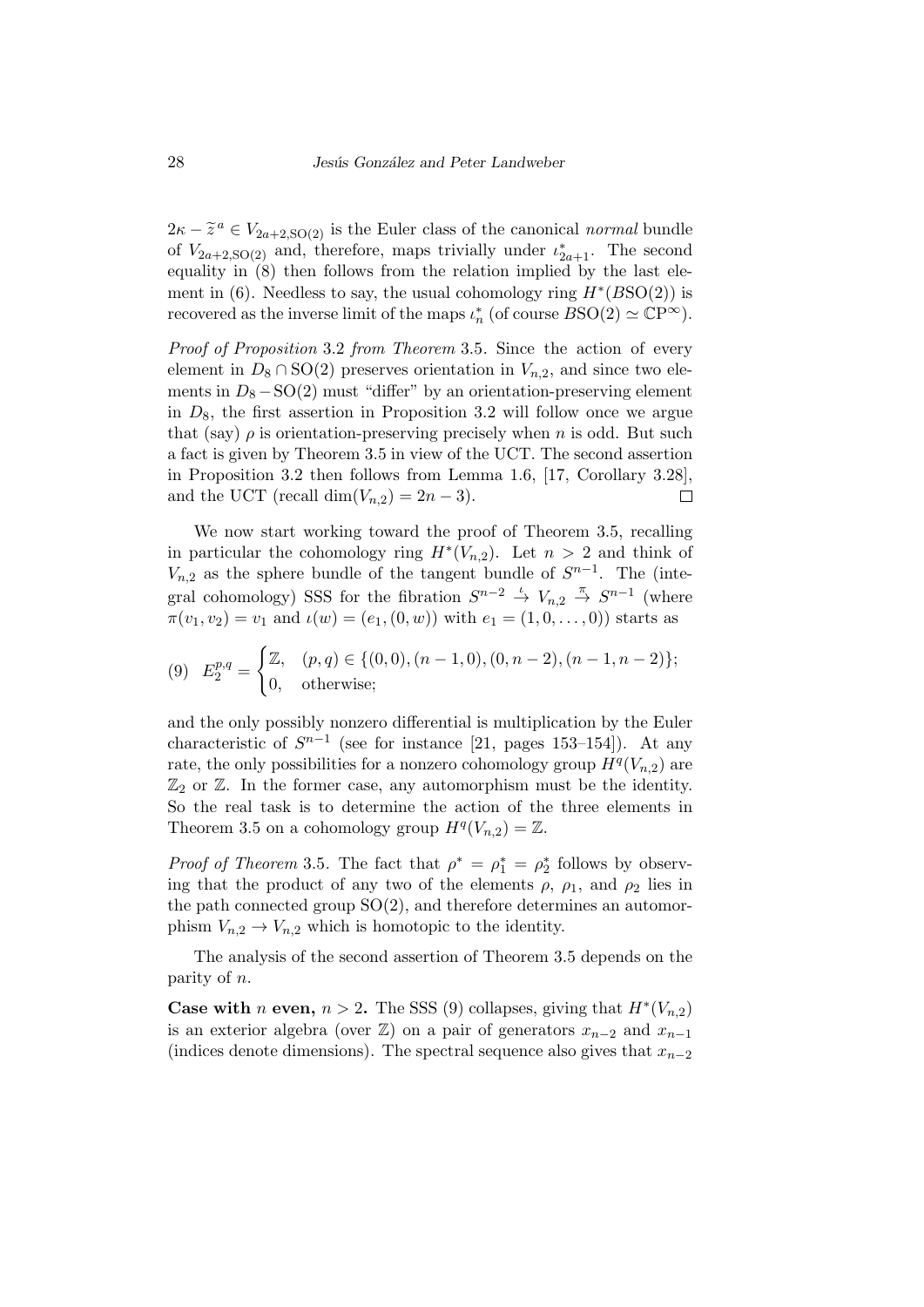maps under  $\iota^*$  to the generator in  $S^{n-2}$ , whereas  $x_{n-1}$  is the image under  $\pi^*$  of the generator in  $S^{n-1}$ . Now, the (obviously) commutative diagram



implies that  $\rho_2^*$  (and therefore  $\rho_1^*$  and  $\rho^*$ ) is the identity on  $H^{n-1}(V_{n,2})$ , and that  $\rho_2^*$  (and therefore  $\rho_1^*$  and  $\rho^*$ ) act by multiplication by *−*1 on  $H^{n-2}(V_{n,2})$ . The multiplicative structure then implies that the last assertion holds also on  $H^{2n-3}(V_{n,2})$ .

**Case with** *n* **odd,**  $n > 2$ . The description in (9) of the start of the SSS implies that the only nonzero cohomology groups of  $V_{n,2}$  are  $H^{n-1}(V_{n,2}) = \mathbb{Z}_2$  and  $H^i(V_{n,2}) = \mathbb{Z}$  for  $i = 0, 2n - 3$ . Thus, we only need to make sure that

(10) 
$$
\rho^*: H^{2n-3}(V_{n,2}) \to H^{2n-3}(V_{n,2})
$$
 is the identity morphism.

Choose generators  $x \in H^{n-1}(V_{n,2}), y \in H^{2n-3}(V_{n,2}),$  and  $z \in H^2(\mathbb{C}P^{\infty}),$ and let  $V_{n,\text{SO}(2)} \to \mathbb{C}\mathrm{P}^{\infty}$  classify the circle fibration (5). Thus, the  $E_2$ term of the SSS for the fibration

(11) 
$$
V_{n,2} \to V_{n,\text{SO}(2)} \to \mathbb{C}\mathrm{P}^{\infty}
$$

takes the simple form

 $\mathbb{Z} \longrightarrow \mathbb{Z} \longrightarrow \mathbb{Z} \longrightarrow \mathbb{Z} \longrightarrow \mathbb{Z} \longrightarrow \mathbb{Z} \longrightarrow \mathbb{Z} \longrightarrow \mathbb{Z} \longrightarrow \mathbb{Z} \longrightarrow \mathbb{Z} \longrightarrow \mathbb{Z} \longrightarrow \mathbb{Z} \longrightarrow \mathbb{Z} \longrightarrow \mathbb{Z} \longrightarrow \mathbb{Z} \longrightarrow \mathbb{Z} \longrightarrow \mathbb{Z} \longrightarrow \mathbb{Z} \longrightarrow \mathbb{Z} \longrightarrow \mathbb{Z} \longrightarrow \mathbb{Z} \longrightarrow \mathbb{Z} \longrightarrow \mathbb{Z} \longrightarrow \mathbb{Z} \longrightarrow \mathbb{Z} \longrightarrow \mathbb{Z} \longrightarrow \mathbb{Z} \longrightarrow \mathbb{$ *• • • • • • • • • •* Z Z Z Z Z Z Z Z Z Z *. . . . . . . . . . . . . . . . . . x*  $y \nightharpoonup z$ 

where  $n = 2a + 1$ , and a bullet represents a copy of  $\mathbb{Z}_2$ . The proof of Proposition 3.6 below gives two rounds of differentials, both originating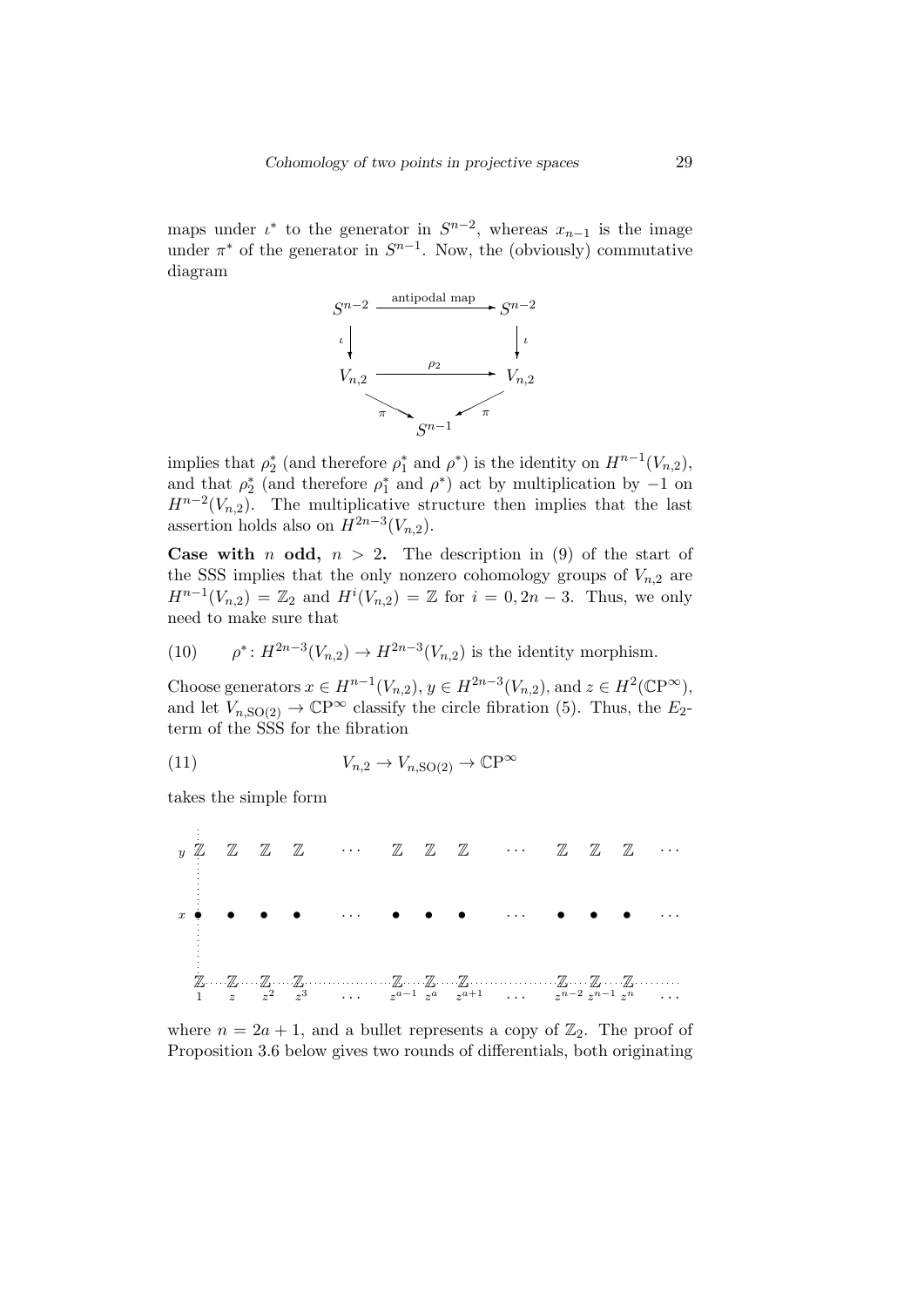on the top horizontal line; the element 2*y* is a cycle in the first round of differentials, but determines the second round of differentials by

(12) 
$$
d_{2n-2}(2y) = z^{n-1}.
$$

The key ingredient comes from the observation that  $\rho$  and the involution  $\tau: V_{n,\text{SO}(2)} \to V_{n,\text{SO}(2)}$  that reverses orientation of an oriented 2-plane fit into the pull-back diagram

(13)  
\n
$$
V_{n,2} \xrightarrow{\rho} V_{n,2}
$$
\n
$$
V_{n,\text{SO}(2)} \xrightarrow{\tau} V_{n,\text{SO}(2)}
$$
\n
$$
\downarrow \qquad \qquad V_{n,\text{SO}(2)}
$$
\n
$$
\downarrow \qquad \qquad \downarrow
$$
\n
$$
\text{CP}^{\infty} \xrightarrow{c} \text{CP}^{\infty}
$$

where *c* stands for conjugation. [Indeed, thinking of  $V_{n,\text{SO(2)}} \to \mathbb{C}\mathrm{P}^{\infty}$ as an inclusion,  $\tau$  is the restriction of *c*, and  $\rho$  becomes the equivalence induced on (selected) fibers.] Of course  $c^*(z) = -z$  in  $H^2(\mathbb{C}P^{\infty})$ , so that

(14) 
$$
c^*(z^{n-1}) = z^{n-1}
$$

(recall *n* is odd). Thus, in terms of the map of spectral sequences determined by (13), conditions (12) and (14) force the relation  $\rho^*(2y)$  = 2*y*. This gives (10).  $\Box$ 

The proof of (10) we just gave (for odd *n*) can be simplified by working over the rationals (see Remark 3.8 in the next paragraph). We have chosen the spectral sequence analysis of (11) since it leads us to Proposition 3.6.

**Remark 3.8.** It is well known that whenever a finite group *H* acts freely on a space X, with  $Y = X/H$ , the rational cohomology of Y maps isomorphically onto the *H*-invariant elements in the rational cohomology of *X* (see for instance [17, Proposition 3G.1]). We apply this fact to the 8-fold covering projection  $\theta: V_{n,2} \to V_{n,D_8}$ . Since the only nontrivial groups  $H^q(V_{n,2}; \mathbb{Q})$  are  $\mathbb{Q}$  for  $q = 0, 2n - 3$  (this is where we use that *n* is odd), we get that the rational cohomology of  $V_{n,D_8}$  is  $\mathbb Q$  in dimension 0, vanishes in positive dimensions below  $2n-3$ , and is either  $\mathbb{Q}$  or 0 in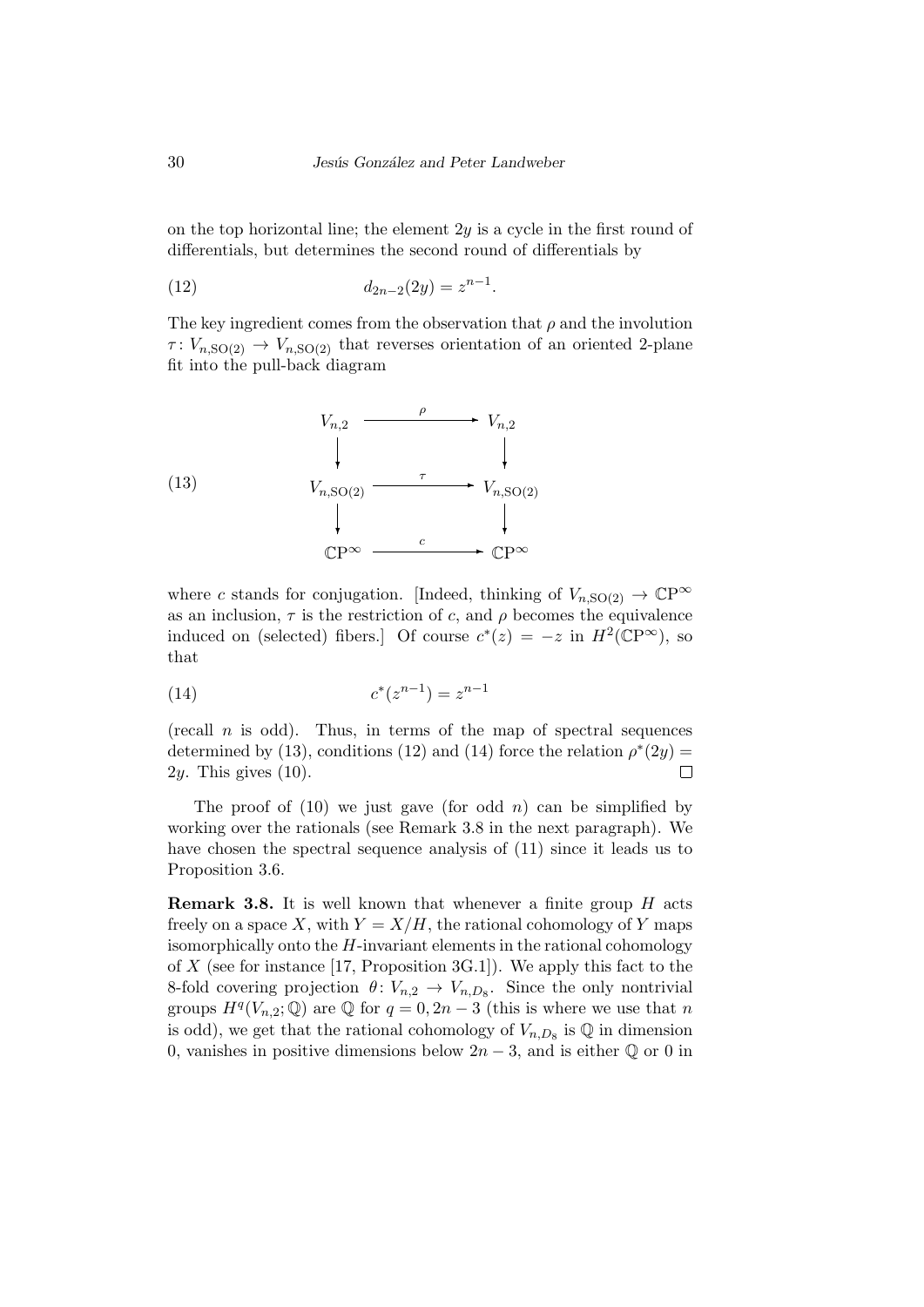the top dimension  $2n-3$ . But  $V_{n,D_8}$  is a manifold of odd dimension, so its Euler characteristic is zero; this forces the top rational cohomology to be  $Q$ . Thus, every element in  $D_8$  acts as the identity on the top rational (and therefore integral) cohomology group of  $V_{n,2}$ . This gives in particular (10), the real content of Theorem 3.5 for an odd *n*.

As in the notation introduced right after (10), let  $z \in H^2(\mathbb{C}P^{\infty})$  be a generator so that the element  $\tilde{z} \in H^2(V_{n, SO(2)})$  in Proposition 3.6 is the image of  $z$  under the projection map in  $(11)$ .

*Proof of Proposition* 3.6. The  $E_2$ -term of the SSS for (11) has been indicated in the proof of Theorem 3.5. In that picture, the horizontal *x*-line consists of permanent cycles; indeed, there is no nontrivial target in a  $\mathbb Z$  group for a differential originating at a  $\mathbb Z_2$  group. Since  $\dim(V_{n,\text{SO(2)}}) = 2n-4$ , the term  $xz^a$  must be killed by a differential, and the only way this can happen is by means of  $d_{n-1}(y) = xz^a$ . By multiplicativity, this settles a whole family of differentials killing off the elements  $xz^i$  with  $i \geq a$ . Note that this still leaves groups  $2 \cdot \mathbb{Z}$  in the *y*-line (rather, the 2*y*-line). Just as before, dimensionality forces the differential (12), and multiplicativity determines a corresponding family of differentials. What remains in the SSS after these two rounds of differentials—depicted below—consists of permanent cycles, so the spectral sequence collapses from this point on.



Finally, we note that all possible extensions are nontrivial. Indeed, orientability of  $V_{n, SO(2)}$  gives  $H^{2n-4}(V_{n, SO(2)}) = \mathbb{Z}$ , which implies a nontrivial extension involving  $xz^{a-1}$  and  $z^{n-2}$ . Since multiplication by *z* is monic in total dimensions less that  $2n - 4$  of the  $E_\infty$ -term, the 5-Lemma (applied recursively) shows that the same assertion is true in  $H^*(V_{n,\text{SO}(2)})$ . This forces the corresponding nontrivial extensions in degrees lower than  $2n - 4$ : an element of order 2 in low dimensions would produce, after multiplication by *z*, a corresponding element of order 2 in the top dimension. The proposition follows. $\Box$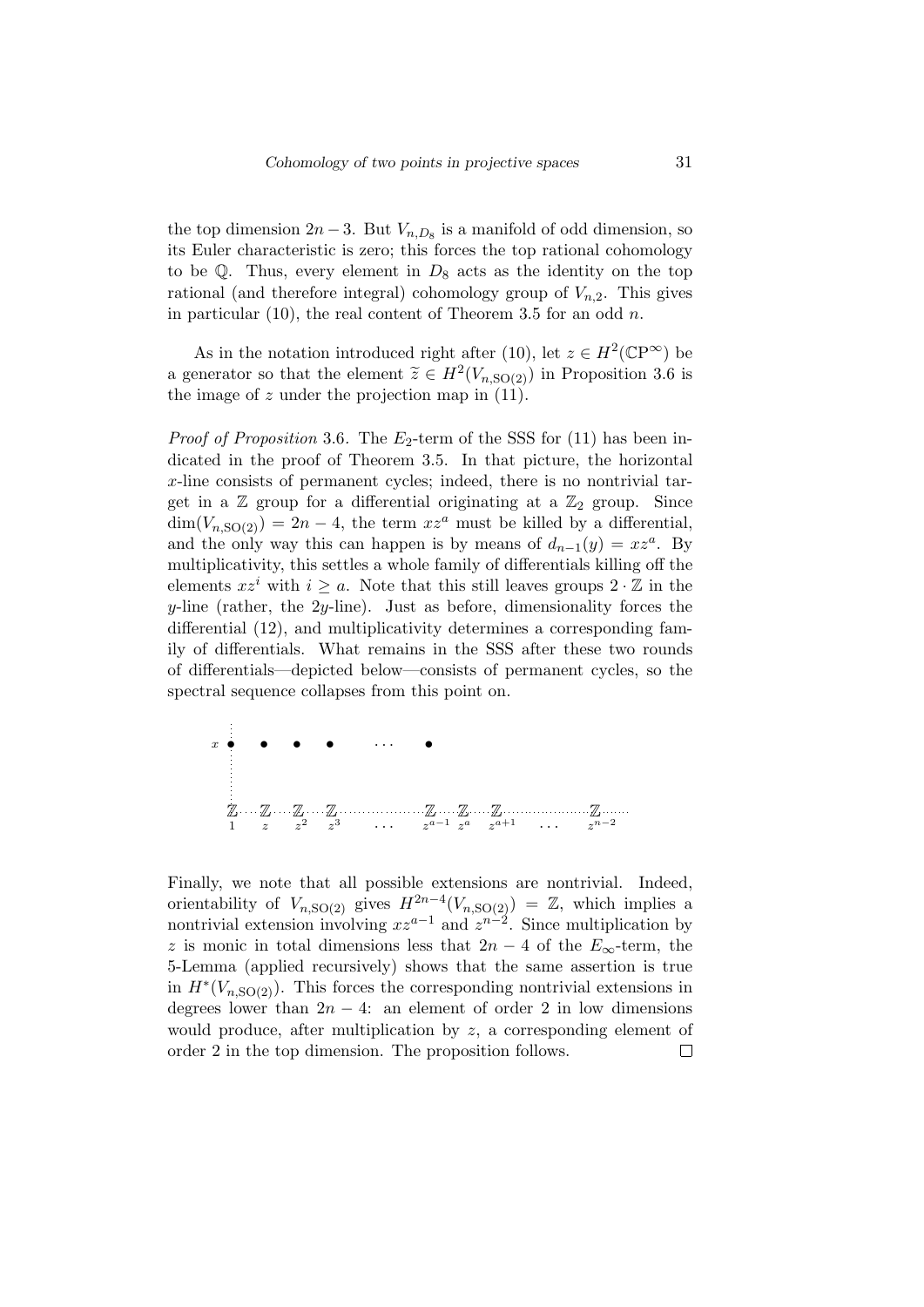Lai's description of the ring  $H^*(V_{2a,\text{SO}(2)})$  given in Remark 3.7 can be used to understand the full patter of differentials and extensions in the SSS of (11) for  $n = 2a$ . Due to space limitations, details are not given here—but they are discussed in Remark 3.10 of the preliminary version [13] of this paper.

We close this section with an argument that explains, in a geometric way, the switch in parity of *n* when comparing the orientability properties of  $V_{n, O(2)}$  to those of  $V_{n, D_8}$ . Let  $\pi$  stand for the projection map in the smooth fiber bundle (5). The tangent bundle  $T_{n,2}$  to  $V_{n,2}$  decomposes as the Whitney sum

$$
T_{n,2} \cong \pi^*(T_{n,\mathrm{SO}(2)}) \oplus \lambda
$$

where  $T_{n,SO(2)}$  is the tangent bundle to  $V_{n,SO(2)}$ , and  $\lambda$  is the 1dimensional bundle of tangents to the fibers—a trivial bundle since we have the nowhere vanishing vector field obtained by differentiating the free action of  $S^1$  on  $V_{n,2}$ . Note that  $\rho: V_{n,2} \to V_{n,2}$  reverses orientation on all fibers and so reverses a given orientation of  $\lambda$ . Hence,  $\rho$ *preserves* a chosen orientation of  $T_{n,2}$  precisely when the involution  $\tau$ in (13) *reverses* a chosen orientation of  $T_{n,SO(2)}$ . But, as explained in the proof of Proposition 3.2,  $V_{n,D_8}$  is orientable precisely when  $\rho$  is orientation-preserving. Likewise,  $V_{n, O(2)}$  is orientable precisely when  $\tau$ is orientation-preserving.

### **4 Torsion linking form and Theorems 1.1 and 1.2**

In this short section we outline an argument, based on the classical torsion linking form, that allows us to compute the cohomology groups described by Theorems 1.1 and 1.2 in all but three critical dimensions. The totality of dimensions (together with the proofs of Propositions 1.7– 1.9) is considered in the next three sections—the first two of which represent the bulk of spectral sequence computations in this paper.

For a space *X* let  $TH_i(X; A)$  (respectively,  $TH^i(X; A)$ ) denote the torsion subgroup of the *i*<sup>th</sup> homology (respectively, cohomology) group of *X* with (possibly twisted) coefficients *A*. As usual, omission of *A* from the notation indicates that a simple system of Z-coefficients is used. We are interested in the twisted coefficients  $\mathbb Z$  arising from the orientation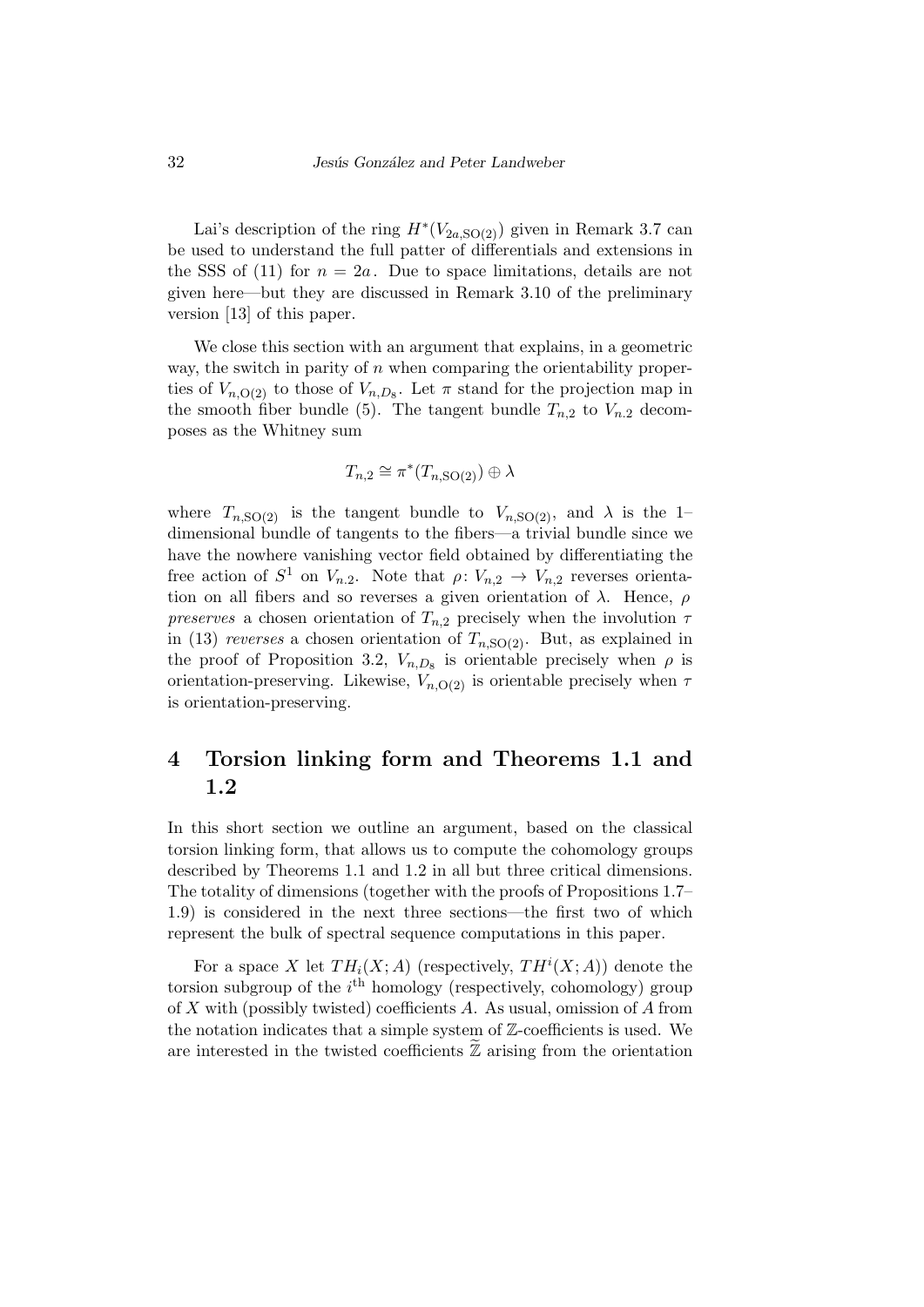character of a closed *m*-manifold  $X = M$  for, in such a case, there are non-singular pairings

(15) 
$$
TH^{i}(M) \times TH^{j}(M; \widetilde{\mathbb{Z}}) \to \mathbb{Q}/\mathbb{Z}
$$

(for  $i + j = m + 1$ ), the so-called torsion linking forms, constructed from the UCT and Poincaré duality. Although (15) seems to be best known for an orientable *M* (see for instance [27, pages 16–17 and 58–59]), the construction works just as well in a non-orientable setting. We briefly recall the details (in cohomological terms) for completeness.

Start by observing that for a finitely generated abelian group  $H =$ *F*  $\oplus$  *T* with *F* free abelian and *T* a finite group, the group Ext<sup>1</sup>(*H*, *Z*)  $\cong$  $Ext<sup>1</sup>(T, \mathbb{Z})$  is canonically isomorphic to  $Hom(T, \mathbb{Q}/\mathbb{Z})$ , the Pontryagin dual of *T* (verify this by using the exact sequence  $0 \to \mathbb{Z} \to \mathbb{Q} \to \mathbb{Q}/\mathbb{Z} \to$ 0, and noting that  $\mathbb Q$  is injective while  $\text{Hom}(T, \mathbb Q) = 0$ . In particular, the canonical isomorphism  $TH^{i}(M) \cong \text{Ext}^{1}(TH_{i-1}(M), \mathbb{Z})$  coming from the UCT yields a non-singular pairing  $TH^{i}(M) \times TH_{i-1}(M) \to \mathbb{Q}/\mathbb{Z}$ . The form in  $(15)$  then follows by using Poincaré duality (in its not necessarily orientable version, see [17, Theorem 3H.6] or [24, Theorem 4.51]). As explained by Barden in [2, Section 0.7] (in the orientable case), the resulting pairing can be interpreted geometrically as the classical torsion linking number ([19, 25, 29]).

Recall the group *G* and orbit space  $E_m$  in Notation 1.5. We next indicate how the isomorphisms

(16) 
$$
TH^{i}(M) \cong TH^{j}(M; \widetilde{\mathbb{Z}}), \quad i + j = 2m,
$$

coming from (15) for  $M = E_m$  can be used for computing most of the integral cohomology groups of  $F(P^m, 2)$  and  $B(P^m, 2)$ .

Since  $V_{m+1,2}$  is  $(m-2)$ -connected<sup>3</sup>, the map in (2) is  $(m-1)$ -connected. Therefore it induces an isomorphism (respectively, monomorphism) in cohomology with any—possibly twisted, in view of [30, Theorem 6*.*4*.*3 *∗* ] —coefficients in dimensions *i ≤ m−*2 (respectively, *i* = *m−*1). Together with Corollary 2.4 and Lemmas 1.6 and 2.8, this leads to the explicit description of the groups in Theorems 1.1 and 1.2 in dimensions at most  $m-2$ . The corresponding groups in dimensions at least  $m+2$  can then be obtained from the isomorphisms (16) and the full description in

<sup>&</sup>lt;sup>3</sup>Low-dimensional cases with  $m \leq 3$  are given special attention in Example 5.1, Remark 5.4, and (32) in the following sections.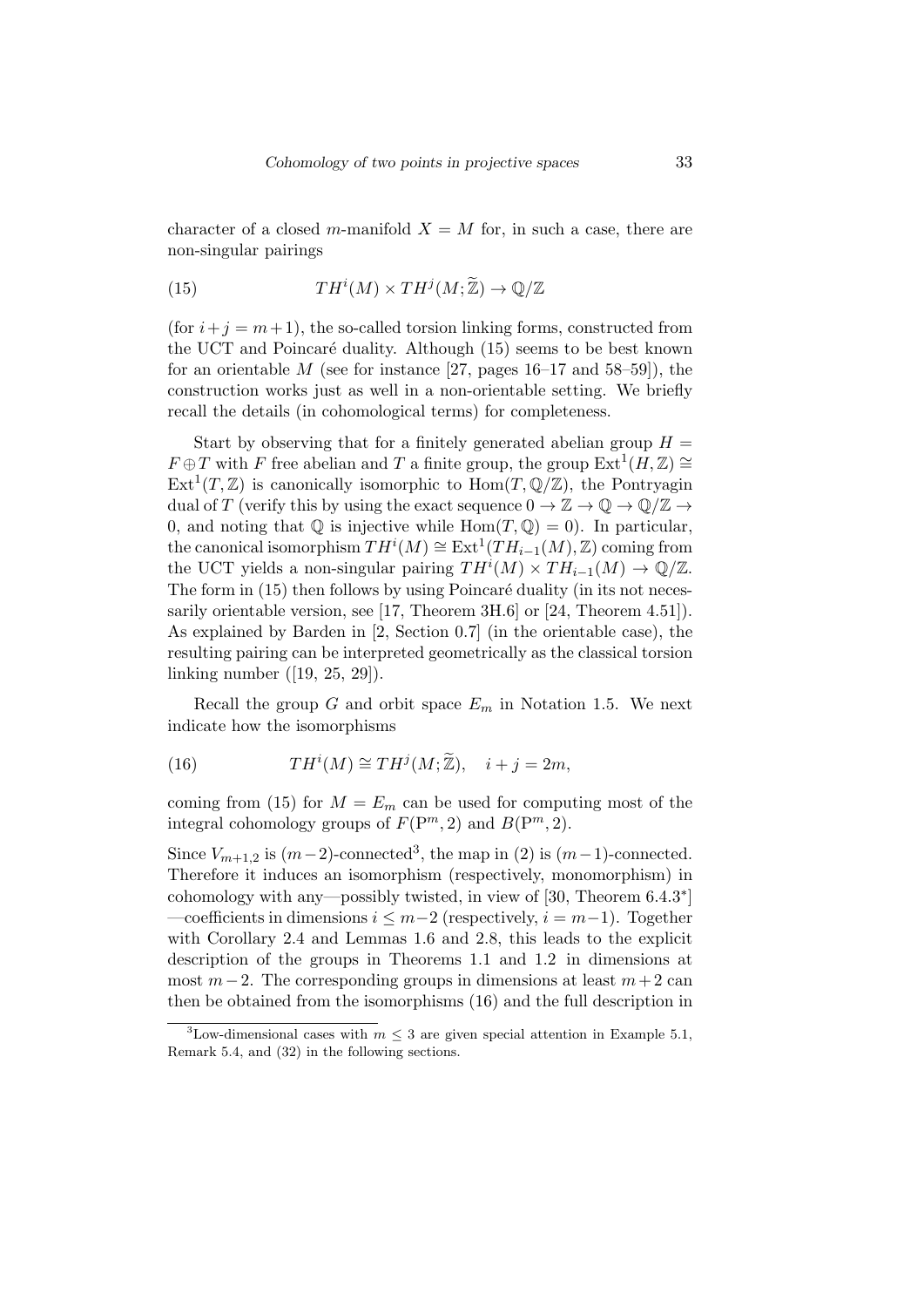Section 2 of the twisted and untwisted cohomology groups of *BG*. Note that the last step requires knowing that, when  $E_m$  is non-orientable (as determined in Proposition 3.2 and Remark 3.3), the twisted coefficients Z agree with those  $\mathbb{Z}_{\alpha}$  used in Theorem 2.3. But such a requirement is a direct consequence of Theorem 3.5. Since the torsion-free subgroups of  $H^*(E_m)$  are easily identifiable from a quick glance at the  $E_2$ -term of the CLSS for the *G*-action on  $V_{m+1,2}$ , only the torsion subgroups in Theorems 1.1 and 1.2 in dimensions

$$
(17) \t m-1, m, \text{ and } m+1
$$

are lacking description in this argument.

A deeper analysis of the CLSS of the *G*-action on *Vm*+1*,*<sup>2</sup> (worked out in Sections 5 and 6 for  $G = D_8$ , and discussed briefly in Section 8 for  $G = \mathbb{Z}_2 \times \mathbb{Z}_2$ ) will give us (among other things) a detailed description of the three missing cases in (17) *except* for the  $(m+1)$ -dimensional group when  $G = D_8$  and  $m \equiv 3 \mod 4$ . Note that this apparently singular case cannot be handled directly with the torsion linking form argument in the previous paragraph because the connectivity of  $V_{m+1,2}$  only gives the injectivity, but not the surjectivity, of the first map in the composite

(18) 
$$
H^{m-1}(BD_8; \mathbb{Z}_{\alpha}) \xrightarrow{p^*} H^{m-1}(B(\mathbb{P}^m, 2); \mathbb{Z}_{\alpha}) \cong H^{m+1}(B(\mathbb{P}^m, 2)).
$$

To overcome the problem, in Section 6 we perform a direct calculation in the first two pages of the Bockstein spectral sequence (BSS) of  $B(P^{4a+3}, 2)$  to prove that (18) is indeed an isomorphism for  $m \equiv$ 3 mod 4—therefore completing the proof of Theorems 1.1 and 1.2.

| $* =$            | $\overline{2}$      | 3 | 4                           | 5                   | 6                   | 7                   | 8     | 9                   | 10                  | 11                  | 12 <sup>1</sup> | 13                  | -14                 |
|------------------|---------------------|---|-----------------------------|---------------------|---------------------|---------------------|-------|---------------------|---------------------|---------------------|-----------------|---------------------|---------------------|
| $H^*(E_{2,D_8})$ | $\langle 2\rangle$  |   |                             |                     |                     |                     |       |                     |                     |                     |                 |                     |                     |
| $H^*(E_{4,D_8})$ | $\langle 2 \rangle$ |   | $\langle 1 \rangle  \{2\} $ | $\langle 1 \rangle$ | $\langle 2 \rangle$ |                     |       |                     |                     |                     |                 |                     |                     |
| $H^*(E_{6,D_8})$ | $\langle 2\rangle$  |   | $\langle 1 \rangle  \{2\} $ | $\langle 2 \rangle$ | $\langle 4 \rangle$ | $\langle 2 \rangle$ | ${2}$ | $\langle 1 \rangle$ | $\langle 2\rangle$  |                     |                 |                     |                     |
| $H^*(E_{8,D_8})$ | $\langle 2 \rangle$ |   | $\langle 1 \rangle  \{2\} $ | $\langle 2 \rangle$ | $\langle 4 \rangle$ | $\langle 3 \rangle$ | ${4}$ | $\langle 3 \rangle$ | $\langle 4 \rangle$ | $\langle 2 \rangle$ | ${2}$           | $\langle 1 \rangle$ | $\langle 2 \rangle$ |

Table 1:  $H^*(E_{m,D_8}) \cong H^*(B(\mathbb{P}^m, 2))$  for  $m = 2, 4, 6$ , and 8

The isomorphisms in (16) yield a (twisted, in the non-orientable case) symmetry for the torsion groups of *H<sup>∗</sup>* (*Em*). This is illustrated (for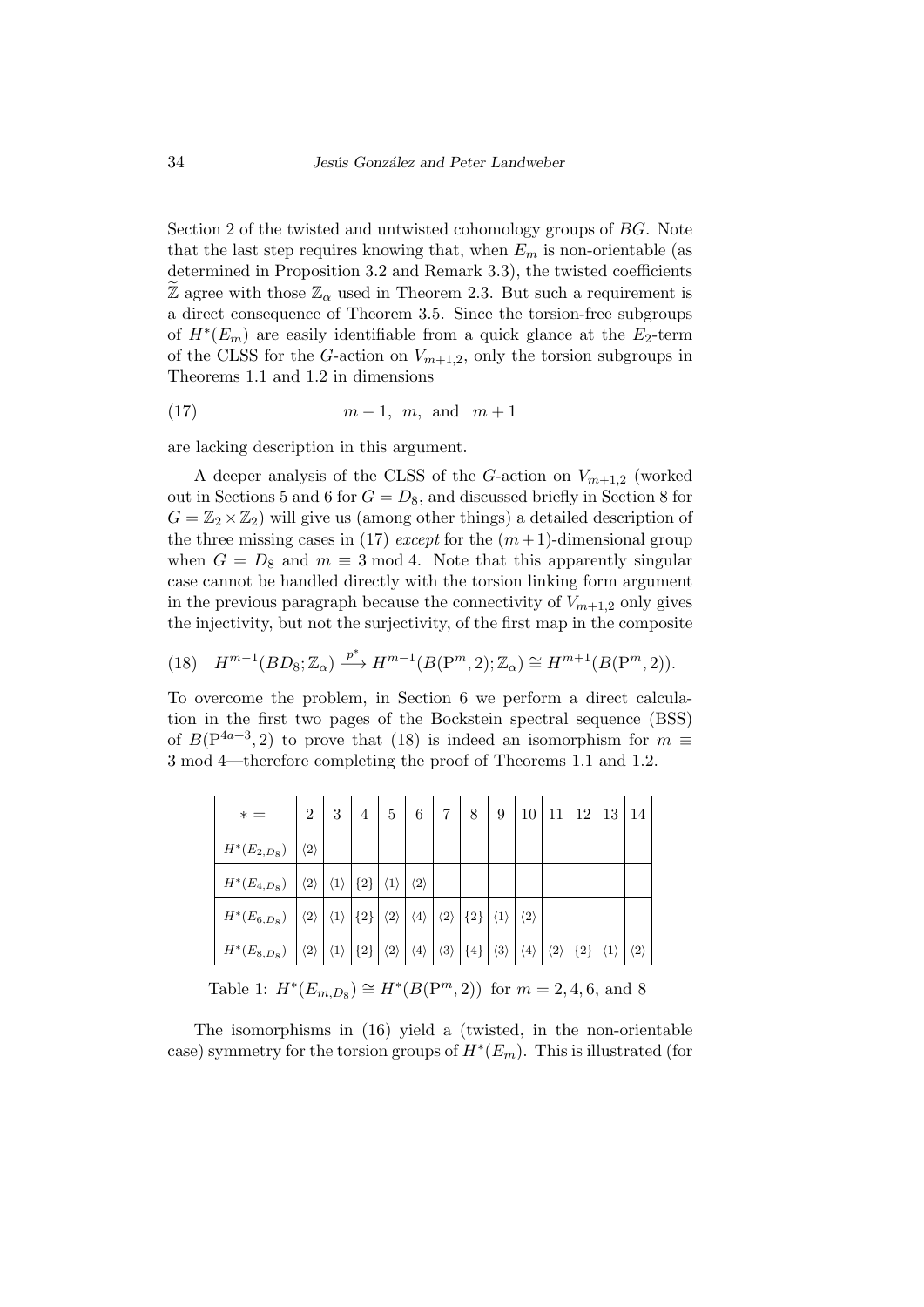$G = D_8$  and in the orientable case) in Table 1 following the conventions set in the very first paragraph of the paper.

## **5** Case of  $B(P^m, 2)$  for  $m \not\equiv 3 \mod 4$

This section and the next one contain a careful study of the CLSS of the  $D_8$ -action on  $V_{m+1,2}$  described in Definition 1.4; the corresponding (much simpler) analysis for the restricted  $(\mathbb{Z}_2 \times \mathbb{Z}_2)$ -action is outlined in Section 8. The CLSS approach will yield, in addition, direct proofs of Propositions 1.7–1.9. The reader is assumed to be familiar with the properties of the CLSS of a regular covering space, complete details of which first appeared in [4].

We start with the less involved situation of an even *m* and, as a warm-up, we consider first the case  $m = 2$ .

**Example 5.1.** Lemmas 1.6 and 2.1, Corollary 2.4, and Theorem 3.5 imply that, in total dimensions at most  $\dim(V_{3,D_8}) = 3$ , the (integral cohomology) CLSS for the  $D_8$ -action on  $V_{3,2}$  starts as



The only possible nontrivial differential in this range is  $d_3^{0,2}$  $E_3^{0,2}$ :  $E_2^{0,2}$   $\rightarrow$  $E_2^{3,0}$  $2^{3,0}$ , which must be an isomorphism in view of the second assertion in Proposition 3.2. This yields the  $P^2$ -case in Theorem 1.2 and Propositions 1.9 and 1.7 (with  $G = D_8$  in the latter one). As indicated in Table 1, the symmetry isomorphisms are invisible in the current situation. It is worth noticing that the *d*3-differential originating at node (1*,* 2) must be injective. This observation will be the basis in our argument for the general situation, where 2-rank considerations will be the catalyst. Here and in what follows, by the 2*-rank* (or simply *rank*) of a finite abelian 2-group *H* we mean the rank ( $\mathbb{F}_2$ -dimension) of  $H \otimes \mathbb{F}_2$ .

*Proof of Proposition* 1.7 *for*  $G = D_8$ *, and of Proposition* 1.9*, both for even*  $m \geq 4$ . The assertion in Proposition 1.7 for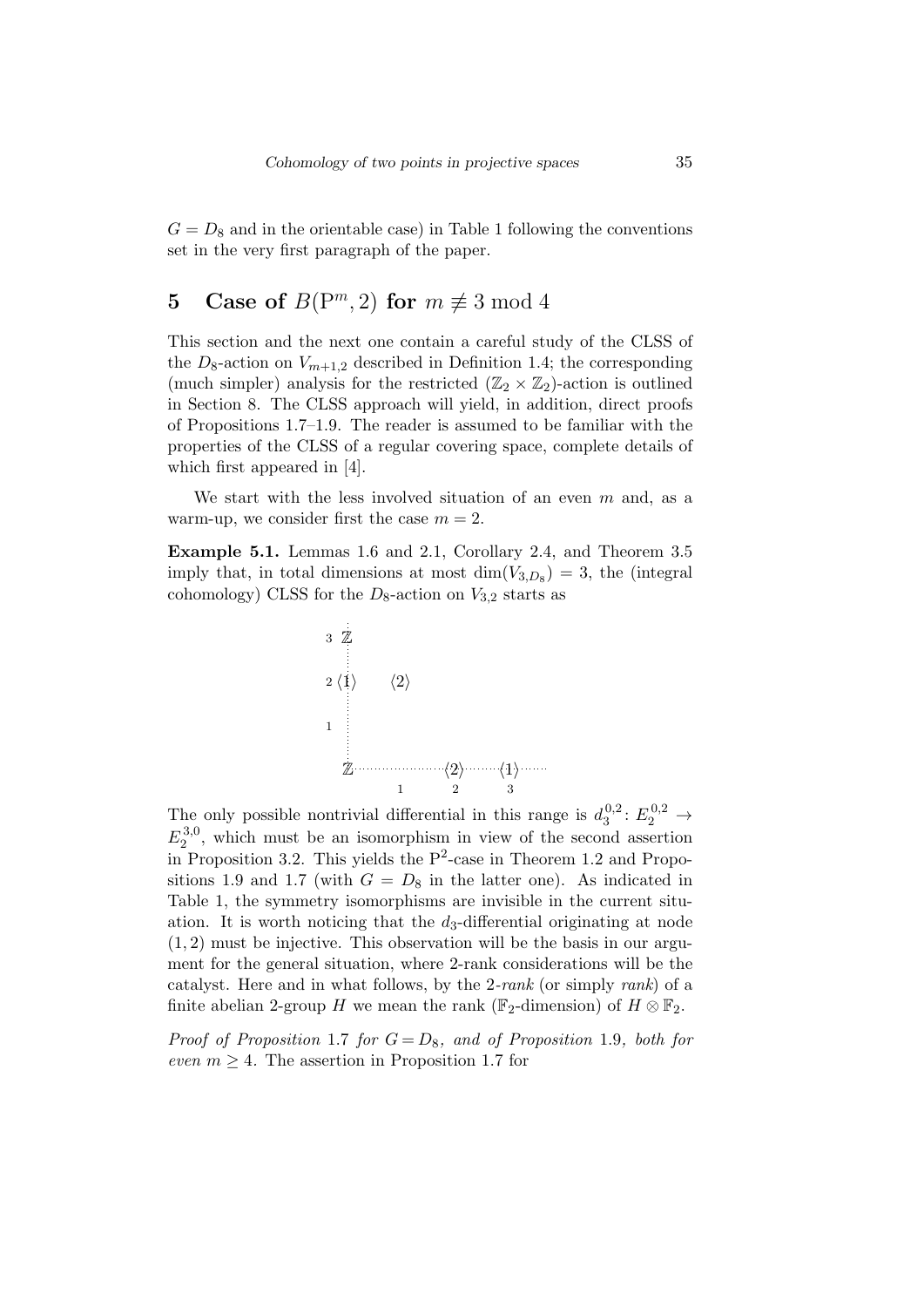- $i \geq 2m$  follows from Lemma 1.6 and the fact that  $\dim(V_{m+1,2})$  = 2*m −* 1, and for
- $i = 2m 1$  follows from the fact that  $H^{2m-1}(BD_8)$  is a torsion group (Corollary 2.4) while  $H^{2m-1}(B(\mathbb{P}^m, 2)) = \mathbb{Z}$  (Proposition 3.2).

We work with the (integral cohomology) CLSS for the  $D_8$ -action on  $V_{m+1,2}$  in order to prove Proposition 1.9 and the assertions in Proposition 1.7 for  $i < 2m - 1$ .

In view of Theorem 3.5, the spectral sequence has a simple system of coefficients and, from the description of  $H^*(V_{m+1,2})$  in the proof of Theorem 3.5, it is concentrated in the three horizontal lines with  $q =$  $0, m, 2m - 1$ . We can focus on the lines with  $q = 0, m$  in view of the range under current consideration. At the start of the CLSS there is a copy of

- $H^*(BD_8)$  (described by Corollary 2.4) at the line with  $q=0$ ;
- $H^*(BD_8, \mathbb{F}_2)$  (described by Lemma 2.1) at the line with  $q = m$ .

Note that the assertion in Proposition 1.7 for  $i < m$  is an obvious consequence of the above description of the *E*2-term of the CLSS. The case  $i = m$  will follow once we show that the "first" potentially nontrivial differential  $d_{m+1}^{0,m}: E_2^{0,m} \to E_2^{m+1,0}$  $z^{m+1,0}$  is injective. More generally, we show in the paragraph following (22) below that all differentials

 $(19)$  $m^{-\ell-1,m}_{m+1}: E_2^{m-\ell-1,m} \to E_2^{2m-\ell,0}$  with  $0 < \ell < m$  are injective.

From this, the assertion in Proposition 1.7 for  $m < i < 2m - 1$  follows at once.

The information we need about differentials is forced by the "size" of their domains and codomains. For instance, since  $H^{2m-1}(B(\mathbb{P}^m, 2))$ is torsion-free, all of  $E_2^{2m-1,0} = H^{2m-1}(BD_8) = \langle m-1 \rangle$  must be killed by differentials. But the only possibly nontrivial differential landing in  $E_2^{2m-1,0}$  $\ell_{2}^{2m-1,0}$  is the one in (19) with  $\ell = 1$ . The resulting surjective  $d_{m+1}^{m-2,m}$  map must be an isomorphism since its domain,  $E_2^{m-2,m}$  =  $H^{m-2}(BD_8; \mathbb{F}_2) = \langle m-1 \rangle$ , is isomorphic to its codomain.

The extra input we need in order to deal with the rest of the differentials in (19) comes from the short exact sequences

(20) 
$$
0 \to \text{Coker}(2_i) \to H^i(B(\mathbb{P}^m, 2); \mathbb{F}_2) \to \text{Ker}(2_{i+1}) \to 0
$$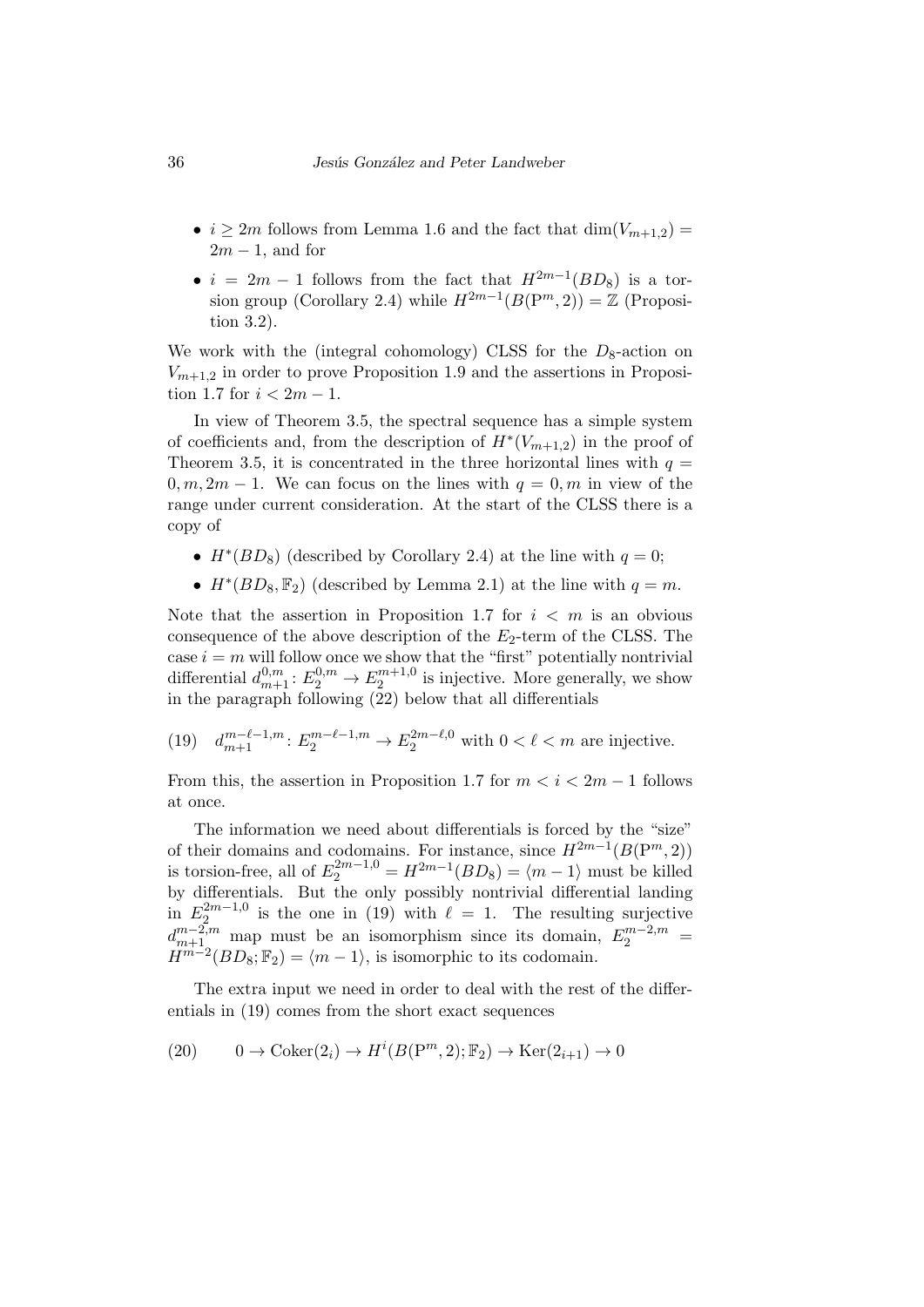obtained from the Bockstein long exact sequence

$$
\cdots \leftarrow H^i(B(\mathbf{P}^m, 2); \mathbb{F}_2) \stackrel{\pi_i}{\leftarrow} H^i(B(\mathbf{P}^m, 2))
$$
  

$$
\stackrel{2_i}{\leftarrow} H^i(B(\mathbf{P}^m, 2)) \stackrel{\partial_i}{\leftarrow} H^{i-1}(B(\mathbf{P}^m, 2); \mathbb{F}_2) \leftarrow \cdots
$$

From the  $E_2$ -term of the spectral sequence we easily see that

$$
H^1(B(\mathbf{P}^m,2))=0
$$

and that

$$
H^i(B(\mathrm{P}^m,2))
$$

is a finite 2-torsion group for  $1 < i < 2m - 1$ ; let  $r_i$  denote its 2-rank. Then  $\text{Ker}(2_i) \cong \text{Coker}(2_i) \cong \langle r_i \rangle$ , so that (20), Corollary 2.2, and an easy induction (grounded by the fact that  $\text{Ker}(2_{2m-1}) = 0$ , in view of the second assertion in Proposition 3.2) yield

(21) 
$$
r_{2m-\ell} = \begin{cases} a+1, & \ell = 2a; \\ a, & \ell = 2a+1; \end{cases}
$$

for  $2 \leq \ell \leq m-1$ . Under these conditions, the  $\ell$ -th differential in (19) takes the form

(22) 
$$
\langle m - \ell \rangle = H^{m-\ell-1}(BD_8; \mathbb{F}_2) \to H^{2m-\ell}(BD_8)
$$

where

$$
H^{2m-\ell}(BD_8)=\begin{cases} \left\{m-\frac{\ell}{2}\right\},&\ell\equiv0\text{ mod }4;\\ \left\langle m-\frac{\ell-2}{2}\right\rangle,&\ell\equiv2\text{ mod }4;\\ \left\langle m-\frac{\ell+1}{2}\right\rangle,&\text{otherwise}. \end{cases}
$$

But the cokernel of this map, which is a subgroup of  $H^{2m-\ell}(B(\mathbb{P}^m,2)),$ must have 2-rank at most  $r_{2m-\ell}$ . An easy counting argument (using the right exactness of the tensor product) shows that this is possible only with an injective differential (22) which, in the case of  $\ell \equiv 0 \mod 4$ , yields an injective map even after tensoring<sup>4</sup> with  $\mathbb{Z}_2$ .

Note that, in total dimensions at most  $2m - 2$ , the  $E_{m+2}$ -term of the spectral sequence is concentrated on the base line  $(q = 0)$ . Thus, for  $2 \leq \ell \leq m-1$ ,  $H^{2m-\ell}(B(P^m, 2))$  is the cokernel of the differential (22)—which yields the surjectivity asserted in Proposition 1.7 in the

<sup>&</sup>lt;sup>4</sup>This amounts to the fact that twice the generator of the  $\mathbb{Z}_4$ -summand in (22) is not in the image of (22)—compare to the proof of Proposition 5.2.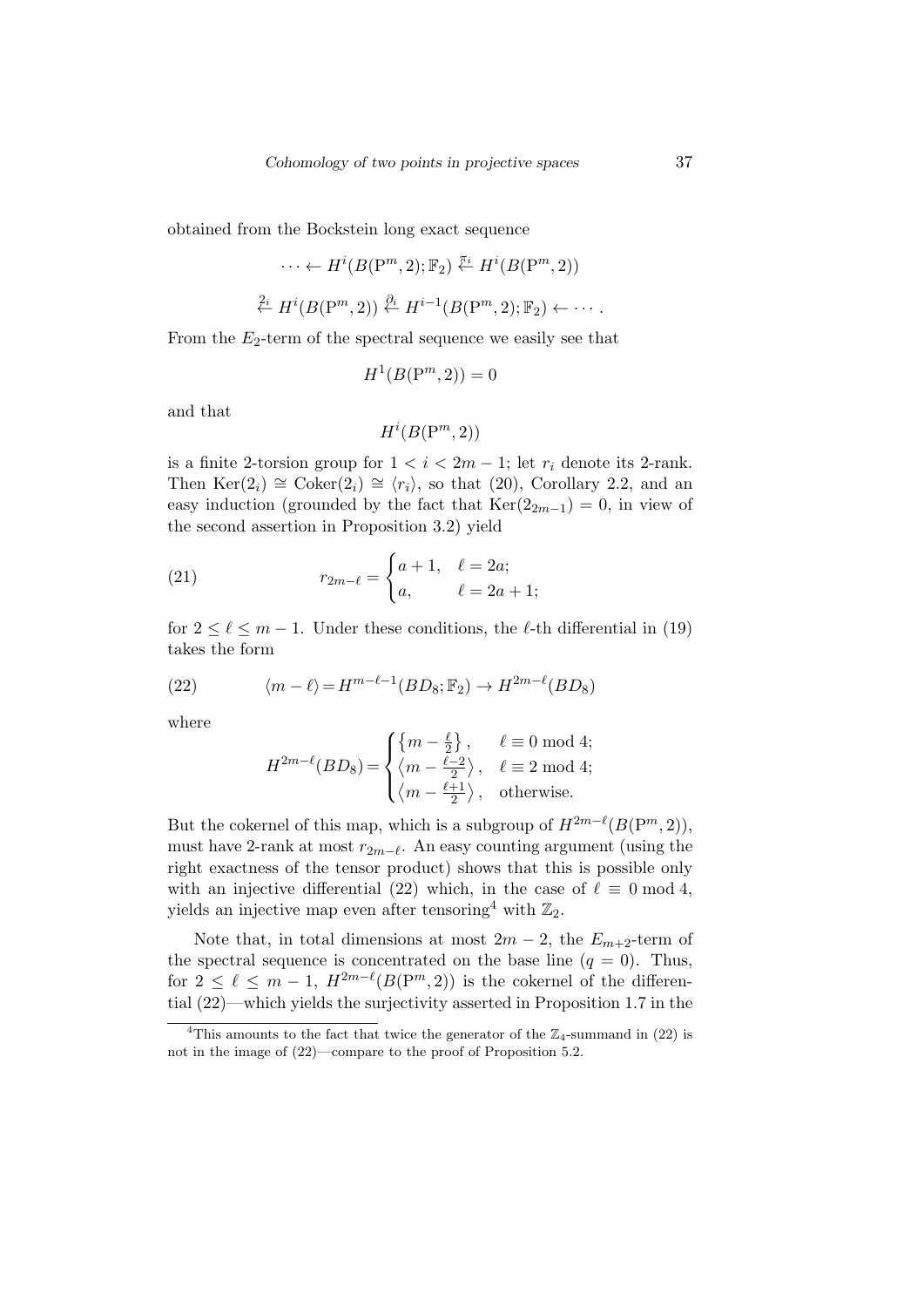range  $m < i < 2m - 1$ . Furthermore the kernel of  $p^* \colon H^{2m-\ell}(BD_8) \to$  $H^{2m-\ell}(B(\mathbb{P}^m,2))$  is the elementary abelian 2-group specified on the left hand side of (22). In fact, the observation in the second half of the final assertion in the previous paragraph proves Proposition 1.9.  $\Box$ 

As indicated in the last paragraph of the previous proof, for 2 *≤*  $\ell \leq m-1$  the CLSS analysis identifies the group  $H^{2m-\ell}(B(\mathbb{P}^m, 2))$  as the cokernel of (22). Thus, the following algebraic calculation of these groups not only gives us an alternative approach to that using the nonsingularity of the torsion linking form, but it also allows us to recover (for *m* even and  $G = D_8$ ) the three missing cases in (17)—therefore completing the proof of the Peven-case of Theorem 1.2.

**Proposition 5.2.** For  $2 \leq \ell \leq m-1$ , the cokernel of the differen*tial* (22) *is isomorphic to*

$$
H^{2m-\ell}(B(\mathrm{P}^m,2)) = \begin{cases} \left\{\frac{\ell}{2}\right\}, & \ell \equiv 0 \bmod 4; \\ \left\langle \frac{\ell}{2} + 1 \right\rangle, & \ell \equiv 2 \bmod 4; \\ \left\langle \frac{\ell-1}{2} \right\rangle, & otherwise. \end{cases}
$$

*Proof.* Cases with  $\ell \neq 0$  mod 4 follow from a simple count, so we only offer an argument for  $\ell \equiv 0 \mod 4$ . Consider the diagram with exact rows

$$
0 \longrightarrow \langle m - \ell \rangle \longrightarrow \{m - \frac{\ell}{2}\} \longrightarrow H^{2m-\ell}(B(\mathbf{P}^m, 2)) \longrightarrow 0
$$
  

$$
\downarrow
$$
  

$$
0 \longrightarrow \langle m - \ell \rangle \longrightarrow \langle m - \frac{\ell}{2} + 1 \rangle \longrightarrow \langle \frac{\ell}{2} + 1 \rangle \longrightarrow 0
$$

where the top horizontal monomorphism is  $(22)$ , and where the middle group on the bottom is included in the top one as the elements annihilated by multiplication by 2. The lower right group is  $\langle \frac{\ell}{2} + 1 \rangle$  by a simple counting. The snake lemma shows that the right-hand-side vertical map is injective with cokernel  $\mathbb{Z}_2$ ; the resulting extension is nontrivial in view of (21).  $\Box$ 

**Example 5.3.** For  $m$  even, [3, Theorem 1.4 (D)] identifies three explicit elements in the kernel of  $p^*$ :  $H^i(BD_8) \to H^i(B(\mathbb{P}^m, 2))$ : one for each of  $i = m+2$ ,  $i = m+3$ , and  $i = m+4$ . In particular, this produces at most four basis elements in the ideal  $\text{Ker}(p^*)$  in dimensions at most  $m+4$ .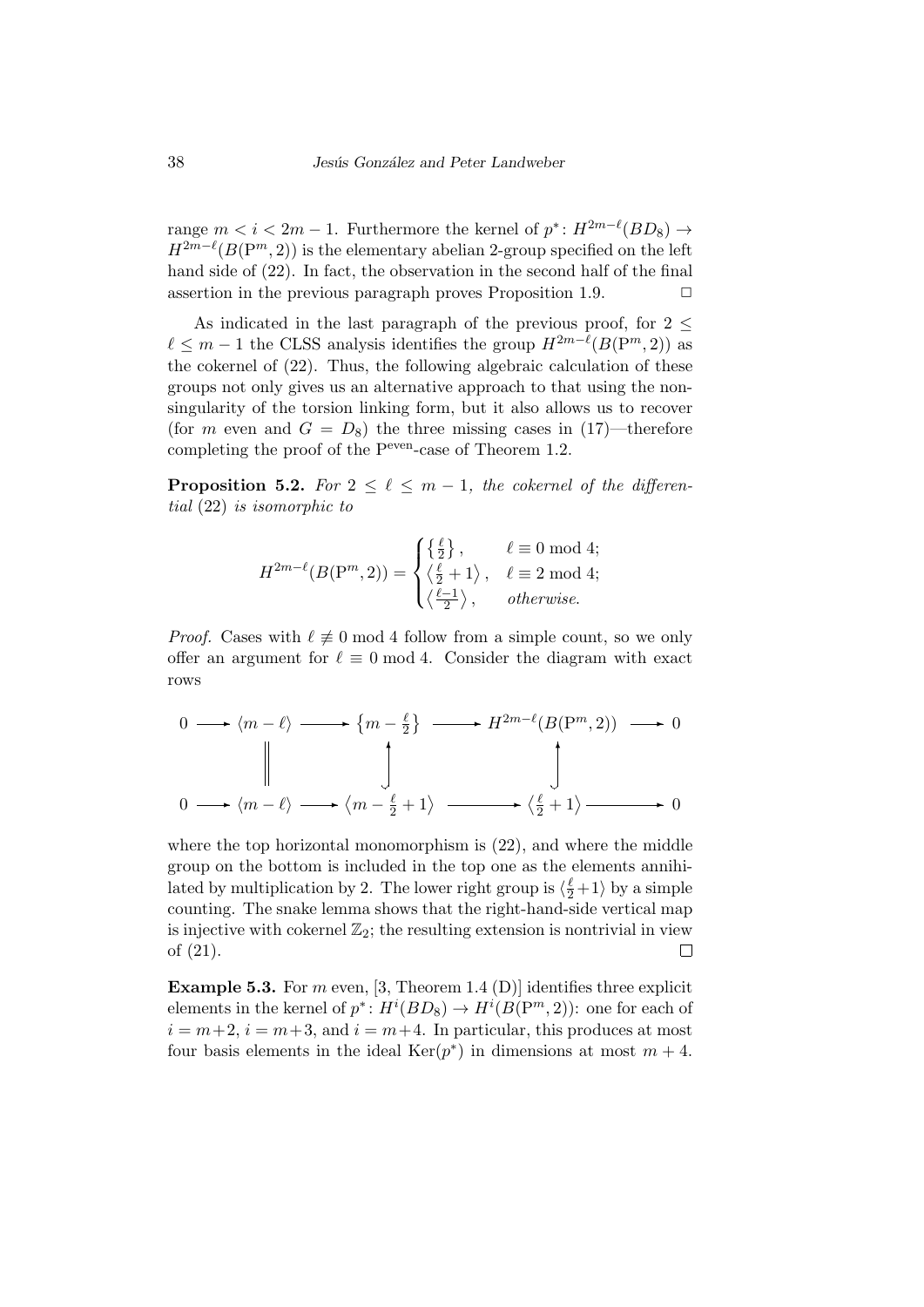However we have just seen that, for  $m + 1 \leq i \leq 2m - 1$ , the kernel of  $p^*$ :  $H^i(BD_8) \to H^i(B(\mathbb{P}^m, 2))$  is an  $\mathbb{F}_2$ -vector space of dimension  $i - m$ . This means that through dimensions at most  $m + 4$  (and with  $m > 4$ ) there are at least six more basis elements remaining to be identified in  $Ker(p^*).$ 

We next turn to the case when *m* is odd (a hypothesis in force throughout the rest of the section) assuming, from Lemma 5.5 on, that  $m \equiv 1 \mod 4$ .

**Remark 5.4.** Since the P<sup>1</sup>-case in Proposition 1.9 and Theorems 1.2 and 1.8 is elementary (in view of Remark 1.3 and Corollary 2.4), we will implicitly assume  $m \neq 1$ .

The CLSS of the  $D_8$ -action on  $V_{m+1,2}$  now has a few extra complications that turn the analysis of differentials into a harder task. To begin with, we find a twisted system of local coefficients (Theorem 3.5). As a  $\mathbb{Z}[D_8]$ -module,  $H^q(V_{m+1,2})$  is:

- $\mathbb Z$  for  $q = 0, m$ ;
- $\mathbb{Z}_{\alpha}$  for  $q = m 1, 2m 1;$
- *•* the zero module otherwise.

Thus, in total dimensions at most  $2m - 2$  the CLSS is concentrated on the three horizontal lines with  $q = 0, m - 1, m$ . [This is in fact the case in total dimensions at most  $2m - 1$ , since  $H^0(BD_8; \mathbb{Z}_\alpha) = 0$ ; this observation is not relevant for the actual group  $H^{2m-1}(B(\mathbb{P}^m,2))$  =  $\mathbb{Z}_2$ —given in the second assertion in Proposition 3.2—, but it will be relevant for the claimed surjectivity of the map  $p^*$ :  $H^{2m-1}(BD_8) \rightarrow$  $H^{2m-1}(B(\mathbb{P}^m,2))$ .] In more detail, at the start of the CLSS we have a copy of  $H^*(BD_8)$  at  $q = 0, m$ , and a copy of  $H^*(BD_8; \mathbb{Z}_\alpha)$  at  $q =$  $m-1$ . It is the extra horizontal line at  $q = m-1$  (not present for an even *m*) that leads to potential *d*<sub>2</sub>-differentials—from the  $(q = m)$ line to the  $(q = m - 1)$ -line. Sorting these differentials out is the main difficulty (which we have been able to overcome only for  $m \equiv 1 \text{ mod } 1$ 4). Throughout the remainder of the section we work in terms of this spectral sequence, making free use of the description of its  $E_2$ -term coming from Corollaries 2.4 and 2.5, as well as of its  $H^*(BD_8)$ -module structure. Note that the latter property implies that much of the global structure of the spectral sequence is dictated by differentials on the three elements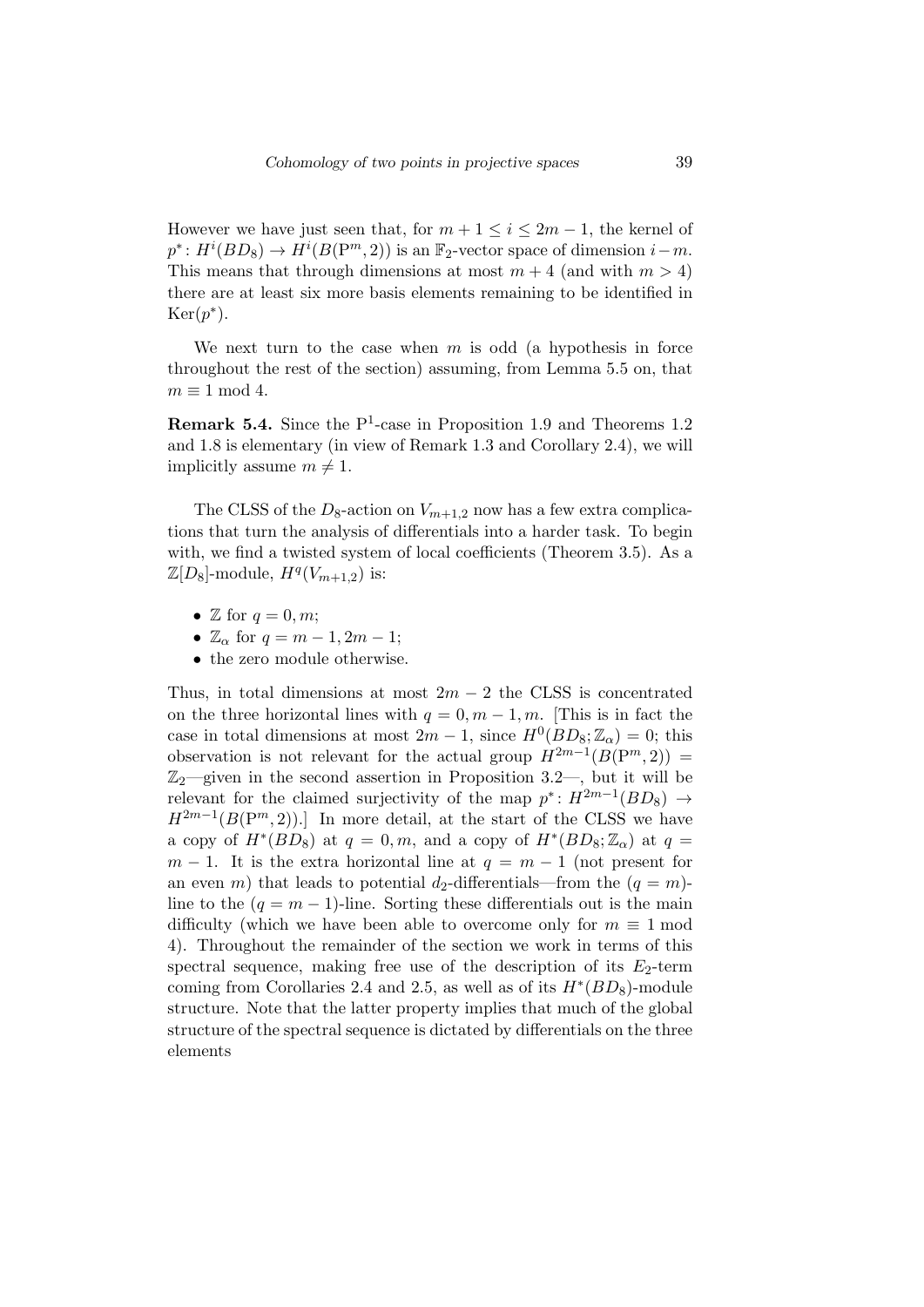• 
$$
x_m \in E_2^{0,m} = H^0(BD_8; H^m(V_{m+1,2})) = H^0(BD_8; \mathbb{Z}) = \mathbb{Z};
$$

• 
$$
\alpha_1 \in E_2^{1,m-1} = H^1(BD_8; H^{m-1}(V_{m+1,2})) = H^1(BD_8; \mathbb{Z}_{\alpha}) = \mathbb{Z}_2;
$$

• 
$$
\alpha_2 \in E_2^{2,m-1} = H^2(BD_8; H^{m-1}(V_{m+1,2})) = H^2(BD_8; \mathbb{Z}_{\alpha}) = \mathbb{Z}_4;
$$

each of which is a generator of the indicated group (notation is inspired by that in Theorem 2.3 and in the proof of Theorem 3.5—for even *n*).

**Lemma 5.5.** For  $m \equiv 1 \mod 4$  and  $m \geq 5$ , the nontrivial  $d_2$ *differentials are given by*  $d_2^{4i,m}$  $2^{4i,m}(\kappa_4^i x_m) = 2\kappa_4^i \alpha_2 \text{ for } i \geq 0.$ 

*Proof.* The only potentially nontrivial  $d_2$ -differentials originate at the  $(q = m)$ -line and, in view of the module structure, all we need to show is that

(23) 
$$
d_2: E_2^{0,m} \to E_2^{2,m-1} \text{ has } d_2(x_m) = 2\alpha_2
$$

(here and in what follows we omit superscripts of differentials).

Let  $m = 4a + 1$ . Since  $H^{2m-1}(B(P^m, 2)) = \langle 1 \rangle$ , most of the elements in  $E_2^{2m-1,0} = \langle 4a \rangle$  must be wiped out by differentials. The only differentials landing in a  $E_r^{2m-1,0}$  (that originate at a nonzero group) are

(24) 
$$
d_m: E_m^{m-1,m-1} \to E_m^{2m-1,0}
$$
 and  $d_{m+1}: E_{m+1}^{m-2,m} \to E_{m+1}^{2m-1,0}$ .

But  $E_2^{m-1,m-1} = \langle 2a \rangle$  and  $E_2^{m-2,m} = \langle 2a-1 \rangle$ , so that rank considerations imply

(25) 
$$
E_2^{m-2,m} = E_{m+1}^{m-2,m},
$$

with the two differentials in  $(24)$  injective. In particular we get that

(26) 
$$
H^{2m-1}(B(\mathbf{P}^m,2)) = \langle 1 \rangle \text{ comes from } E_{\infty}^{2m-1,0} = \langle 1 \rangle.
$$

Furthermore,  $(25)$  and the  $H^*(BD_8)$ -module structure in the spectral sequence imply that the differential in (23) cannot be surjective.

It remains to show that the differential in (23) is nonzero. We shall obtain a contradiction by assuming that  $d_2(x_m) = 0$ , so that every element in the  $(q = m)$ -line is a  $d_2$ -cycle. Since  $H^{2m}(B(\mathbb{P}^m, 2)) = 0$ , all of  $E_2^{2m,0} = \langle 4a+2 \rangle$  must be wiped out by differentials, and under the current hypothesis the only possible such differentials would be

$$
d_m: E_m^{m,m-1} = E_2^{m,m-1} = \langle 2a+1 \rangle \to E_m^{2m,0} = E_2^{2m,0}
$$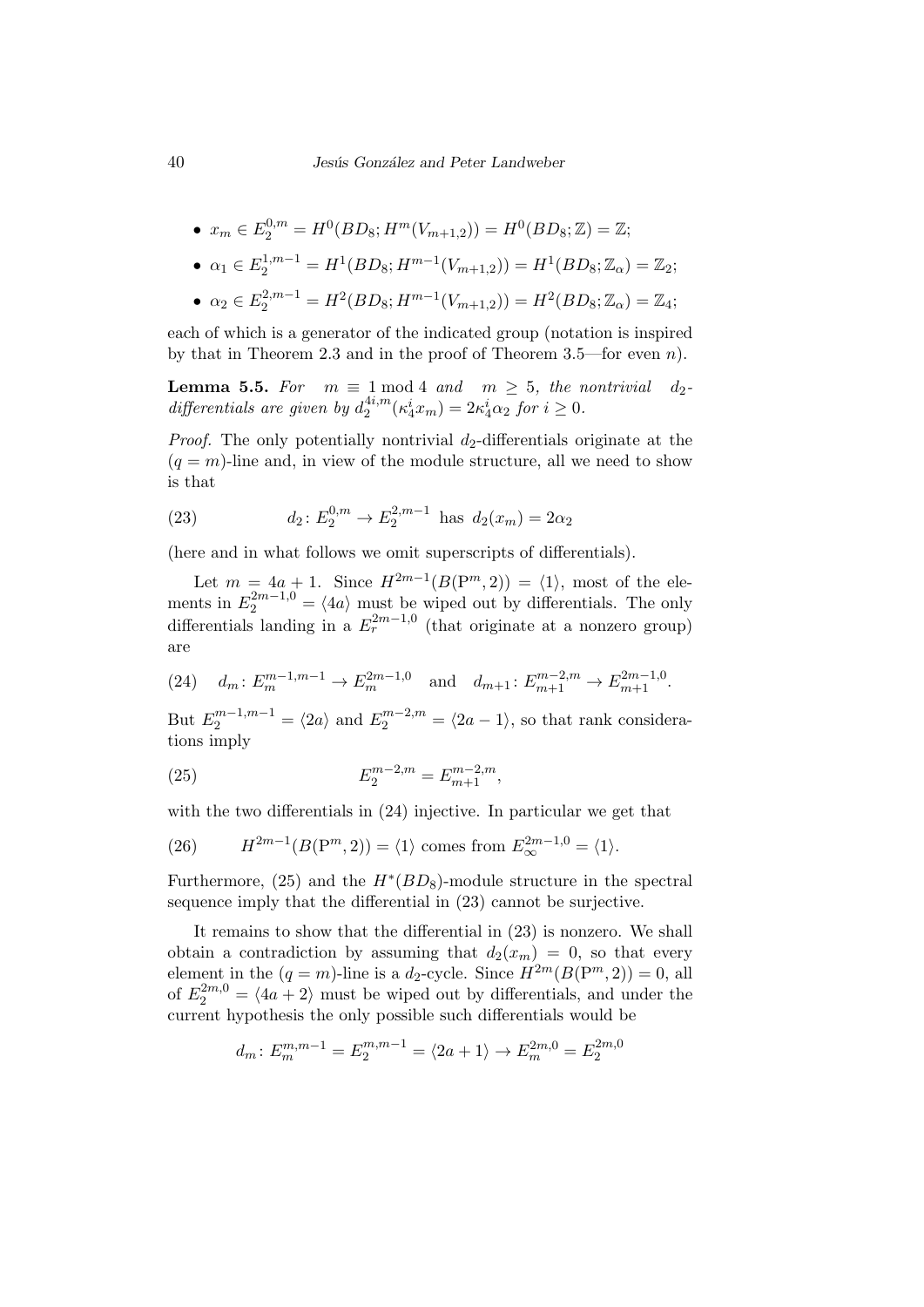and

$$
d_{m+1} \colon E_{m+1}^{m-1,m} = E_2^{m-1,m} = \langle 2a \rangle \oplus \mathbb{Z}_4 \to E_{m+1}^{2m,0}
$$

 $\text{—indeed, } E_2^{0,2m-1} = H^0(BD_8; \mathbb{Z}_\alpha) = 0.$  Thus, the former differential would have to be injective while the latter one would have to be surjective with a  $\mathbb{Z}_2$  kernel. But there are no further differentials that could kill the resulting  $E_{m+2}^{m-1,m} = \langle 1 \rangle$ , in contradiction to (26).  $\Box$ 

**Remark 5.6.** In the preceding proof we made crucial use of the *H*<sup>∗</sup>(*BD*<sub>8</sub>)-module structure in the spectral sequence in order to handle *d*2-differentials. We show next that, just as in the proof of Proposition 1.7 for  $G = D_8$ , many of the properties of all higher differentials in the case  $m \equiv 1 \mod 4$  follow from the "size" of the resulting  $E_3$ -term.

*Proof of Theorem* 1.8 *for G* = *D*8*, and of Proposition* 1.9*, both for*  $m \equiv 1 \mod 4$ . The  $d_2$  differentials in Lemma 5.5 replace, by a  $\mathbb{Z}_2$ -group, every instance of a  $\mathbb{Z}_4$ -group in the  $(q = m-1)$  and  $(q = m)$ -lines of the  $E_2$ -term. This describes the  $E_3$ -term, the starting stage of the CLSS in the following considerations (note that the *E*3-term agrees with the  $E_m$ -term). With this information the idea of the proof is formally the same as that in the case of an even *m*, namely: a little input from the Bockstein long exact sequence for  $B(P^m, 2)$  forces the injectivity of all relevant higher differentials (we give the explicit details for the reader's benefit).

Let  $m = 4a + 1$  (recall we are assuming  $a \ge 1$ ). The crux of the matter is showing that the differentials

(27) 
$$
d_m: E_3^{m-\ell,m-1} \to E_3^{2m-\ell,0} \text{ with } \ell = 0, 1, 2, ..., m
$$

and

(28) 
$$
d_{m+1}: E_3^{m-\ell-1,m} \to E_{m+1}^{2m-\ell,0} \text{ with } \ell = 0, 1, 2, \dots, m-1
$$

are injective and never hit twice the generator of a  $\mathbb{Z}_4$ -group. This assertion has already been shown for  $\ell = 1$  in the paragraph containing (24). Likewise, the assertion for  $\ell = 0$  follows from (26) with the same counting argument as the one used in the final paragraph of the proof of Lemma 5.5. Furthermore the case  $\ell = m$  in (27) is obvious since  $E_3^{0,m-1} = H^0(BD_8; \mathbb{Z}_\alpha) = 0.$  However, since  $E_3^{0,m} = H^0(BD_8) = \mathbb{Z}$  and  $E_3^{m+1,0} = H^{m+1}(BD_8) = \langle 2a + 2 \rangle$ , the injectivity assertion needs to be suitably interpreted for  $\ell = m - 1$  in (28); indeed, we will prove that

(29) 
$$
d_{m+1} : E_3^{0,m} \to E_{m+1}^{m+1,0}
$$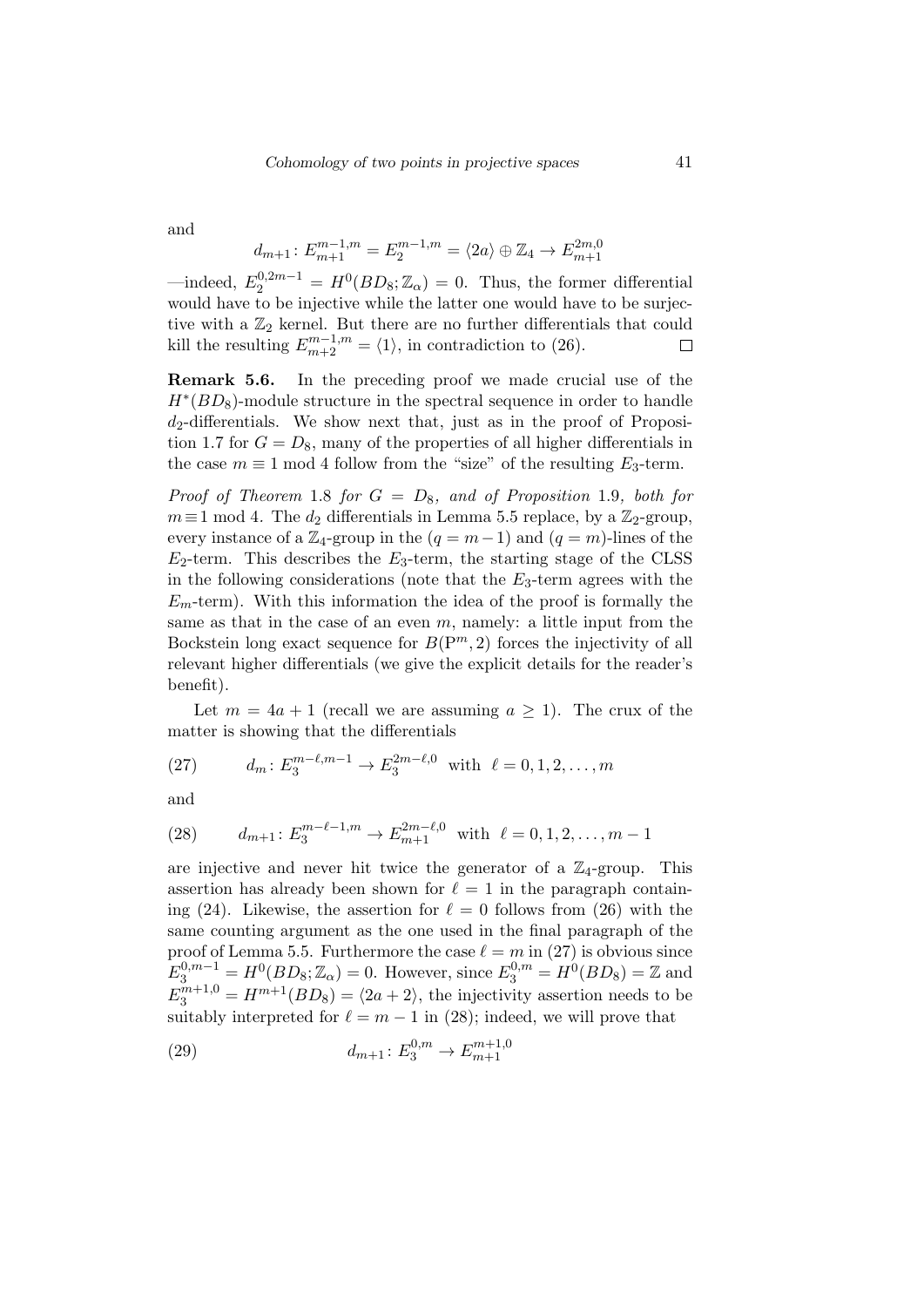yields an injective map *after* tensoring with  $\mathbb{Z}_2$ .

From the  $E_3$ -term of the spectral sequence we easily see that

 $H^m(B(\mathrm{P}^m, 2))$ 

is the direct sum of a copy of  $\mathbb Z$  and a finite 2-torsion group, while  $H^{i}(B(\mathbb{P}^m, 2))$  is a finite 2-torsion group for  $i \neq 0, m$ . We consider the analogue of (20), the short exact sequences

$$
(30) \qquad 0 \to \text{Coker}(2_i) \to H^i(B(\mathbf{P}^m, 2); \mathbb{F}_2) \to \text{Ker}(2_{i+1}) \to 0,
$$

working here and below in the range  $m + 1 \leq i \leq 2m - 2$ . Let  $r_i$ denote the 2-rank of (the torsion subgroup of)  $H^{i}(B(P^{m}, 2))$ , so that  $Ker(2<sub>i</sub>)$   $\cong$  Coker(2<sub>*i*</sub>)  $\cong$   $\langle r_i \rangle$ . Then Corollary 2.2, (30), and an easy induction (grounded by the fact that  $\text{Ker}(2_{2m-1}) = \langle 1 \rangle$ , which in turn comes from the second assertion in Proposition 3.2) yield that

(31)  $r_{2m-\ell}$  is the integral part of  $\frac{\ell+1}{2}$  for  $2 \leq \ell \leq m-1$ .

Now, in the range of (31), Lemma 5.5 and Corollaries 2.4 and 2.5 give

$$
E_3^{m-\ell,m-1} = \begin{cases} \langle 2a+1-\frac{\ell}{2} \rangle, & \ell \text{ even;} \\ \langle 2a-\frac{\ell-1}{2} \rangle, & \ell \text{ odd;} \end{cases}
$$
  

$$
E_3^{m-\ell-1,m} = \begin{cases} \mathbb{Z}, & \ell=m-1; \\ \langle 2a+1-\frac{\ell}{2} \rangle, & \ell \text{ even, } \ell < m-1; \\ \langle 2a-\frac{\ell+1}{2} \rangle, & \ell \text{ odd;} \end{cases}
$$
  

$$
E_3^{2m-\ell,0} = \begin{cases} \langle 4a+2-\frac{\ell}{2} \rangle, & \ell \equiv 0 \mod 4; \\ \{4a+1-\frac{\ell}{2} \} & \ell \equiv 2 \mod 4; \\ \langle 4a-\frac{\ell-1}{2} \rangle, & \text{otherwise;} \end{cases}
$$

and since  $E_{m+2}^{2m-\ell,0}$  has 2-rank at most  $r_{2m-\ell}$  (indeed,  $E_{m+2}^{2m-\ell,0} = E_{\infty}^{2m-\ell,0}$ <br>which is a subgroup of  $H^{2m-\ell}(B(\mathbb{P}^m,2)))$ , an easy counting argument (using, as in the case of an even  $m$ , the right exactness of the tensor product) gives that the differentials in (27) and (28) must yield an injective map after tensoring with  $\mathbb{Z}_2$ . In particular they

- (a) must be injective on the nose, except for the case discussed in (29);
- (b) cannot hit twice the generator of a  $\mathbb{Z}_4$ -summand.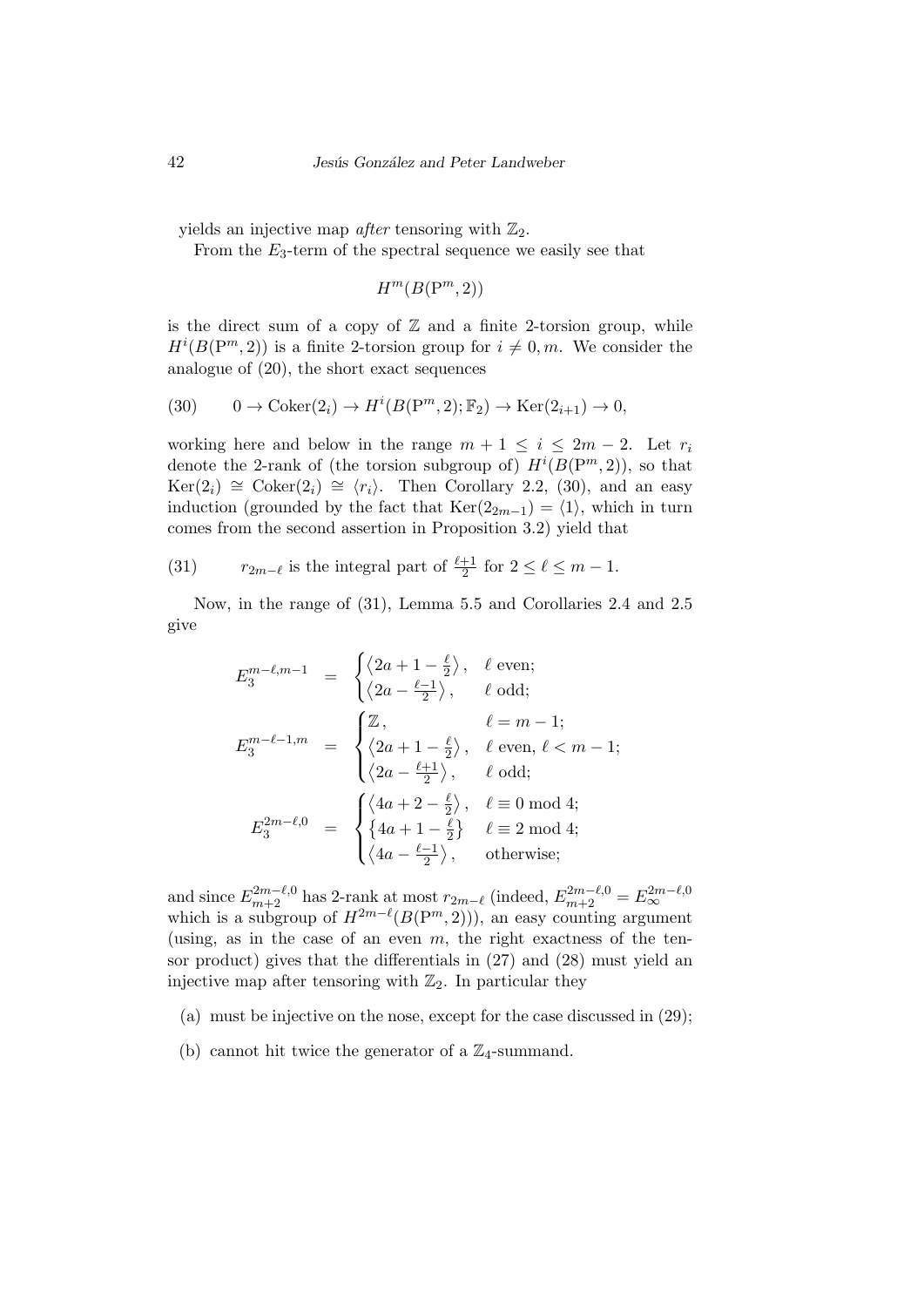The already observed equalities  $E_2^{0,2m-1} = H^0(BD_8; \mathbb{Z}_\alpha) = 0$  together with (a) above imply that, in total dimensions *t* with  $t \leq 2m - 1$ and  $t \neq m$ , the  $E_{m+2}$ -term of the spectral sequence is concentrated on the base line  $(q = 0)$ , while at higher lines  $(q > 0)$  the spectral sequence only has a  $\mathbb{Z}$ -group—at node  $(0, m)$ . This situation yields Theorem 1.8, while (b) above yields Proposition 1.9. **□** 

A direct calculation (left to the reader) using the proved behavior of the differentials in (27) and (28)—and using (twice) the analogue of Proposition 5.2 when  $\ell \equiv 2 \mod 4$ —gives

$$
H^{2m-\ell}(B(\mathrm{P}^m,2)) = \begin{cases} \langle \frac{\ell}{2} \rangle, & \ell \equiv 0 \bmod 4; \\ \left\{ \frac{\ell}{2} - 1 \right\}, & \ell \equiv 2 \bmod 4; \\ \langle \frac{\ell+1}{2} \rangle, & \text{otherwise}; \end{cases}
$$

for  $2 \leq \ell \leq m-1$ . Thus, as the reader can easily check using Corollaries 2.4 and 2.5, instead of the symmetry isomorphisms exemplified in Table 1, the cohomology groups of  $B(P^m, 2)$  are now formed (as predicted by the isomorphisms (16) of the previous section) by a combination of  $H^*(BD_8)$  and  $H^*(BD_8; \mathbb{Z}_\alpha)$ —in the lower and upper halves, respectively. Once again, the CLSS analysis not only offers an alternative to the (torsion linking form) arguments in the previous section, but it allows us to recover, under the present hypotheses, the torsion subgroup in the three missing dimensions in (17).

**Example 5.7.** For  $m \equiv 1 \mod 4$ , [3, Theorem 1.4 (D)] identifies two explicit elements in the kernel of  $p^*$ :  $H^i(BD_8) \to H^i(B(\mathbb{P}^m, 2))$ : one for each of  $i = m + 1$  and  $i = m + 3$ . In particular, this produces at most three basis elements in the ideal  $\text{Ker}(p^*)$  in dimensions at most  $m+3$ . However it follows from the previous spectral sequence analysis that, for  $m + 1 \le i \le 2m - 1$ , the kernel of  $p^* \colon H^i(BD_8) \to H^i(B(\mathbb{P}^m, 2))$  is an  $\mathbb{F}_2$ -vector space of dimension  $i - m + (-1)^i$ . This means that through dimensions at most  $m+3$  (and with  $m \geq 5$ ) there are at least four more basis elements remaining to be identified in  $Ker(p^*)$ .

## **6** Case of  $B(P^{4a+3}, 2)$

We now discuss some aspects of the spectral sequence of the previous section in the unresolved case  $m \equiv 3 \mod 4$ . Although we are unable to describe the pattern of differentials for such *m*, we show that enough information can be collected to not only resolve the three missing cases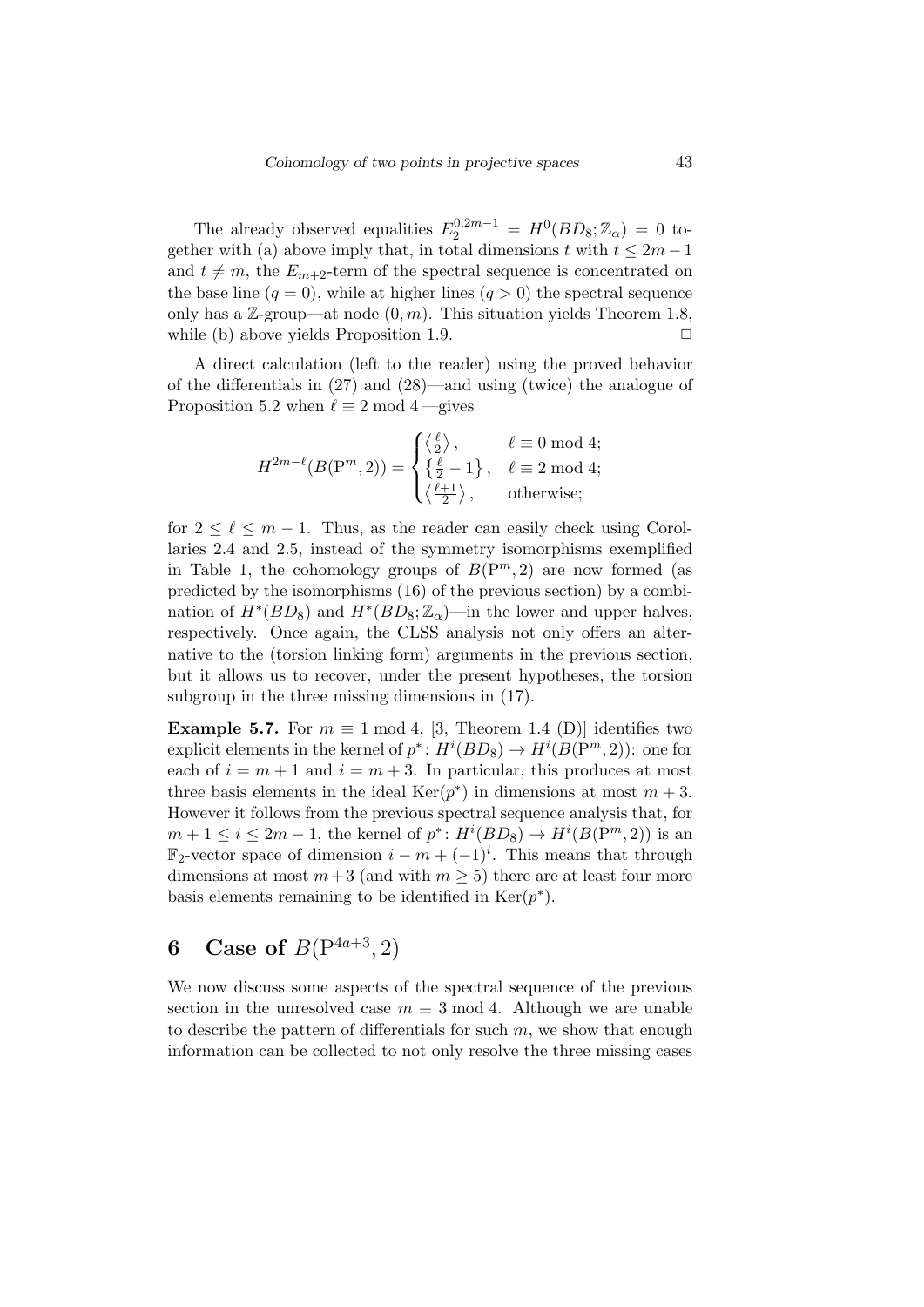in (17), but also to conclude the proof of Theorem 1.8 for  $G = D_8$ . Unless explicitly stated otherwise, the hypothesis  $m \equiv 3 \mod 4$  will be in force throughout the section.

**Remark 6.1.** The main problem that has prevented us from fully understanding the spectral sequence of this section comes from the apparent fact that the algebraic input coming from the *H<sup>∗</sup>* (*BD*8)-module structure in the CLSS—the crucial property used in the proof of Lemma 5.5—does not give us enough information in order to determine the pattern of  $d_2$ -differentials. New geometric insights seem to be needed instead. Although it might be tempting to conjecture the validity of Lemma 5.5 for  $m \equiv 3 \mod 4$ , we have not found concrete evidence supporting such a possibility. In fact, a careful analysis of the possible behaviors of the spectral sequence for  $m = 3$  (performed in Section 7) does not give even a more aesthetically pleasant reason for leaning toward the possibility of having a valid Lemma 5.5 in the current congruence. A second problem arose in [13] when we noted that, even if the pattern of  $d_2$ -differentials were known for  $m \equiv 3 \mod 4$ , there would seem to be a slight indeterminacy either in a few higher differentials (if Lemma 5.5 holds for  $m \equiv 3 \mod 4$ , or in a few possible extensions among the  $E_{\infty}^{p,q}$ groups (if Lemma 5.5 actually fails for  $m \equiv 3 \mod 4$ ). Even though we cannot resolve the current  $d_2$ -related ambiguity, in [13, Example 6.4] we note that, at least for  $m = 3$ , it is possible to overcome the above mentioned problems about higher differentials or possible extensions by making use of the explicit description of  $H^4(B(P^3, 2))$ —given later in the section (considerations previous to Remark 6.3) in regard to the claimed surjectivity of (18); see also [12], where advantage is taken of the fact that  $P^3$  is a group. The explicit possibilities in the case of  $P^3$ are discussed in Section 7.

In the first result of this section, Theorem 1.8 for  $G = D_8$  and  $m \equiv 3 \mod 4$ , we show that, despite the previous comments, the spectral sequence approach can still be used to compute  $H^*(B(P^{4a+3}, 2))$ just beyond the middle dimension (i.e., just before the first problematic *d*2-differential plays a decisive role). In particular, this computes the corresponding groups in the first two of the three missing cases in (17).

**Proposition 6.2.** *Let*  $m = 4a+3$ *. The map*  $H^{i}(BD_8) \rightarrow H^{i}(B(\mathbb{P}^m, 2))$ *induced by* (2) *is:*

1. *an isomorphism for*  $i < m$ ;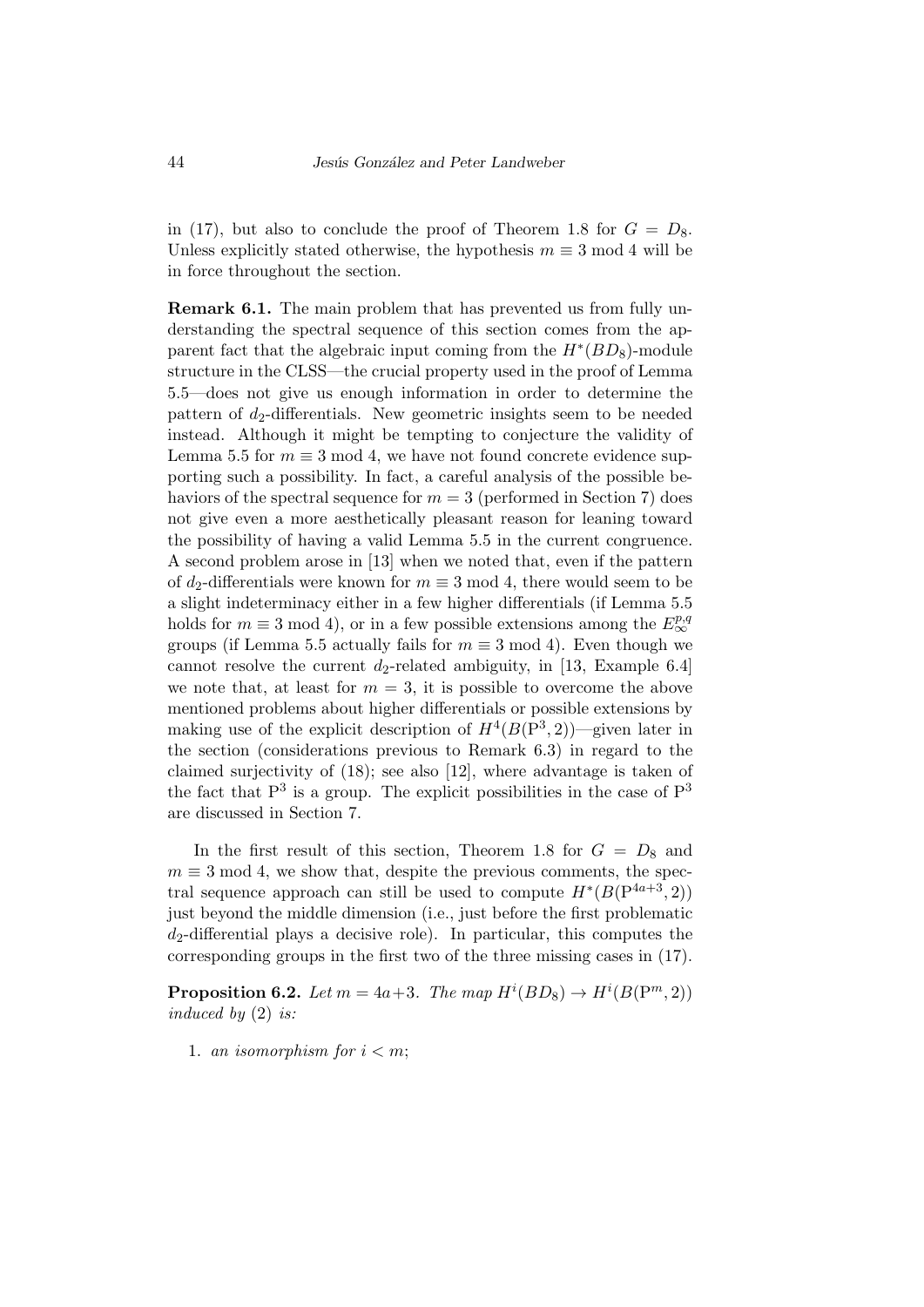- 2. *a monomorphism onto the torsion subgroup of*  $H^{i}(B(\mathbb{P}^m,2)) =$  $\langle 2a + 1 \rangle ⊕ \mathbb{Z}$  *for*  $i = m$ ;
- 3. *the zero map for*  $2m 1 < i$ .

*Proof.* The argument parallels that used in the analysis of the CLSS when  $m \equiv 1 \mod 4$ . Here is the chart of the current  $E_2$ -term through total dimensions at most  $m + 1$ :



The star at node  $(m-1,0)$  stands for  $\langle 2a+2 \rangle$ ; the bullet at node  $(m,0)$ stands for  $\langle 2a + 1 \rangle$ ; the solid box at node  $(m+1,0)$  stands for  $\{2a+2\}$ . In this range there are only three possibly nonzero differentials:

- a  $d_2$  from node  $(0, m)$  to node  $(2, m 1)$ ;
- a  $d_m$  from node  $(1, m 1)$  to node  $(m + 1, 0)$ ;
- a  $d_{m+1}$  from node  $(0, m)$  to node  $(m + 1, 0)$ .

Whatever these  $d_2$  and  $d_{m+1}$  are, there will be a resulting  $E_{\infty}^{0,m} = \mathbb{Z}$ . On the other hand, the argument about 2-ranks in (20) and in (30), leading respectively to (21) and (31), now yields that the torsion 2 group  $H^{m+1}(B(\mathrm{P}^m, 2))$  has 2-rank  $2a + 1$ . Since  $E^{m+1,0}_\infty$  is a subgroup of  $H^{m+1}(B(\mathbb{P}^m, 2))$ , this forces the two differentials  $d_m$  and  $d_{m+1}$  above to be nonzero, each one with cokernel of 2-rank one less than the 2-rank of its codomain. In fact,  $d_m$  must have cokernel isomorphic to  $\{2a+1\}$ , whereas the cokernel of  $d_{m+1}$  is either  $\{2a\}$  or  $\langle 2a+1 \rangle$  (Remark 6.3, and especially [13, Example 6.4], expand on these possibilities). What matters here is the forced injectivity of  $d_m$ , which implies  $E_{\infty}^{1,m-1} = 0$  and, therefore, the second assertion of the proposition—the first assertion is obvious from the CLSS, while the third one is elementary.  $\Box$ 

We now start work on the only groups in Theorem 1.2 not yet computed, namely  $H^{m+1}(B(P^m, 2))$  for  $m = 4a + 3$ . As indicated in the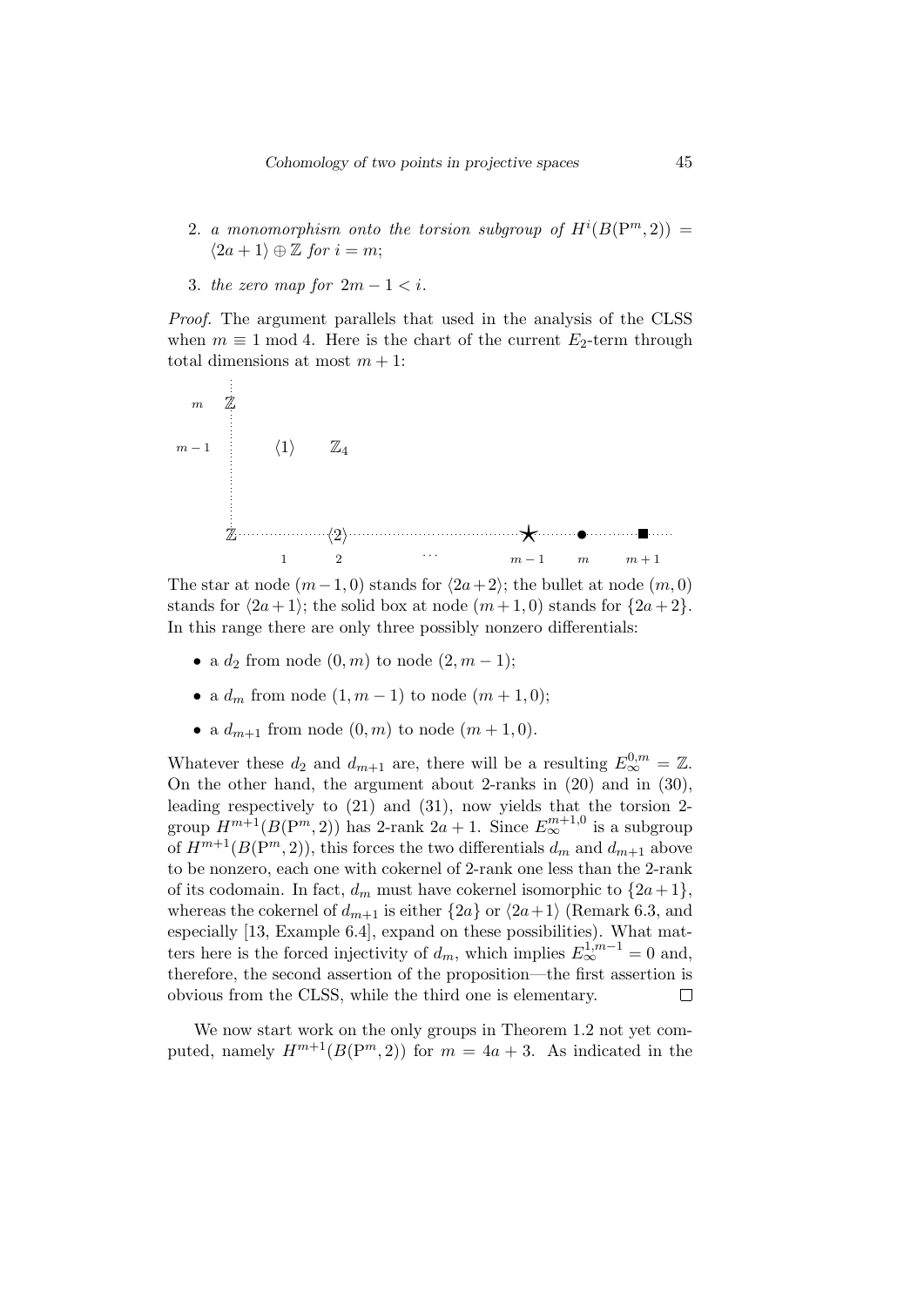previous proof, these are torsion 2-groups of 2-rank  $2a + 1$ . Furthermore, (18) and Corollary 2.5 show that each such group contains a copy of  $\{2a\}$ , a 2-group of the same 2-rank as that of  $H^{m+1}(B(\mathbb{P}^m, 2))$ . In showing that the two groups actually agree (thus completing the proof of Theorem 1.2), a key fact comes from Fred Cohen's observation (recalled in the paragraph previous to Remark 1.3) that *there are no elements of order* 8. For instance,

(32) when  $m = 3$  the two groups must agree since both are cyclic (i.e., have 2-rank 1).

In order to deal with the situation for positive values of *a*, Cohen's observation is coupled with a few computations in the first two pages of the Bockstein spectral sequence (BSS) for  $B(P^m, 2)$ : we will show that there is only one copy of  $\mathbb{Z}_4$  (the one coming from the subgroup  $\{2a\}$ ) in the decomposition of  $H^{m+1}(B(P^m, 2))$  as a sum of cyclic 2-groups forcing  $H^{m+1}(B(\mathbb{P}^m,2)) = \{2a\}.$ 

**Remark 6.3.** Before undertaking the BSS calculations (in Proposition 6.4 below), we pause to observe that, unlike the Bockstein input in all the previous CLSS-related proofs, the use of the BSS does not seem to give quite enough information in order to understand the pattern of  $d_2$ -differentials in the current CLSS. Much of the problem lies in being able to decide the actual cokernel of the  $d_{m+1}$ -differential in the previous proof and, consequently, understand how the  $\mathbb{Z}_4$ -group in  $H^{m+1}(B(\mathbb{P}^m, 2))$  arises in the current CLSS; either entirely at the  $q = 0$ line (as in all cases of the previous—and the next—section), or as a nontrivial extension in the  $E_{\infty}$  chart. The final section of the paper discusses in detail these possibilities in the case *m* = 3—which should be compared to the much simpler situation in Example 5.1.

Recall from [8, 15] that the mod 2 cohomology ring of  $B(P^m, 2)$  is polynomial on three classes  $x$ ,  $x_1$ , and  $x_2$ , of respective dimensions 1, 1, and 2, subject to the three relations

(I) 
$$
x^2 = xx_1;
$$

(II) 
$$
\sum_{0 \le i \le \frac{m}{2}} \binom{m-i}{i} x_1^{m-2i} x_2^i = 0;
$$

(III) 
$$
\sum_{0 \le i \le \frac{m+1}{2}} \binom{m+1-i}{i} x_1^{m+1-2i} x_2^i = 0.
$$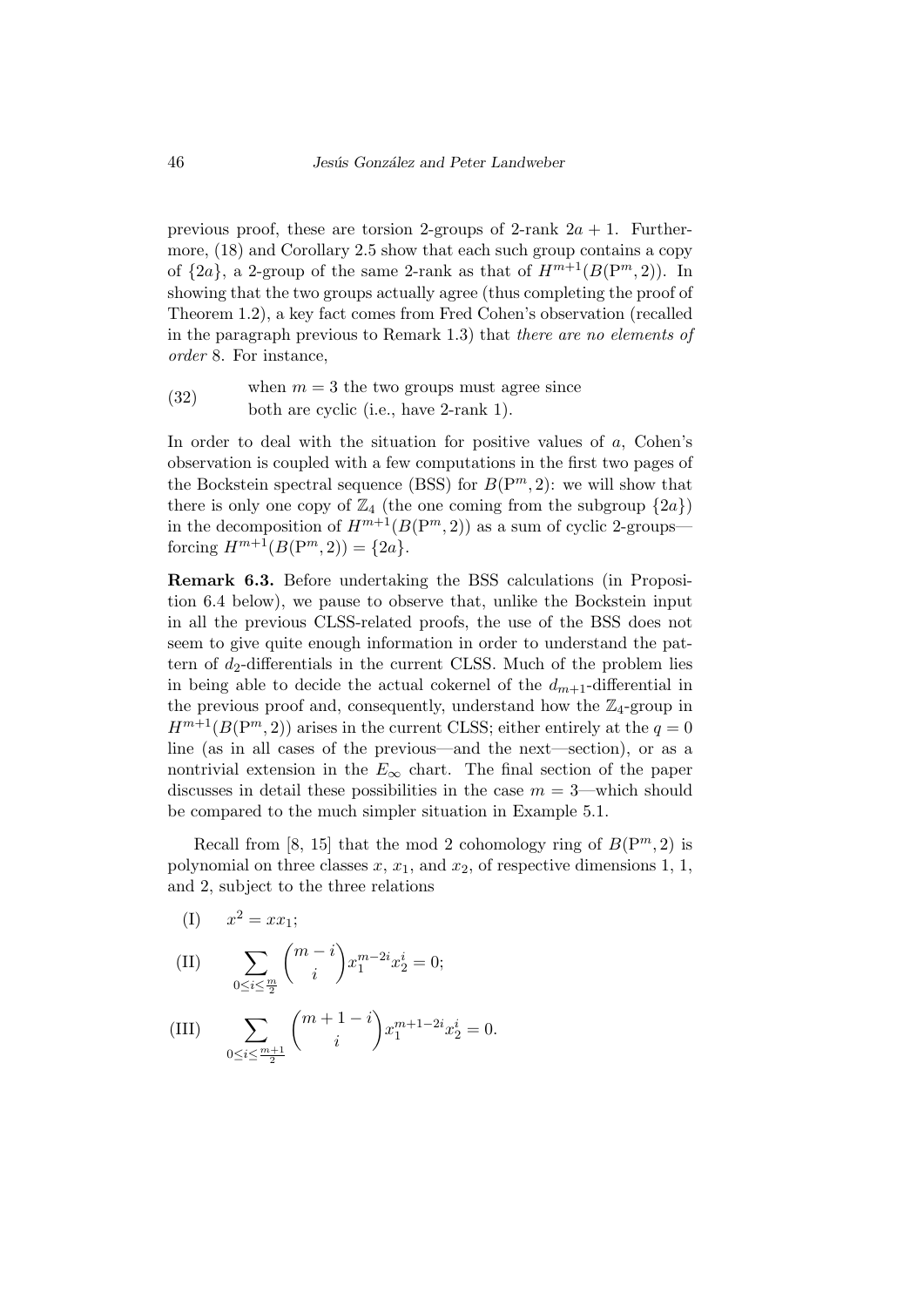Further, the action of  $Sq<sup>1</sup>$  is determined by (I) and

(33) 
$$
Sq^{1}x_{2} = x_{1}x_{2}.
$$

[The following observations—proved in [8, 15], but not needed in this paper—might help the reader to assimilate the facts just described: The three generators  $x$ ,  $x_1$ , and  $x_2$  are in fact the images under the map  $p_{m,D_8}$  in (2) of the corresponding classes at the beginning of Section 2. In turn, the latter generators  $x_1$  and  $x_2$  come from the Stiefel-Whitney classes  $w_1$  and  $w_2$  in  $BO(2)$  under the classifying map for the inclusion  $D_8 \subset O(2)$ . In these terms, (33) corresponds to the (simplified in  $BO(2)$ ) Wu formula  $Sq^1(w_2) = w_1w_2$ . Finally, the two relations (II) and (III) correspond to the fact that the two dual Stiefel-Whitney classes  $\overline{w}_m$  and  $\overline{w}_{m+1}$  in *BO(2)* generate the kernel of the map induced by the Grassmann inclusion  $G_{m+1,2} \subset BO(2).$ 

Let *R* stand for the subring generated by  $x_1$  and  $x_2$ , so that there is an additive splitting

(34) 
$$
H^*(B(\mathbf{P}^m,2); \mathbb{F}_2) = R \oplus x \cdot R
$$

which is compatible with the action of  $Sq<sup>1</sup>$  (note that multiplication by *x* determines an additive isomorphism  $R ≅ x \cdot R$ .

#### **Proposition 6.4.** Let  $m = 4a + 3$ . With respect to the differential  $Sq<sup>1</sup>$ :

- $H^{m+1}(R; Sq^1) = \mathbb{Z}_2.$
- $H^{m+1}(x \cdot R; \mathbf{Sq}^1) = 0.$

Before proving this result, let us indicate how it can be used to show that (18) is an isomorphism for  $m = 4a + 3$ . As explained in the paragraph containing (32), we must have

(35) 
$$
2 \cdot H^{4a+4}(B(P^{4a+3}, 2)) = \langle r \rangle \text{ with } r \ge 1
$$

and we need to show that  $r = 1$  is in fact the case. Consider the Bockstein exact couple

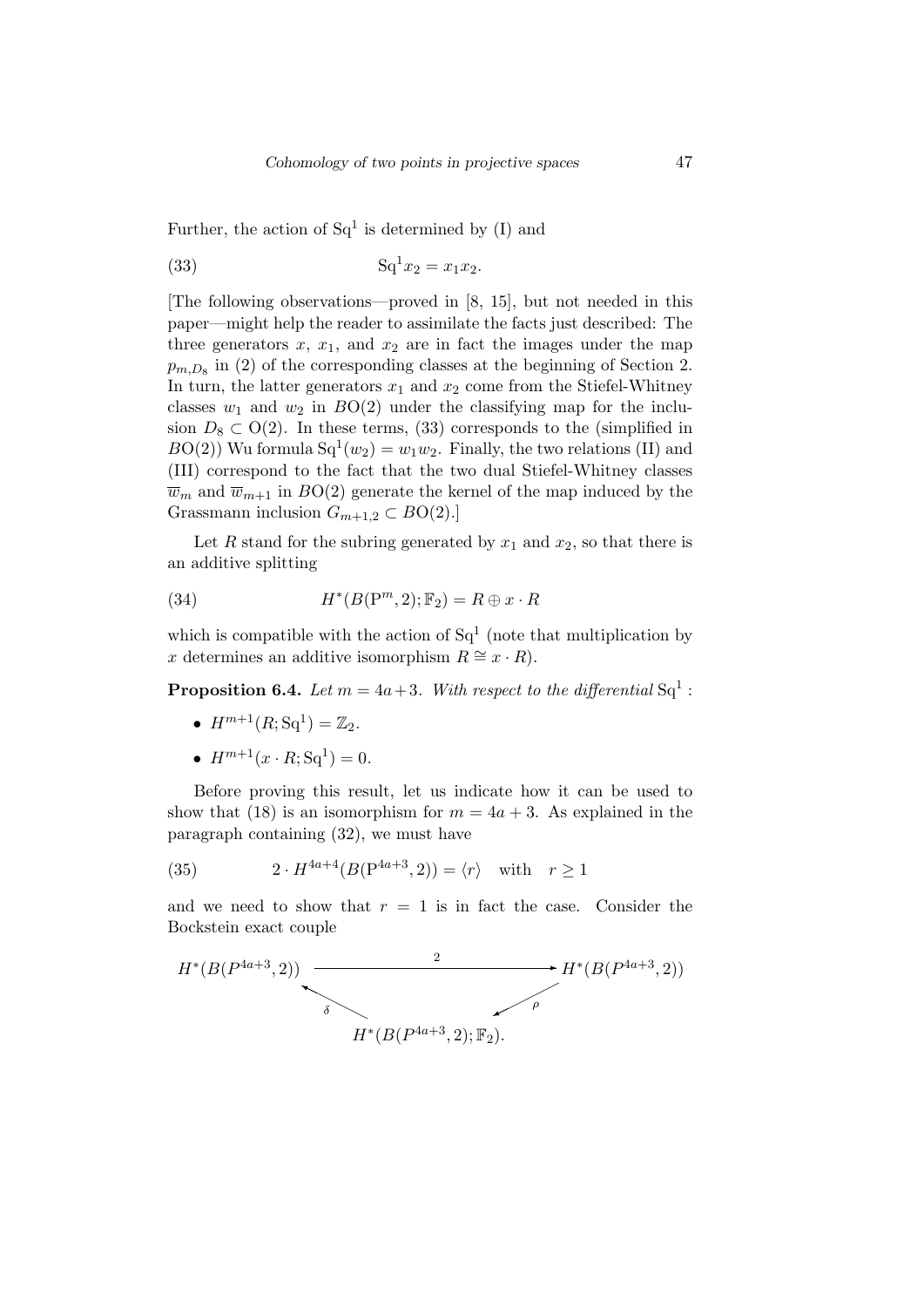In the (unravelled) derived exact couple

$$
\cdots \to 2 \cdot H^{4a+4}(B(P^{4a+3}, 2)) \xrightarrow{2} 2 \cdot H^{4a+4}(B(P^{4a+3}, 2)) \to
$$

$$
\to H^{4a+4}(H^*(B(P^{4a+3}, 2); \mathbb{F}_2); \mathbf{Sq}^1) \to 2 \cdot H^{4a+5}(B(P^{4a+3}, 2)) \to \cdots
$$

we have  $2 \cdot H^{4a+5}(B(P^{4a+3}, 2)) = 0$  since  $H^{4a+5}(B(P^{4a+3}, 2)) = \langle 2a +$ 1*i*—argued in Section 4 by means of the (twisted) torsion linking form. Together with (35), this implies that the map

$$
(36) \ \langle r \rangle = 2 \cdot H^{4a+4}(B(P^{4a+3}, 2)) \rightarrow H^{4a+4}(H^*(B(P^{4a+3}, 2); \mathbb{F}_2); \mathbf{Sq}^1)
$$

in the above exact sequence is an isomorphism. Proposition 6.4 and (34) then imply the required conclusion  $r = 1$ .

*Proof of Proposition* 6.4*.* Note that every binomial coefficient in (II) with  $i \not\equiv 0 \mod 4$  is congruent to zero mod 2. Therefore relation (II) can be rewritten as

(37) 
$$
x_1^{4a+3} = \sum_{j=1}^{a/2} {a-j \choose j} x_1^{4(a-2j)+3} x_2^{4j}.
$$

Likewise, every binomial coefficient in (III) with  $i \equiv 3 \mod 4$  is congruent to zero mod 2. Then, taking into account (37), relation (III) becomes

$$
(38) \ x_2^{2a+2} = x_1^{4a+4} + \sum_{i \in \Lambda} {4a+4-i \choose i} x_1^{4a+4-2i} x_2^i
$$

$$
= \sum_{j=1}^{a/2} {a-j \choose j} x_1^{4(a-2j)+4} x_2^{4j} + \sum_{i \in \Lambda} {4a+4-i \choose i} x_1^{4a+4-2i} x_2^i
$$

where  $\Lambda$  is the set of integers *i* with  $1 \leq i \leq 2a + 1$  and  $i \not\equiv 3 \mod 4$ . Using (37) and (38) it is a simple matter to write down a basis for *R* and  $x \cdot R$  in dimensions  $4a + 3$ ,  $4a + 4$ , and  $4a + 5$ . The information is summarized (under the assumption  $a > 0$ , which is no real restriction in view of (32)) in the following chart, where elements in a column form a basis in the indicated dimension, and where crossed out terms can be expressed as linear combination of the other ones in view of (37) and (38).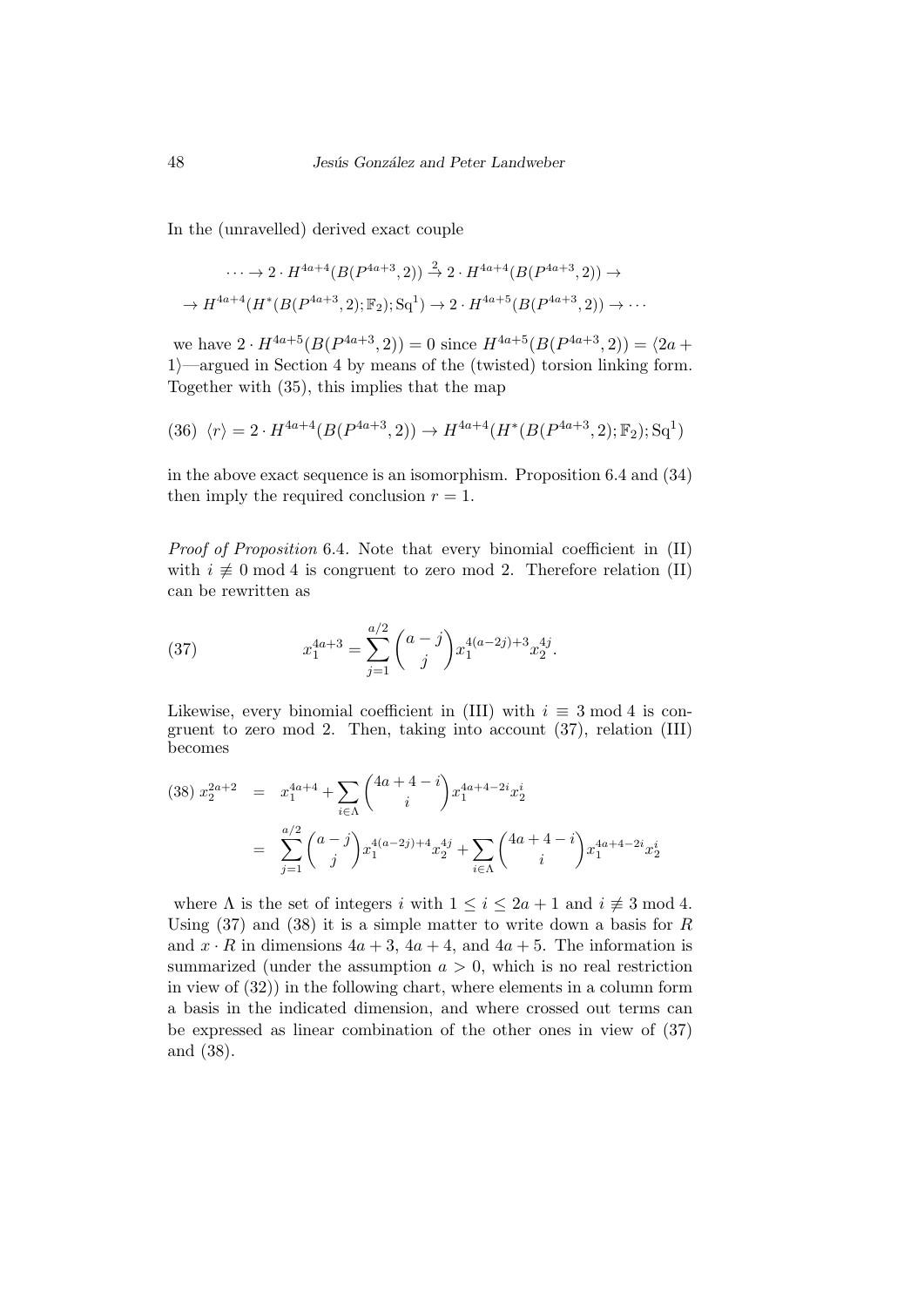

The top and bottom portions of the chart (delimited by the horizontal dotted line) correspond to  $R$  and  $x \cdot R$ , respectively. Horizontal arrows indicate  $Sq^1$ -images, which are easily computable from  $(33)$  and  $(I)$ :

$$
Sq^1(x^i x_1^{i_1} x_2^{i_2}) = 0
$$

when  $i + i_1 + i_2$  is even, while

$$
Sq^1(x^i x_1^{i_1} x_2^{i_2}) = x^i x_1^{i_1+1} x_2^{i_2}
$$

when  $i + i_1 + i_2$  is odd—here  $i \in \{0, 1\}$  in view of (I) above. There are only two basis elements, in dimensions  $4a + 3$  and  $4a + 4$ , whose Sq<sup>1</sup>-images are not indicated in the chart:  $xx_1^{4a+2} \in (x \cdot R)^{4a+3}$  and  $x_1^{4a+2}x_2 \in R^{4a+4}$ . The second conclusion in the proposition is evident from the bottom part of the chart—no matter what the  $Sq^1$ -image of  $xx_1^{4a+2}$  is. On the other hand, the top portion of the chart implies that, in dimension  $4a + 4$ , Ker(Sq<sup>1</sup>) and Im(Sq<sup>1</sup>) are elementary 2-groups whose ranks satisfy

$$
rk(Ker(Sq1)) = rk(Im(Sq1))+\varepsilon
$$

with  $\varepsilon = 1$  or  $\varepsilon = 0$  (depending on whether or not  $Sq^1(x_1^{4a+2}x_2)$ can be written down as a linear combination of the elements  $x_1^{4a-1}x_2^3$ ,  $x_1^{4a-5}x_2^5,\ldots$ , and  $x_1^3x_2^{2a+1}$ —this of course depends on the actual binomial coefficients in (37)). But the possibility  $\varepsilon = 0$  is ruled out by (35) and (36), forcing  $\varepsilon = 1$  and, therefore, the first assertion of this proposition. $\Box$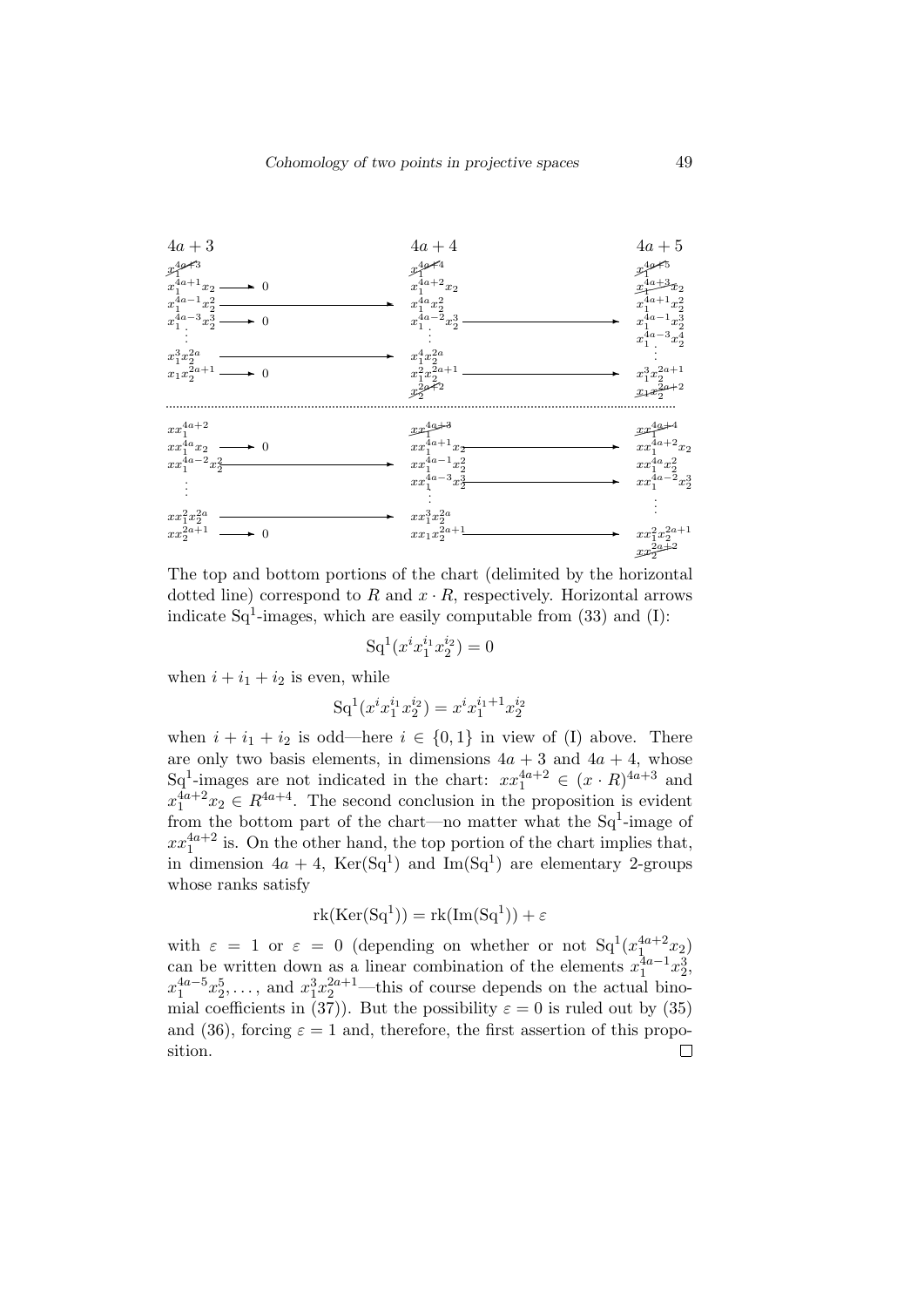## **7** The CLSS for  $B(P^3, 2)$

Here is the chart for the  $E_2$ -term of the spectral sequence for  $m = 3$ through filtration degree 13:

5 
$$
\langle 1 \rangle \{0\} \langle 2 \rangle \langle 2 \rangle \langle 3 \rangle \{2\} \langle 4 \rangle \langle 4 \rangle \langle 5 \rangle \{4\} \langle 6 \rangle \langle 6 \rangle \langle 7 \rangle \cdots
$$
  
\n4  
\n3 Z  $\langle 2 \rangle \langle 1 \rangle \{2\} \langle 2 \rangle \langle 4 \rangle \langle 3 \rangle \{4\} \langle 4 \rangle \langle 6 \rangle \langle 5 \rangle \{6\} \langle 6 \rangle \cdots$   
\n2  $\langle 1 \rangle \{0\} \langle 2 \rangle \langle 2 \rangle \langle 3 \rangle \{2\} \langle 4 \rangle \langle 4 \rangle \langle 5 \rangle \{4\} \langle 6 \rangle \langle 6 \rangle \langle 7 \rangle \cdots$   
\n1  
\n0 Z  $\langle 2 \rangle \langle 1 \rangle \{2\} \langle 2 \rangle \langle 4 \rangle \langle 3 \rangle \{4\} \langle 4 \rangle \langle 6 \rangle \langle 5 \rangle \{6\} \langle 6 \rangle \cdots$   
\n0 Z  $\langle 2 \rangle \langle 1 \rangle \{2\} \langle 2 \rangle \langle 4 \rangle \langle 3 \rangle \{4\} \langle 4 \rangle \langle 6 \rangle \langle 5 \rangle \{6\} \langle 6 \rangle \cdots$   
\n1 1 1 2 1 3

Since  $H^5(B(P^3, 2)) = \mathbb{Z}_2$  (Corollary 3.2), there must be a nontrivial differential landing at node (5*,* 0). The only such possibility is

(39) 
$$
d_3^{2,2}: E_3^{2,2} = \mathbb{Z}_4 / \text{Im}(d_2^{0,3}) \to E_3^{5,0} = \mathbb{Z}_2 \oplus \mathbb{Z}_2
$$

which, up to a change of basis, is the composition of the canonical projection  $\mathbb{Z}_4 / \text{Im}(d_2^{0,3})$  $\binom{0,3}{2}$   $\rightarrow \mathbb{Z}_2$  and the canonical inclusion  $\iota_1 : \mathbb{Z}_2 \hookrightarrow$ Z2*⊕*Z2. In particular, as in the conclusion of the second paragraph of the proof of Lemma 5.5, the differential  $d_2^{0,3}$  $E_2^{0,3}: E_2^{0,3} = \mathbb{Z} \to \overline{E}_2^{2,2} = \mathbb{Z}_4$  cannot be surjective (otherwise (39) would be the zero map) and, therefore, its only options are:

- $d_2^{0,3}$  $(40)$   $d_2^{0,3}$  is trivial, or
- as in  $(23)$ ,  $d_2^{0,3}$ (41) as in (23),  $d_2^{0,3}$  is twice the canonical projection.

The goal in this example is to discuss how neither of these two options leads to an apparent contradiction in the behavior of the spectral sequence. As a first task we consider the situation where (40) holds, noticing that if  $d_2^{0,3}$  $v_2^{0,3}$  vanishes, then the  $H^*(BD_8)$ -module structure in the spectral sequence implies that the whole  $(q = 3)$ -line consists of  $d_2$ cycles, so the above chart actually gives the *E*3-term. Furthermore, using again the  $H^*(BD_8)$ -module structure, we note that every  $d_3$ differential from the  $(q = 2)$ -line to the  $(q = 0)$ -line would have to repeat vertically as a  $d_3$ -differential from the  $(q = 5)$ -line to the  $(q = 3)$ -line.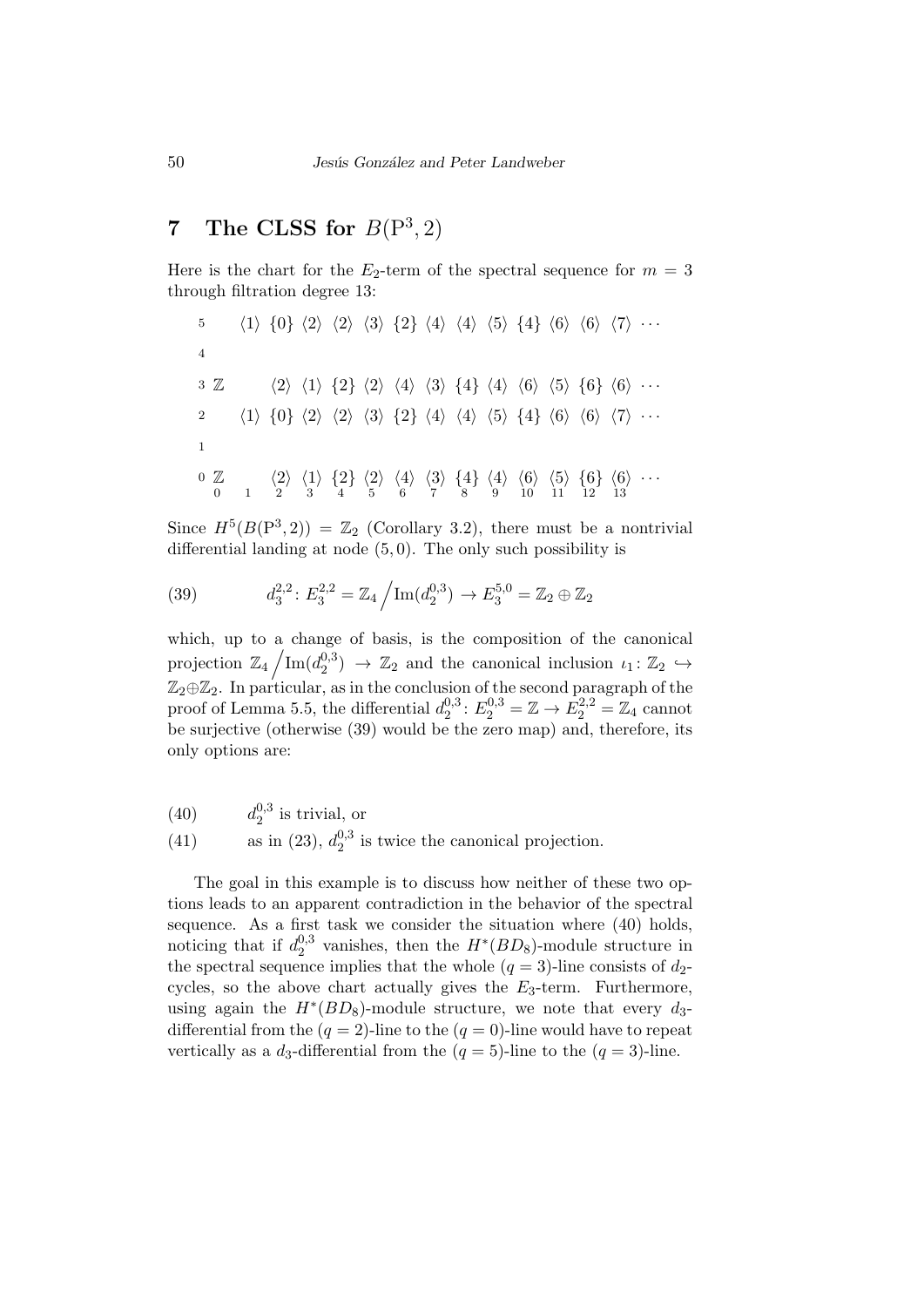Under these conditions, let us now analyze  $d_3$ -differentials. The proof of Proposition 6.2 already discusses the *d*3-differential (and its cokernel) from node  $(1, 2)$  to node  $(4, 0)$ . On the other hand, the  $d_3$ differential from node  $(2, 2)$  to node  $(5, 0)$  is  $(39)$  and has been fully described. Note that the behavior of these two initial  $d_3$ -differentials can be summarized by remarking that they yield monomorphisms after tensoring with  $\mathbb{Z}_2$ . We now show, by means of a repeated cycle of three steps, that this is also the case for all the remaining  $d_3$ -differentials.

**Step 1**. To begin with, observe that the argument in the final paragraph of the proof of Lemma 5.5 does not lead to a contradiction: it only implies that both differentials  $d_3: E_3^{3,2} \to E_3^{6,0}$  $\frac{1}{3}$ , and  $d_4: E_4^{2,3} \rightarrow E_4^{6,0}$ 4 must be injective—this time wiping out  $E_{\infty}^{2,3}$ ,  $E_{\infty}^{3,2}$ , and  $E_{\infty}^{6,0}$ .

**Step 2**. In view of our discussion of the first nontrivial  $d_3$ -differential, the last assertion in the paragraph following (41) implies that the group  $\langle 1 \rangle$  at node (1,5) does not survive to  $E_4$ ; indeed, the differential

$$
d_3 \colon E_3^{1,5} = \langle 1 \rangle \to E_3^{4,3} = \{2\}
$$

is injective with cokernel  $E_4^{4,3} = \{1\}$ . Such a situation has two consequences. First, that the discussion in the previous step applies word for word when the three nodes  $(2,3)$ ,  $(3,2)$ , and  $(6,0)$  are respectively replaced by  $(3, 3)$ ,  $(4, 2)$ , and  $(7, 0)$ . Second, that there is no room for a nonzero differential landing in *E* 5*,*2  $E_j^{5,2}$  or  $E_j^{4,3}$  $j^{4,3}$  for  $i \geq 3$  and  $j \geq 4$  (of course we have detected the nontrivial differential  $d_3$  landing at node  $(4,3)$ ), so that both  $d_3^{5,2}$  $a_3^{4,3}$  must be injective (recall  $H^7(B(P^3, 2)) = 0$ ). Actually, the only way for this to (algebraically) hold is with an injective  $d_3^{5,2}\otimes\mathbb{Z}_2.$ 

**Step 3**. Note that the differential  $d_3^{6,2}$  $E_3^{6,2}: E_3^{6,2} = \{2\} \rightarrow E_3^{9,0} = \langle 4 \rangle$  has at least a  $\mathbb{Z}_2$ -group in its kernel. But the kernel cannot be any larger: the only nontrivial differential landing at node (6*,* 2) starts at node (2*,* 5) and, as we already showed,  $E_4^{2,5} = \mathbb{Z}_2$ . Consequently,  $d_3^{6,2} \otimes \mathbb{Z}_2$  is injective.

The arguments in these three steps repeat, essentially word for word, in a periodic way, each time accounting for the  $(- \otimes \mathbb{Z}_2)$ -injectivity of the next block of four consecutive *d*3-differentials. This leads to the following chart of the resulting *E*4-term (again through filtration degree 13):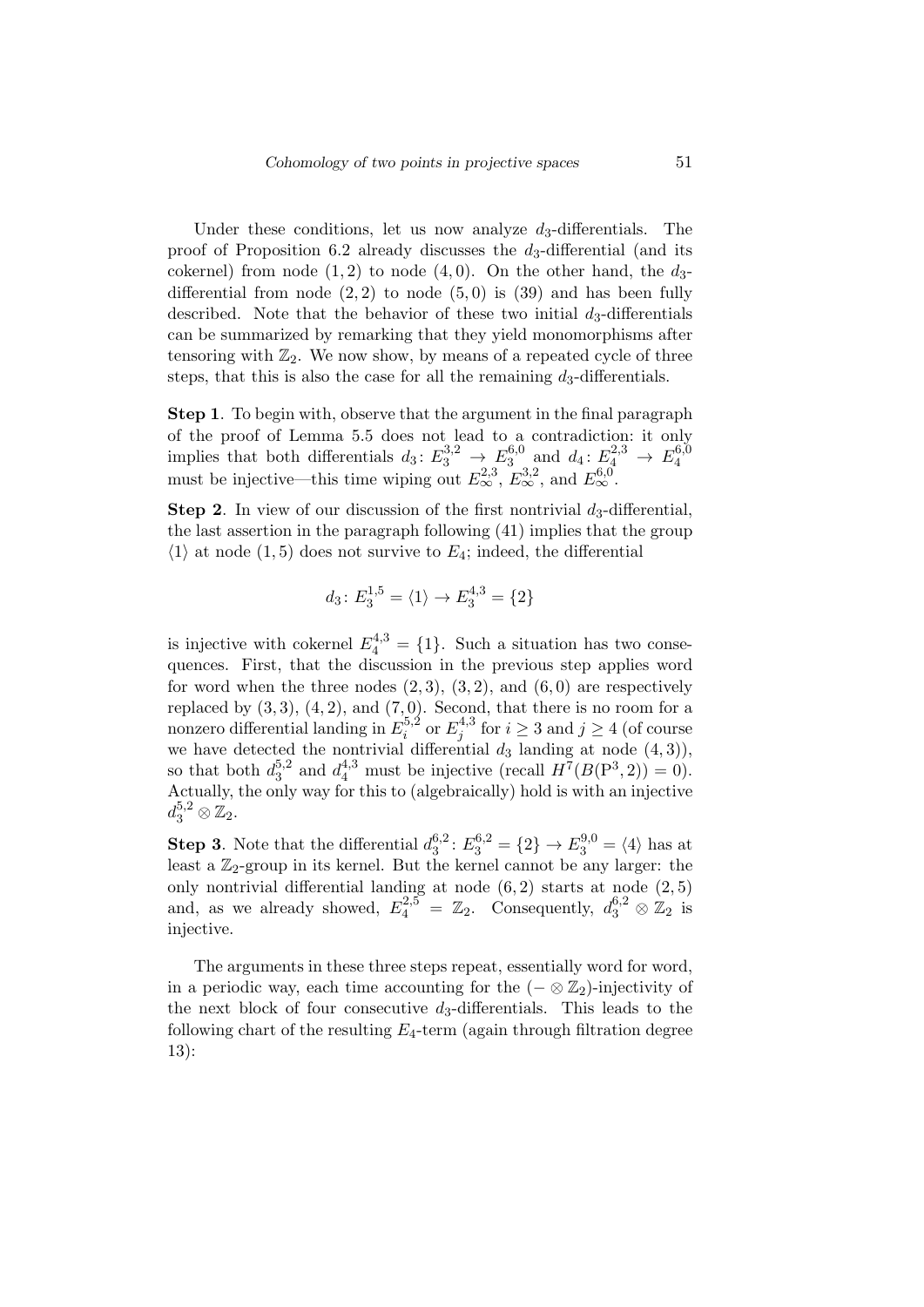5 
$$
\langle 1 \rangle
$$
  $\langle 1 \rangle$   $\langle 1 \rangle$  ...  
\n4  
\n3 Z  $\langle 2 \rangle \langle 1 \rangle \{1\} \langle 1 \rangle \langle 2 \rangle \langle 1 \rangle \{1\} \langle 1 \rangle \langle 2 \rangle \langle 1 \rangle \{1\} \langle 1 \rangle ...$   
\n2  $\langle 1 \rangle$   $\langle 1 \rangle$   $\langle 1 \rangle$   $\langle 1 \rangle$  ...  
\n1  
\n0 Z  $\langle 2 \rangle \langle 1 \rangle \{1\} \langle 1 \rangle \langle 2 \rangle \langle 1 \rangle \{1\} \langle 1 \rangle \langle 2 \rangle \langle 1 \rangle \{1\} \langle 1 \rangle ...$   
\n0 I  $\langle 2 \rangle \langle 1 \rangle \{1\} \langle 1 \rangle \langle 2 \rangle \langle 1 \rangle \{1\} \langle 1 \rangle \langle 1 \rangle ...$ 

At this point further differentials are forced just from the fact that  $H^{i}(B(P^{3}, 2)) = 0$  for  $i \geq 6$ . Indeed, all possibly nontrivial differentials  $d_4^{p,q}$  must be isomorphisms for  $p \geq 2$ , whereas the  $H^*(BD_8)$ -module structure implies that the image of the differential  $d_4^{0,3}$  $E_4^{0,3}$ :  $E_4^{0,3} = \mathbb{Z} \rightarrow$  $E_4^{4,0} = \{1\}$  is generated by an element of order 4. Thus, the whole *E*5-term reduces to the chart:

$$
\begin{array}{ccccccccc}\n3 & \mathbb{Z} & & & & & \\
2 & & & & & & \\
1 & & & & & & \\
1 & & & & & & \\
0 & \mathbb{Z} & & & & & \\
0 & 1 & 2 & 3 & 4 & 5\n\end{array}
$$

This is also the  $E_\infty$ -term for dimensional reasons, and the resulting output is compatible with the known structure of  $H^*(B(\mathbb{P}^3,2))$ —note that the only possibly nontrivial extension (in total degree 4) is actually nontrivial, in view of [12, Theorem 1.5]. This concludes our discussion of the first task in this section, namely, that (40) leads to no apparent contradiction in the behavior of the spectral sequence (alternatively: the breakdown in the proof of Lemma 5.5 for  $m = 3$ , already observed in Step 1 above, does not seem to be fixable with the present methods).

The second and final task in this section is to explain how, just as (40) does, option (41) leads to no apparent contradiction in the behavior of the spectral sequence. Thus, for the remainder of the section we assume (41). In particular, the *H<sup>∗</sup>* (*BD*8)-module structure in the spectral sequence implies that the conclusion of Lemma 5.5 holds. Then, as explained in the paragraph following Remark 5.6, the resulting *E*3-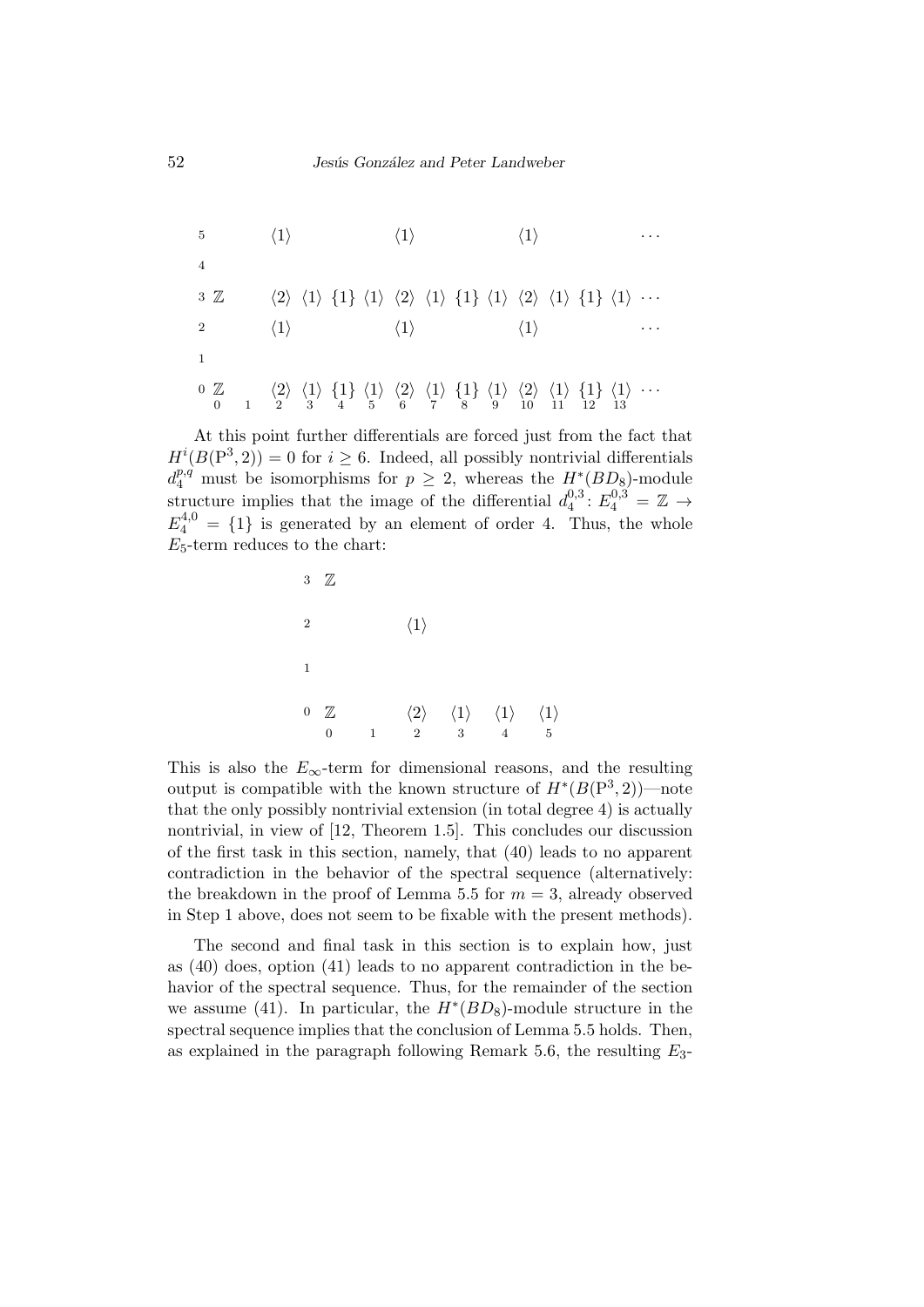#### term now takes the form

| $5^{\circ}$                                                                                                                                                                                                                                                                                                              |  |  |  | $\langle 1 \rangle$ $\{0\}$ $\langle 2 \rangle$ $\langle 2 \rangle$ $\langle 3 \rangle$ $\{2\}$ $\langle 4 \rangle$ $\langle 4 \rangle$ $\langle 5 \rangle$ $\{4\}$ $\langle 6 \rangle$ $\langle 6 \rangle$ $\langle 7 \rangle$ $\cdots$                                     |  |  |  |
|--------------------------------------------------------------------------------------------------------------------------------------------------------------------------------------------------------------------------------------------------------------------------------------------------------------------------|--|--|--|------------------------------------------------------------------------------------------------------------------------------------------------------------------------------------------------------------------------------------------------------------------------------|--|--|--|
| $\overline{4}$                                                                                                                                                                                                                                                                                                           |  |  |  |                                                                                                                                                                                                                                                                              |  |  |  |
| $3 \mathbb{Z}$                                                                                                                                                                                                                                                                                                           |  |  |  | $\langle 2 \rangle \langle 1 \rangle \langle 3 \rangle \langle 2 \rangle \langle 4 \rangle \langle 3 \rangle \langle 5 \rangle \langle 4 \rangle \langle 6 \rangle \langle 5 \rangle \langle 7 \rangle \langle 6 \rangle \cdots$                                             |  |  |  |
|                                                                                                                                                                                                                                                                                                                          |  |  |  | $\langle 1 \rangle$ $\langle 1 \rangle$ $\langle 2 \rangle$ $\langle 2 \rangle$ $\langle 3 \rangle$ $\langle 3 \rangle$ $\langle 4 \rangle$ $\langle 4 \rangle$ $\langle 5 \rangle$ $\langle 5 \rangle$ $\langle 6 \rangle$ $\langle 6 \rangle$ $\langle 7 \rangle$ $\cdots$ |  |  |  |
|                                                                                                                                                                                                                                                                                                                          |  |  |  |                                                                                                                                                                                                                                                                              |  |  |  |
| $\begin{array}{ccccccccc} 0 & \mathbb{Z} & & \langle 2 \rangle & \langle 1 \rangle & \{2\} & \langle 2 \rangle & \langle 4 \rangle & \langle 3 \rangle & \{4\} & \langle 6 \rangle & \langle 5 \rangle & \{6\} & \langle 6 \rangle & \cdots \\ 0 & 1 & 2 & 3 & 4 & 5 & 6 & 7 & 8 & 9 & 10 & 11 & 12 & 13 \\ \end{array}$ |  |  |  |                                                                                                                                                                                                                                                                              |  |  |  |

where again only dimensions at most 13 are shown.

At this point it is convenient to observe that the last statement in the paragraph following (41) fails under the current hypothesis. Indeed, the generator of  $E_3^{0,3}$  $E_3^{0,3}$  is twice the generator of  $E_2^{0,3}$  $2^{0,3}$ , breaking up the vertical symmetry of  $d_3$ -differentials holding under  $(40)$ —of course, the groups in the current *E*3-term already lack the vertical symmetry we had in the case of (40). In order to deal with such an asymmetric situation we need to make a *differential-wise* measurement of all the groups involved in the current  $E_3$ -term (we will simultaneously analyze the possibilities for the two horizontal families of *d*3-differentials).

To begin with, note that the arguments dealing, in the case of (40), with the two differentials  $E_3^{1,2} \rightarrow E_3^{4,0}$  $E_3^{4,0}$  and  $E_3^{2,2} \rightarrow E_3^{5,0}$  $3^{5,0}$  apply without change under the current hypothesis to yield that these two differentials are injective, the former with cokernel  $E_4^{4,0} = \mathbb{Z}_2 \oplus \mathbb{Z}_4$  (i.e., both yield injective maps after tensoring with  $\mathbb{Z}_2$ ). Note that any other group not appearing as the domain or codomain of these two differentials must be eventually wiped out in the spectral sequence, either because  $H^{i}(B(P^3, 2)) = 0$  for  $i \geq 6$ , or else because the already observed  $E_4^{5,0} = \mathbb{Z}_2$  accounts for all there is in  $H^5(B(\mathbb{P}^3,2))$  in view of Corollary 3.2. This observation is the key in the analysis of further differentials, which uses repeatedly the following three-step argument (the reader is advised to keep handy the previous chart in order to follow the details):

**Step 1**. The groups  $E_3^{p,q}$  $a_3^{p,q}$  not yet considered and having smallest  $p+q$  are  $E_3^{3,2}$  $^{3,2}_{3}$  and  $E_3^{2,3}$  $\frac{2}{3}$ . Both are isomorphic to  $\langle 2 \rangle$ ; none can be hit a differential. Since  $E_3^{6,0} = \langle 4 \rangle$ , we must have injective differentials  $d_3: E_3^{3,2} \to E_3^{6,0}$ 3 and  $d_4: E_4^{2,3} \to E_4^{6,0}$  $\frac{4^{0,0}}{4}$ , clearing the  $E_{\infty}$ -term at nodes  $(2,3)$ ,  $(3,2)$ , and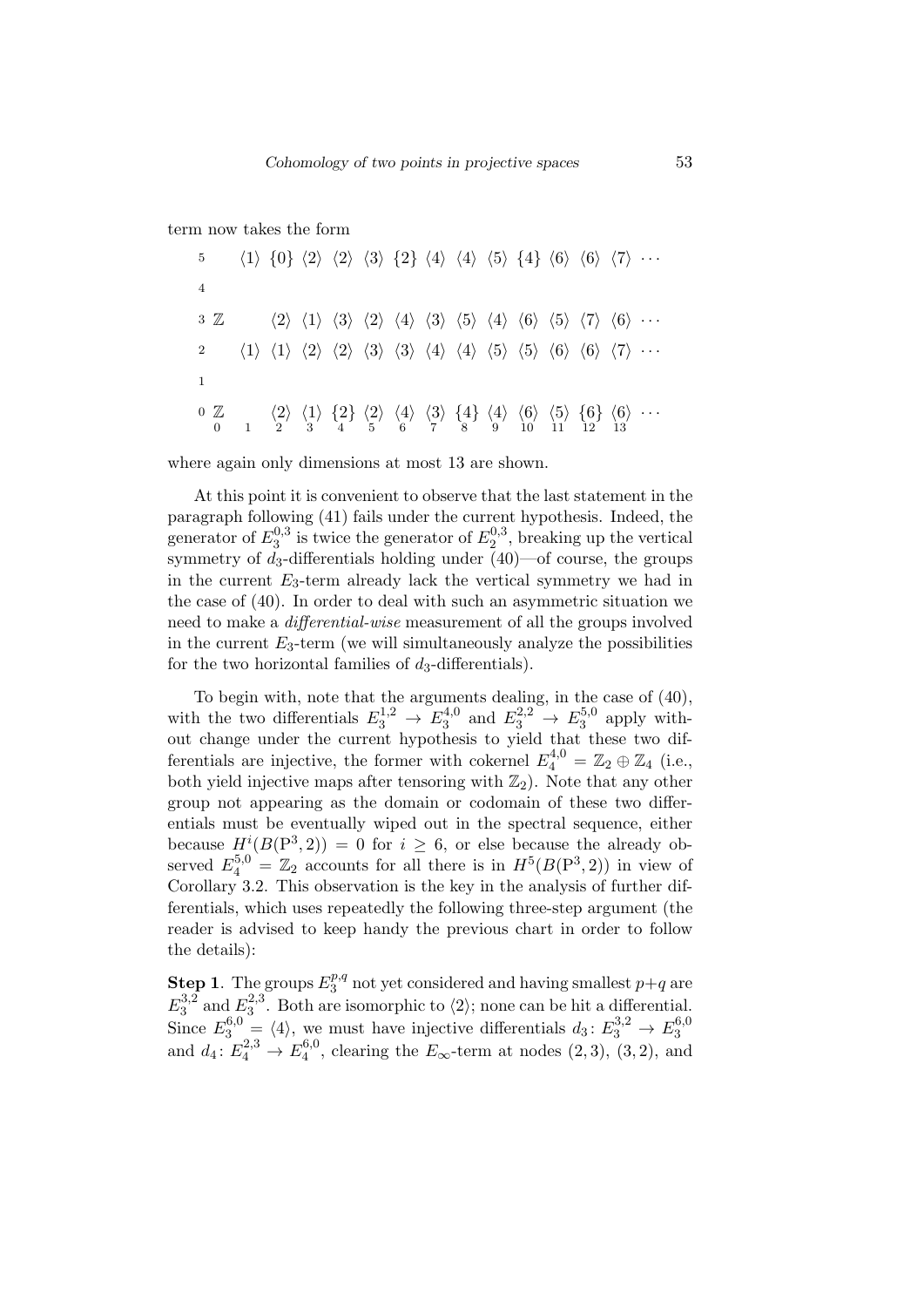(6*,* 0). Look now at the groups not yet considered and in the next smallest total dimension  $p + q$ . These are  $E_3^{1,5}$  $E_3^{1,5}, E_3^{3,3} = \langle 1 \rangle$ , and  $E_3^{4,2} =$  $\langle 2 \rangle$ . Again the last two cannot be hit by a differential and, since  $E_3^{7,0}$  =  $\langle 3 \rangle$ , the two differentials  $d_3 \colon E_3^{4,2} \to E_3^{7,0}$  $a_3^{7,0}$  and  $d_4: E_4^{3,3} \to E_4^{7,0}$  must be injective, now clearing the  $E_\infty$ -term at nodes  $(3,3)$ ,  $(4,2)$ , and  $(7,0)$ .

**Step 2**. The only case remaining to consider with  $p+q = 5$  is  $E_3^{1,5} = \langle 1 \rangle$ . We have seen that there is nothing left in the spectral sequence for this group to hit with a  $d_6$ -differential, so it must hit either  $E_3^{4,3} = \langle 3 \rangle$  or  $E_3^{5,2} = \langle 3 \rangle$ . Therefore, in these two positions there are  $2^5$  elements that will have to inject into (quotients of)  $E_3^{8,0} = \{4\}$ , a group with cardinality  $2^6$ . The outcome of this situation is two-fold:

- (i) the  $E_\infty$ -term is now cleared at positions  $(1,5)$ ,  $(4,3)$ , and  $(5,2)$ ;
- (ii) there is a  $\mathbb{Z}_2$  group at node  $(8,0)$  that still needs a differential matchup.

But (i) implies that the only way to kill the element in (ii) is with a  $d_6$ -differential originating at node (2, 5), where we have  $E_3^{2,5} = \mathbb{Z}_4$ .

**Step 3**. The above analysis leaves only one element at node (2*,* 5) still without a differential matchup. Since everything at node (8*,* 0) has been accounted for, the element in question at node (2*,* 5) must be cleared up at either of the stages  $E_3$  or  $E_4$  with a corresponding nontrivial differential landing at nodes (5, 3) or (6, 2), respectively. But  $E_3^{5,3} = \langle 2 \rangle$ while  $E_3^{6,2} = \langle 3 \rangle$ . Thus, the last differential will *leave*  $2^4$  elements that need to be mapped injectively by *previous* differentials landing at node (9,0). Since  $E_3^{9,0} = \langle 4 \rangle$ , our bookkeeping analysis has now cleared up every group  $E^{p,q}_{\infty}$  with either

- $q = 0$  and  $p < 9$ ;
- $q = 2$  and  $p \leq 6$ ;
- $q = 3$  and  $p \leq 5$ ;
- $q = 5$  and  $p \leq 2$ .

These three steps now repeat to cover the next four cases of *p*. For instance, one starts by looking at  $E_3^{3,5} = \langle 2 \rangle$ , whose two basis elements are forced to inject with differentials landing either at node (6*,* 3) or  $(7, 2)$ . Since  $E_3^{6,3}$  $E_3^{6,3}$   $\cong E_3^{7,2}$  $\frac{7}{3}$ <sup>7,2</sup> ≅  $\langle 4 \rangle$ , this leaves 2<sup>6</sup> elements that must be mapping into node (10,0) through injective differentials. But  $E_3^{10,0}$  =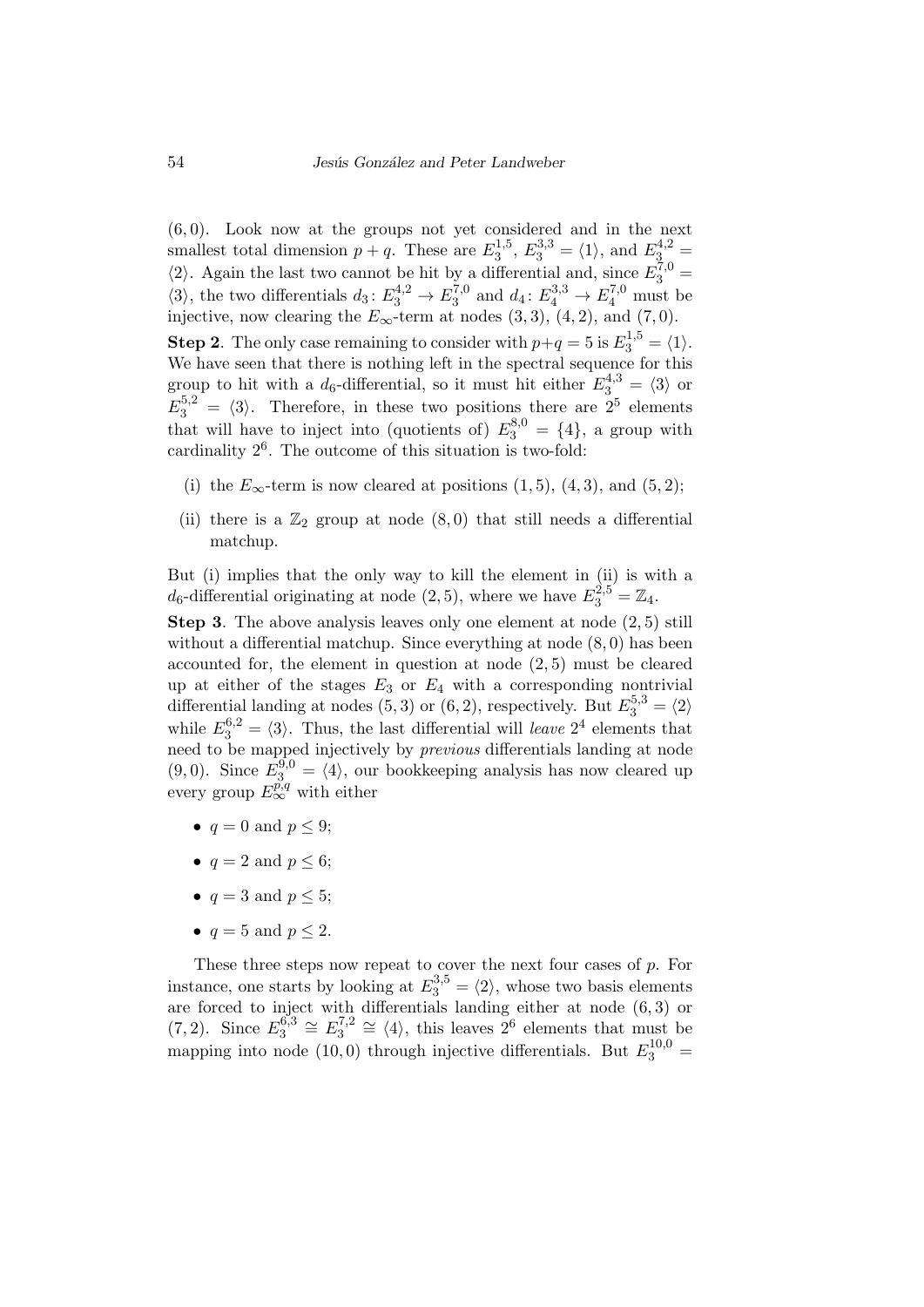$\langle 6 \rangle$ , clearing the appropriate nodes—the situation in Step 1. At the end of this three-step inductive analysis we find that there is just the right number of elements, at the right nodes, to match up through differentials—the opposite of the situation that we successfully exploited in the previous section to deal with cases where  $m \not\equiv 3 \mod 4$ .

From the chart we note that  $d_4: E_4^{0,3} = \mathbb{Z} \to E_4^{4,0} = \mathbb{Z}_2 \oplus \mathbb{Z}_4$  is the only undecided differential, and that its cokernel equals  $H^4(B(\mathbb{P}^3, 2))$ since  $E_{\infty}^{2,2} = 0 = E_{\infty}^{1,3}$ . The two possibilities (indicated at the end of the proof of Proposition 6.2) for this cokernel are  $\mathbb{Z}_2$  and  $\mathbb{Z}_4$ , but [12, Theorem 1.5] implies that the latter option must be the right one under the present hypothesis (41).

**Remark 7.1.** The previous paragraph suggests that, if our methods are to be used to understand the CLSS in the remaining case with  $m \equiv$ 3 mod 4, then it will be convenient to keep in mind the type of 2*<sup>e</sup>* -torsion Theorem 1.2 describes for the integral cohomology of  $B(P^{4a+3}, 2)$ .

### **8** Case of  $F(P^m, 2)$

The CLSS analysis in the previous two sections can be applied—with  $G = \mathbb{Z}_2 \times \mathbb{Z}_2$  instead of  $G = D_8$ —in order to study the cohomology groups of the ordered configuration space  $F(P^m, 2)$ . The explicit details are similar but much easier than those for unordered configuration spaces, and this time the additive structure of differentials can be fully understood for any *m*. Here we only review the main differences, simplifications, and results.

For one, there is no 4-torsion to deal with (e.g. the arithmetic Proposition 5.2 is not needed); indeed, the role of  $BD_8$  in the situation of an unordered configuration space  $B(P^m, 2)$  is played by  $P^{\infty} \times P^{\infty}$  for ordered configuration spaces  $F(P^m, 2)$ . Thus, the use of Corollaries 2.4 and 2.5 is replaced by the simpler Lemma 2.8. But the most important simplification in the calculations relevant to the present section comes from the absence of problematic  $d_2$ -differentials, the obstacle that prevented us from computing the CLSS of the  $D_8$ -action on  $V_{m+1,2}$  for  $m \equiv 3 \mod 4$ . [This is why in Lemma 2.8 we do not insist on describing  $H^*(P^\infty \times P^\infty; \mathbb{Z}_\alpha)$  as a module over  $H^*(P^\infty \times P^\infty)$ —compare to Remark 5.6.] As a result, the integral cohomology CLSS of the  $(\mathbb{Z}_2 \times \mathbb{Z}_2)$ action on  $V_{m+1,2}$  can be fully understood, without restriction on  $m$ ,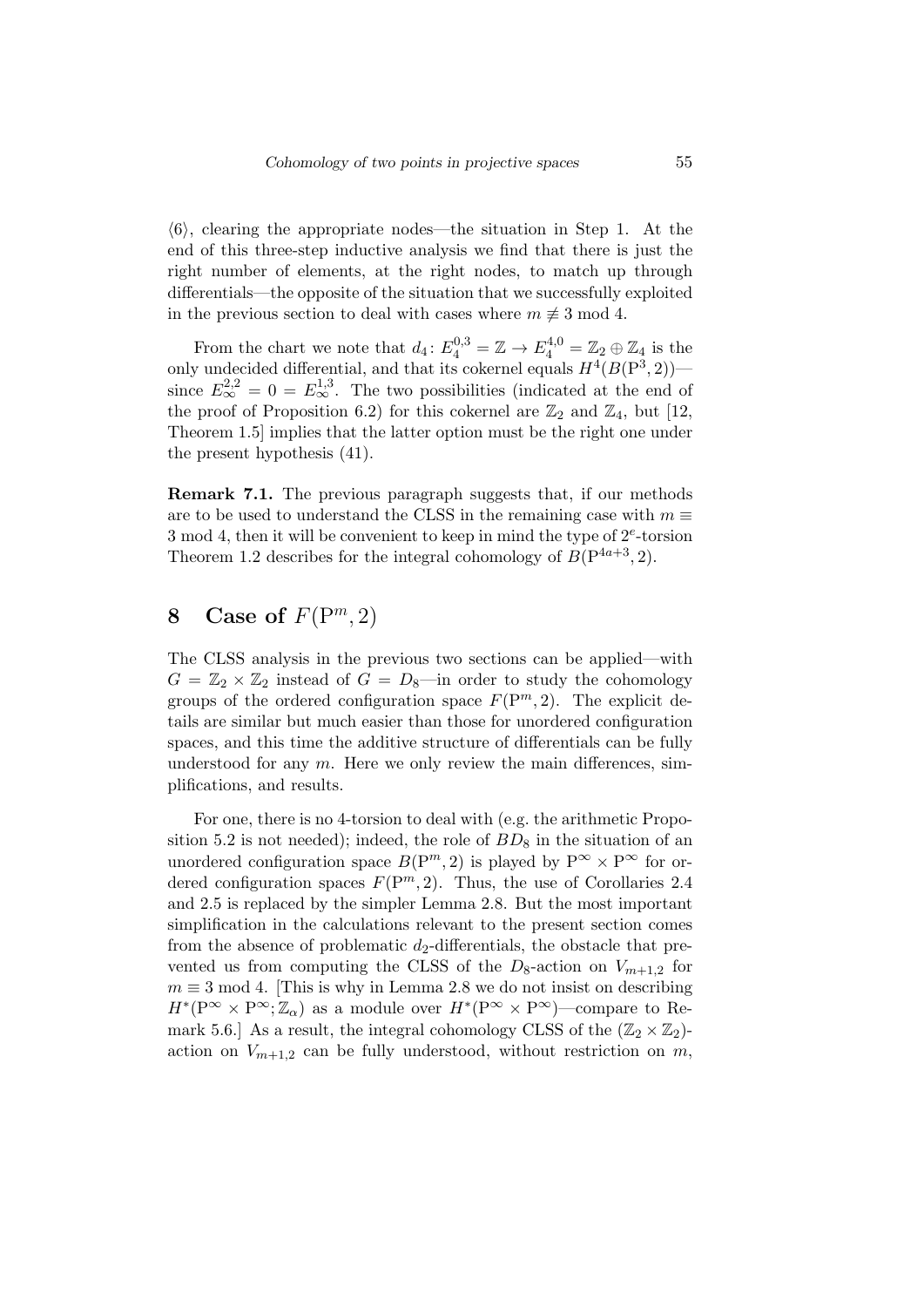by means of the counting arguments used in Section 5, now forcing the injectivity of all relevant differentials from the following two ingredients:

- (a) The size and distribution of the groups in the CLSS.
- (b) The  $\mathbb{Z}_2\times\mathbb{Z}_2$  analogue of Proposition 3.2 in Remark 3.3—the input triggering the determination of differentials.

In particular, when *m* is odd, the  $\mathbb{Z}_2 \times \mathbb{Z}_2$  analogue of Lemma 5.5 does not arise and, instead, only the counting argument in the proof following Remark 5.6 is needed.

We leave it for the reader to supply details of the above CLSS and verify that this leads to Propositions 1.7 and 1.8 in the case  $G = \mathbb{Z}_2 \times \mathbb{Z}_2$ , as well as to the computation of all the cohomology groups in Theorem 1.1.

Jesús González *Departamento de Matem´aticas*, Centro de Investigación y de Estudios Avanzados del IPN, Apartado Postal 14-740, 07000 Mexico City, Mexico jesus@math.cinvestav.mx

Peter Landweber *Department of Mathematics*, Rutgers University, Piscataway, NJ 08854, USA, landwebe@math.rutgers.edu

#### **References**

- [1] A. Adem and R. J. Milgram, *Cohomology of Finite Groups,* second edition. Grundlehren der mathematischen Wissenschaften, 309. Springer-Verlag, Berlin, 2004.
- [2] D. Barden, "Simply connected five-manifolds", *Ann. of Math. (2)* **82** (1965) 365–385.
- [3] P. V. M. Blagojević and G. M. Ziegler, "The ideal-valued index for a dihedral group action, and mass partition by two hyperplanes", *Topology Appl.* **158** (2011) 1326–1351. A longer preliminary version is available as arXiv:0704.1943v4 [math.AT].
- [4] H. Cartan, "Espaces avec groupes d'opérateurs. I: Notions préliminaires; II: La suite spectrale; applications", *Séminaire Henri Cartan*, tome **3**, exposés 11  $(1-11)$  and 12  $(1-10)$   $(1950-1951)$ , both available at http://www.numdam.org.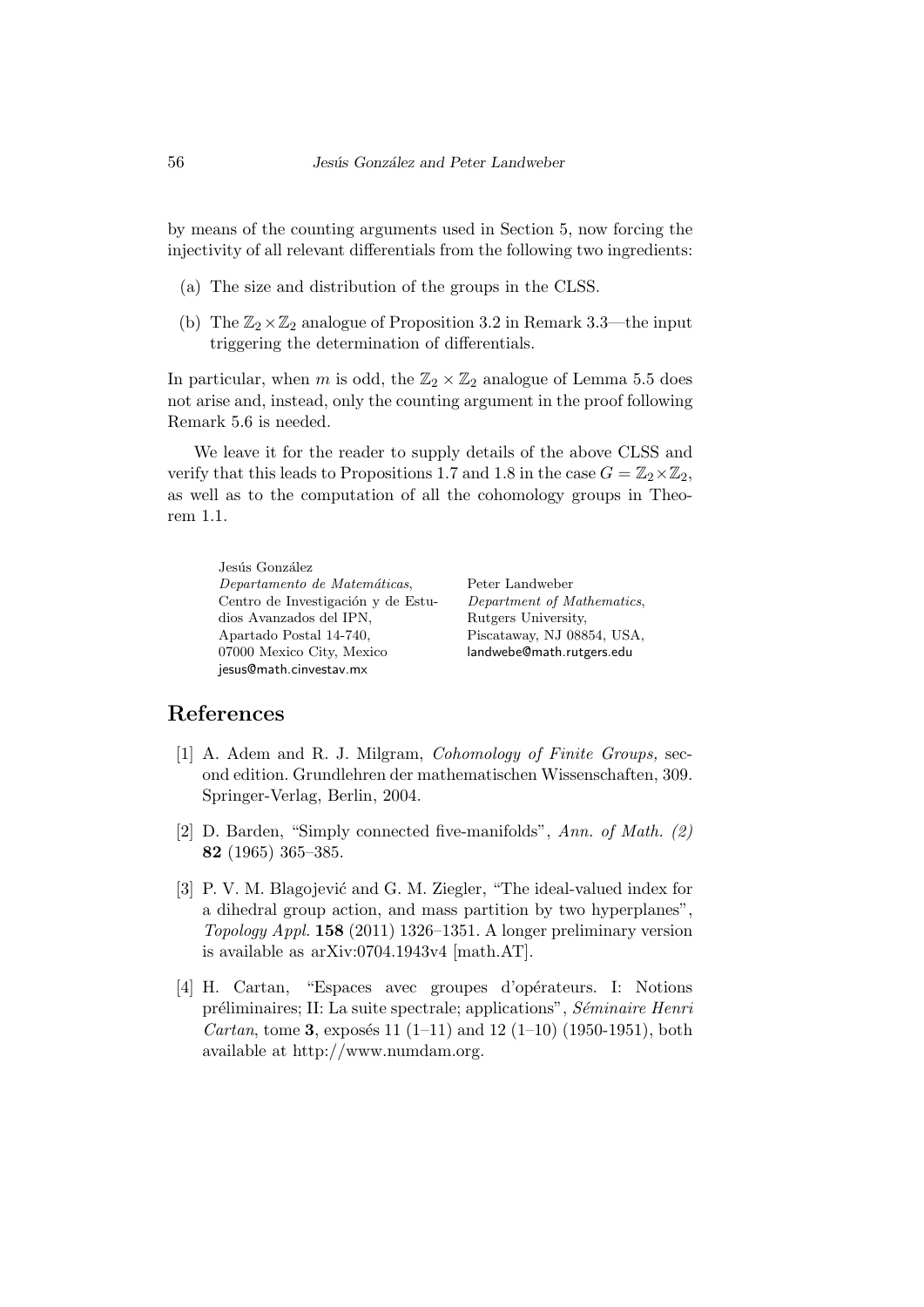- [5] C. Domínguez, "Cohomology of pairs of points in real projective spaces and applications", Ph.D. thesis, Department of Mathematics, Cinvestav, 2011.
- [6] C. Domínguez, J. González, and Peter S. Landweber, "The integral cohomology of configuration spaces of pairs of points in real projective spaces", to appear in Forum Mathematicum.
- [7] E. Fadell and S. Husseini, "An ideal-valued cohomological index theory with applications to Borsuk-Ulam and Bourgin-Yang theorems", *Ergod. Th. and Dynam. Sys.* **8** *∗* (1988) 73-85.
- [8] S. Feder, "The reduced symmetric product of projective spaces and the generalized Whitney theorem", *Illinois J. Math.* **16** (1972) 323–329.
- [9] E. M. Feichtner and G. M. Ziegler, "The integral cohomology algebras of ordered configuration spaces of spheres", *Doc. Math.* **5** (2000) 115–139.
- [10] E. M. Feichtner and G. M. Ziegler, "On orbit configuration spaces of spheres", *Topology Appl.* **118** (2002) 85–102.
- [11] Y. Félix and D. Tanré, "The cohomology algebra of unordered configuration spaces", *J. London Math. Soc.* **72** (2005) 525–544.
- [12] J. González, "Symmetric topological complexity as the first obstruction in Goodwillie's Euclidean embedding tower for real projective spaces", to appear in *Trans. Amer. Math. Soc.* (currently available at arXiv:0911.1116v4 [math.AT]).
- [13] J. González and P. Landweber, "The integral cohomology groups of configuration spaces of pairs of points in real projective spaces", initial version of the present paper available at arXiv:1004.0746v1 [math.AT].
- [14] B. Grünbaum, "Partitions of mass-distributions and of convex bodies by hyperplanes", *Pacific J. Math.* **10** (1960) 1257–1261.
- [15] D. Handel, "An embedding theorem for real projective spaces", *Topology* **7** (1968) 125–130.
- [16] D. Handel, "On products in the cohomology of the dihedral groups", *Tˆohoku Math. J. (2)* **45** (1993) 13–42.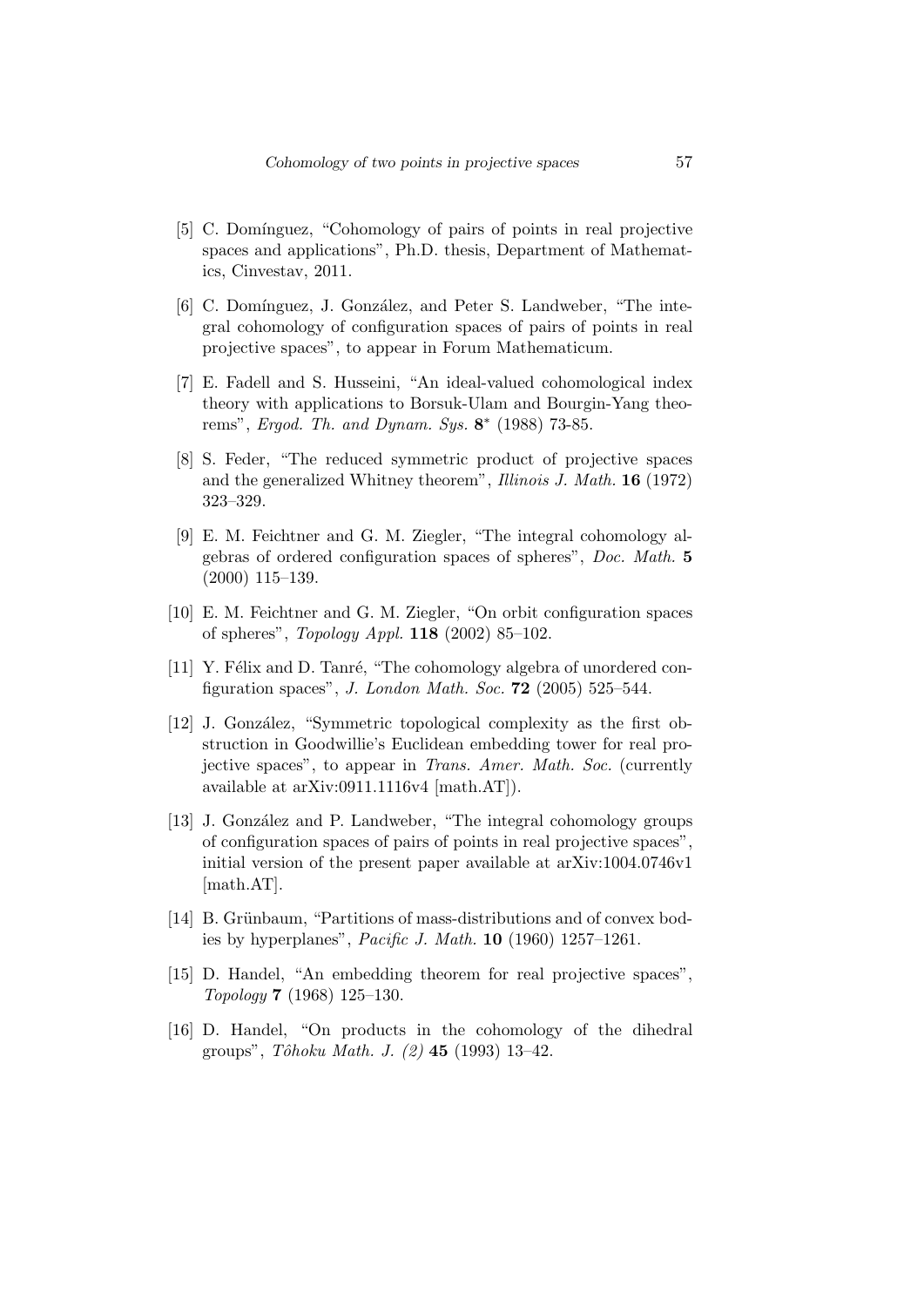- [17] A. Hatcher, *Algebraic Topology.* Cambridge University Press, Cambridge, 2002.
- [18] S. Kallel, "Symmetric products, duality and homological dimension of configuration spaces", *Geom. Topol. Monogr.*, **13** (2008) 499– 527.
- [19] M. A. Kervaire and J. W. Milnor, "Groups of homotopy spheres: I", *Ann. of Math. (2)* **77** (1963) 504–537.
- [20] H. F. Lai, "On the topology of the even-dimensional complex quadrics", *Proc. Amer. Math. Soc.* **46** (1974) 419–425.
- [21] J. McCleary, *A User's Guide to Spectral Sequences*, second edition. Cambridge Studies in Advanced Mathematics, **58**. Cambridge University Press, Cambridge, 2001.
- [22] J. R. Munkres, *Elements of Algebraic Topology.* Addison-Wesley Publishing Company, Menlo Park, CA, 1984.
- [23] V. V. Prasolov, *Elements of homology theory.* Translated from the 2005 Russian original by Olga Sipacheva. Graduate Studies in Mathematics, **81**. AMS, Providence, RI, 2007.
- [24] A. Ranicki, *Algebraic and Geometric Surgery.* Oxford Mathematical Monographs, Oxford Science Publications. Oxford University Press, 2002. Electronic version (August 2009) available at http://www.maths.ed.ac.uk/*∼*aar/books/surgery.pdf.
- [25] H. Seifert and W. Threlfall, *A Textbook of Topology,* translated from the German 1934 edition by Michael A. Goldman, with a preface by Joan S. Birman. Pure and Applied Mathematics, 89. Academic Press, Inc. New York-London, 1980.
- [26] W. A. Sutherland, "A note on the parallelizability of spherebundles over spheres", *J. London Math. Soc.* **39** (1964) 55–62.
- [27] P. Teichner, *Slice Knots: Knot Theory in*  $the$   $4^{th}$   $Di$ *mension.* Lecture notes by Julia Collins and Mark Powell. Electronic version (October 2009) available at http://www.maths.ed.ac.uk/*∼*s0681349/#research.
- [28] B. Totaro, "Configuration spaces of algebraic varieties", *Topology* **35** (1996) 1057–1067.